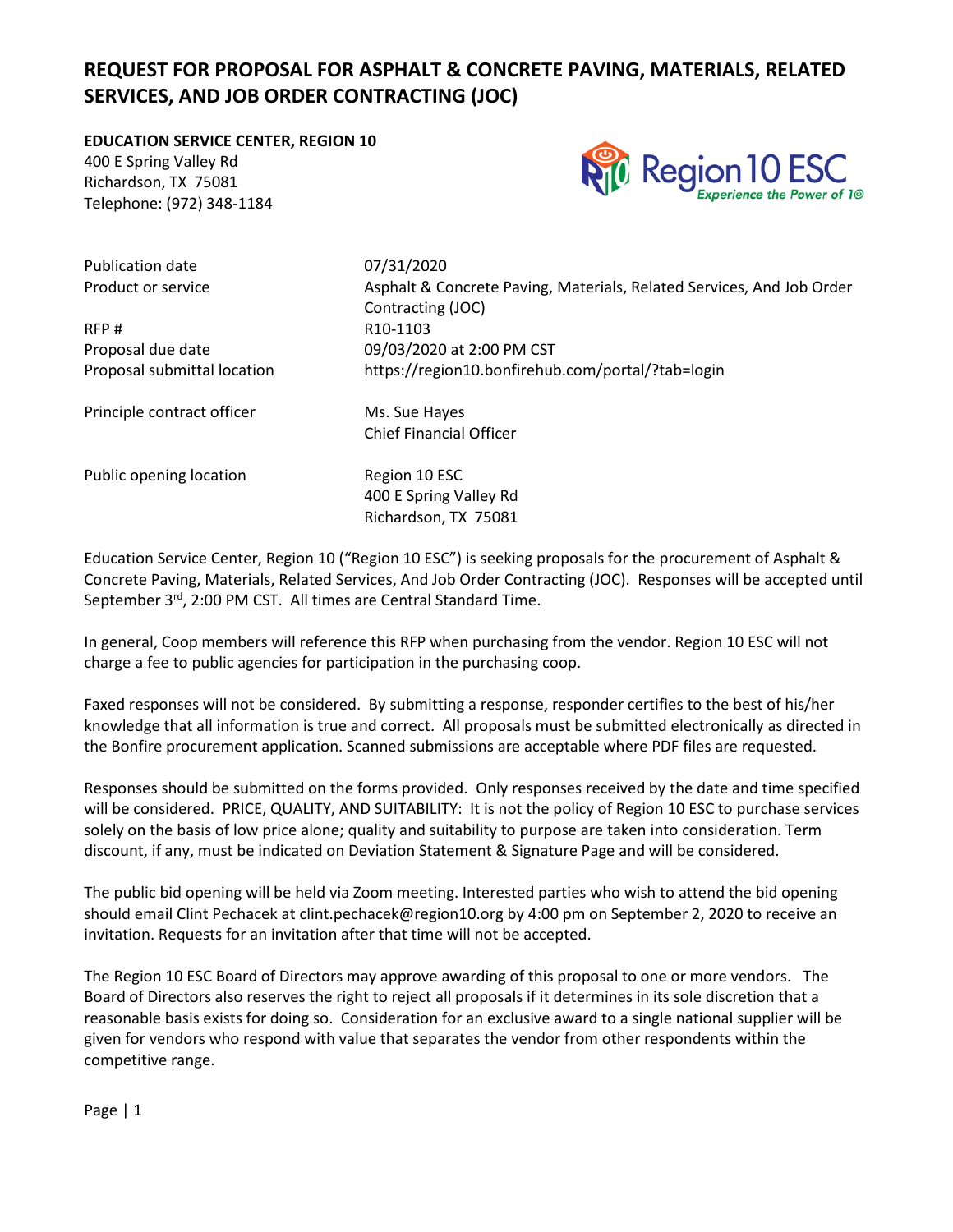



#### **MASTER AGREEMENT**

The purpose of Region 10 ESC soliciting this Request for Proposal is to create a Master Agreement for Roofing installation, materials, related services, and Job Order Contracting (JOC) for use by public agencies supported under this contract. Region 10 ESC, as the Lead Agency, as defined in Attachment A, has come together with the Equalis Group to make the resultant contract (also known as the "Master Agreement") from this Request for Proposal available to other public agencies not only locally, but also nationally, including county, city, state, special district, local government, school district, private K-12 school, higher education institution, other government agency or non-profit organization ("Public Agencies"), for the public benefit through the Equalis Group's cooperative purchasing program. Region 10 ESC will serve as the contracting agency for any other Public Agency that elects to access the resulting Master Agreement.

Access to the Master Agreement by any Public Agency must be preceded by its registration with Equalis Group as a Participating Public Agency in Equalis Group's cooperative purchasing program. Attachment A contains additional information on Equalis Group and the cooperative purchasing program. Equalis Group provides marketing and administrative support for the awarded vendor ("Supplier") that promotes the successful vendors' products and services to the Participating Public Agencies nationwide.

Participating Public Agencies benefit from pricing based on aggregate spending and the convenience of a contract that has already been advertised and competitively awarded. The Supplier benefits from a contract that allows Participating Public Agencies to directly purchase goods and services without the Supplier's need to respond to multiple competitive solicitations. As such, the Supplier must be able to accommodate a nationwide demand for services and to fulfill obligations as a nationwide Supplier and respond to the Equalis Group documents (Attachment A).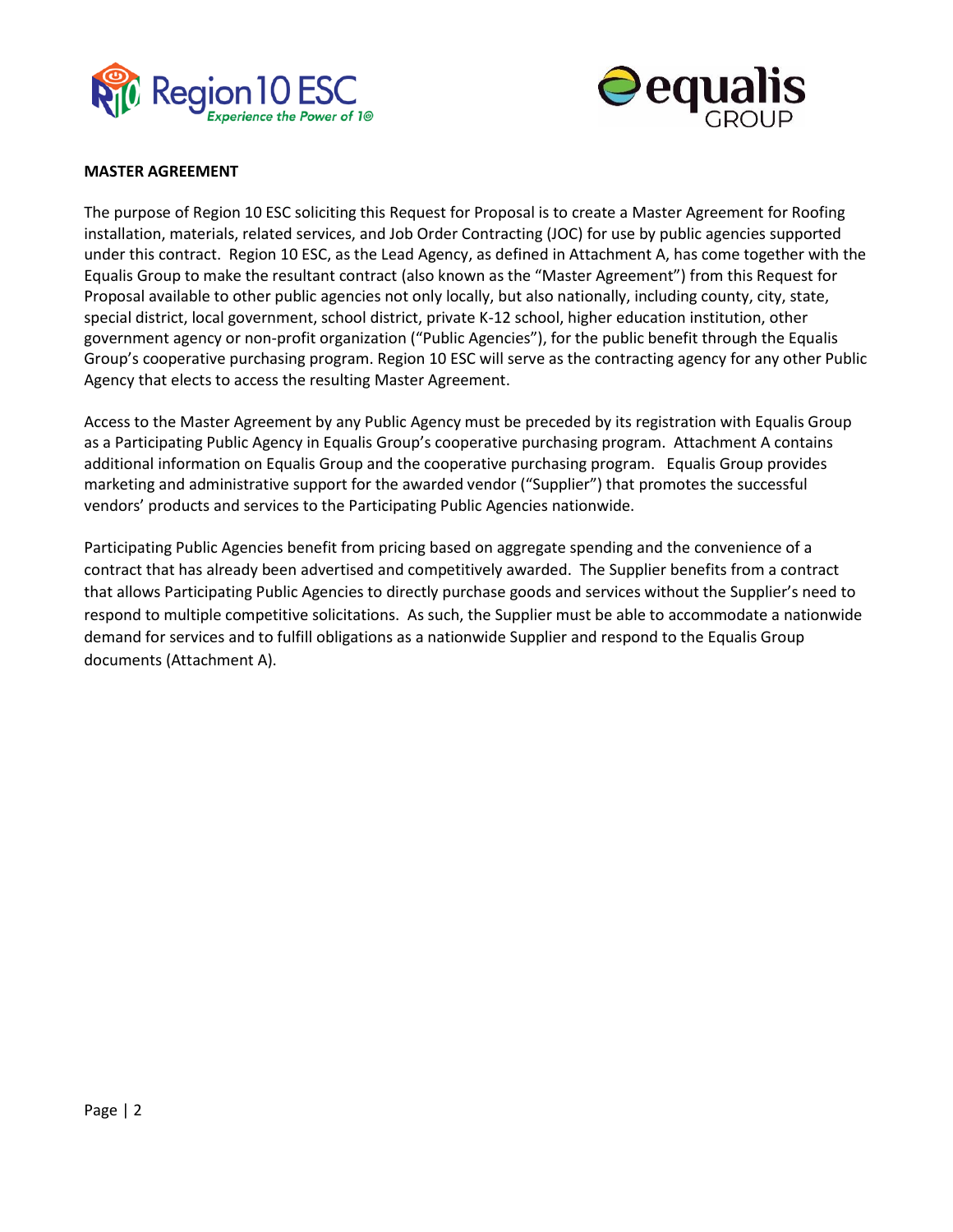#### **OPEN RECORDS POLICY ACKNOWLEDGMENT AND ACCEPTANCE**

Be advised that all information and documents submitted will be subject to the Public Information Act requirements governed by Chapter 552 of the Texas Government Code.

Because contracts are awarded by a Texas governmental entity, all responses submitted are subject to release as public information after contracts are executed. If a Respondent believes that its response, or parts of its response, may be exempted from disclosure to the public, the Respondent must specify page-by-page and line-by-line the parts of the response, which it believes, are exempted from disclosure. In addition, the Respondent must specify which exception(s) are applicable and provide detailed reasons to substantiate the exception(s). Respondent must provide this information on the "Acknowledgement and Acceptance to Region 10 ESC's Public Information Act Policy" form found on the next page of this solicitation. Any information that is unmarked will be considered public information and released, if requested under the Public Information Act.

The determination of whether information is confidential and not subject to disclosure is the duty of the Office of Attorney General (OAG). Region 10 ESC must provide the OAG with the information requested in order for the OAG to render an opinion. In such circumstances, Respondent will be notified in writing that the material has been requested and delivered to the OAG. Respondent will have an opportunity to make arguments to the OAG in writing regarding the exception(s) to the TPIA that permit the information to be withheld from public disclosure. Respondents are advised that such arguments to the OAG must be specific and well-reasoned--vague and general claims to confidentiality by the Respondent are generally not acceptable to the OAG. Once the OAG opinion is received by Region 10 ESC, Region 10 ESC must comply with the opinions of the OAG. Region 10 ESC assumes no responsibility for asserting legal arguments on behalf of any Respondent. Respondents are advised to consult with their legal counsel concerning disclosure issues resulting from this procurement process and to take precautions to safeguard trade secrets and other proprietary information.

After completion of award, these documents will be available for public inspection.

**Signature below certifies complete acceptance of Region 10 ESC's Open Records Policy, except as noted below (additional pages may be attached, if necessary). Check one of the following responses to the Acknowledgment and Acceptance of Region 10 ESC's Open Records Policy below:**

 We acknowledge Region 10 ESC's Public Information Act policy and declare that no information submitted with this proposal, or any part of our proposal, is exempt from disclosure under the Public Information Act.

(*Note: All information believed to be a trade secret or proprietary must be listed below. It is further understood that failure to identify such information, in strict accordance with the instructions below, will result in that information being considered public information and released, if requested under the Public Information Act.)*

 $\Box$  We declare the following information to be a trade secret or proprietary and exempt from disclosure under the Public Information Act.

*(Note: Respondent must specify page-by-page and line-by-line the parts of the response, which it believes, are exempt. In addition, Respondent must specify which exception(s) are applicable and provide detailed reasons to substantiate the exception(s).* 

*Date Authorized Signature & Title*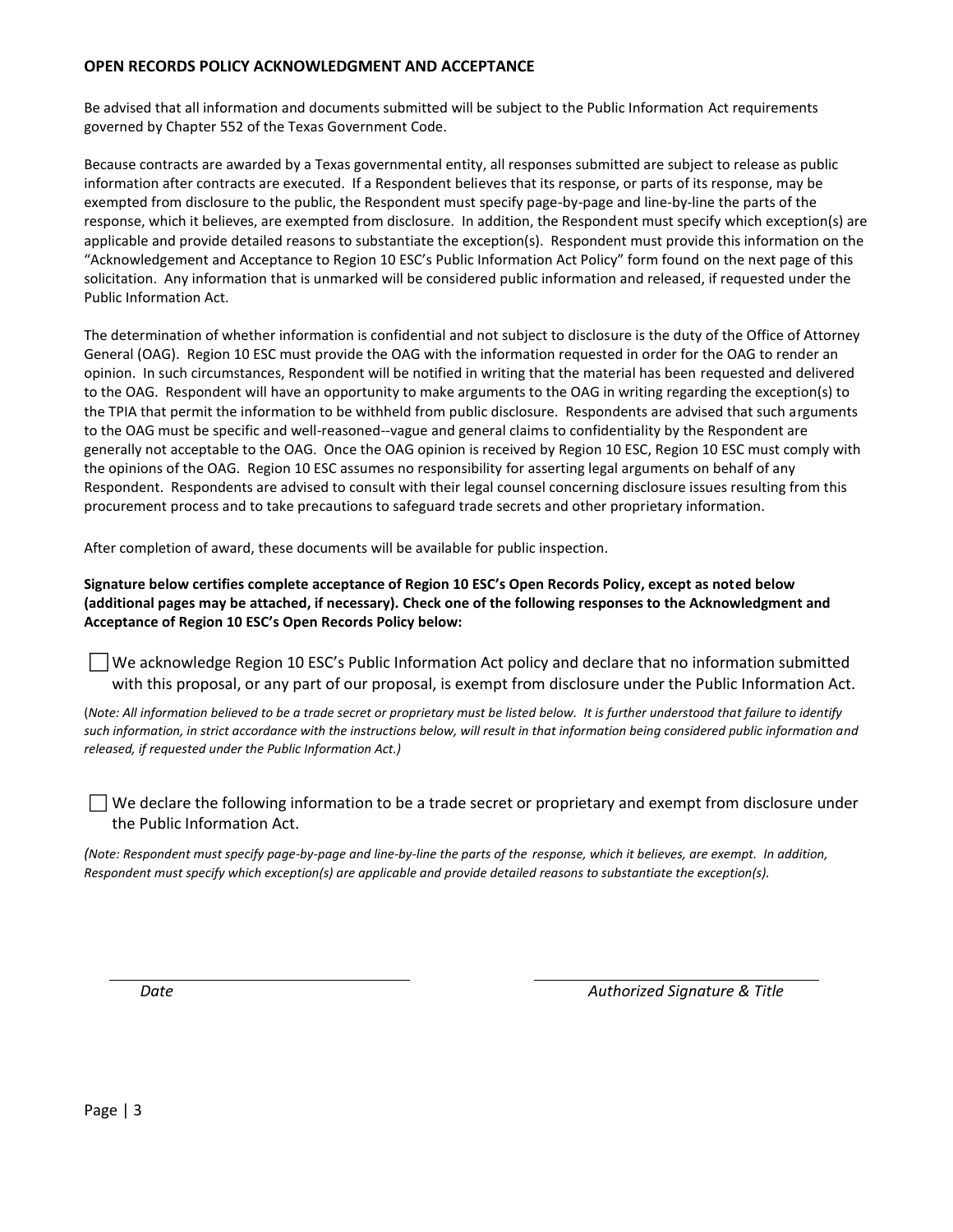| А. |  |
|----|--|
| В. |  |
| C. |  |
| D. |  |
|    |  |
|    |  |
|    |  |
|    |  |
|    |  |
|    |  |
|    |  |
|    |  |
|    |  |
|    |  |
|    |  |
|    |  |
|    |  |
|    |  |
|    |  |
|    |  |
|    |  |
|    |  |
|    |  |
|    |  |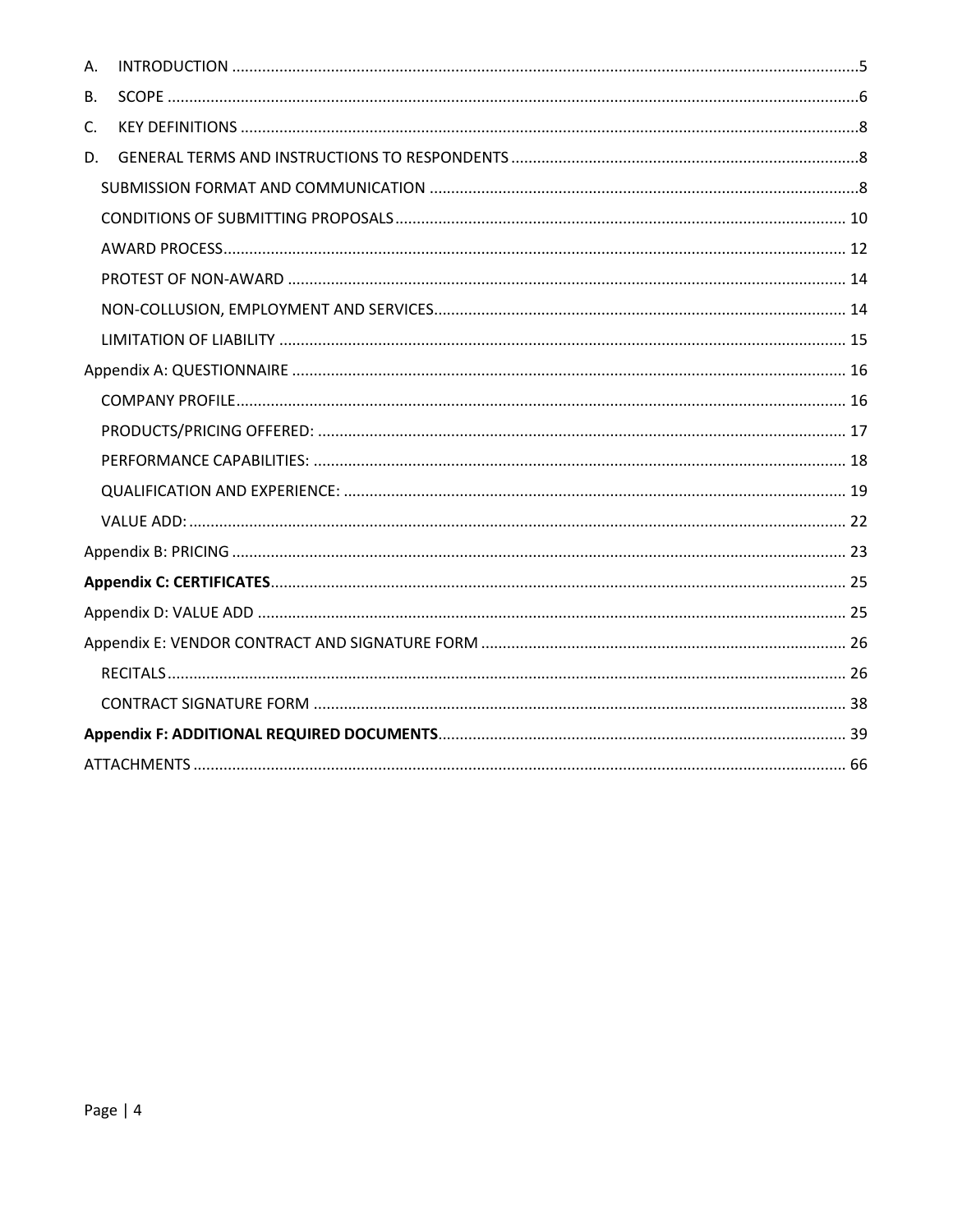# <span id="page-4-0"></span>I. **Background on Region 10 Education Service Center**

Region 10 Education Service Center ("Region 10 ESC" herein "Lead Agency") on behalf of itself and, potentially, all state, local governments, school districts, and higher education institutions in the United States of America, and other government agencies and non-profit organizations (herein "Public Agencies") solicits proposals from qualified Respondents to enter into a Vendor Contract ("contract") for the goods or services solicited in this invitation.

Contracts are approved and awarded by a single governmental entity, Region 10 ESC, and are only available for use and benefit of all entities complying with their respective state procurement laws and regulations (public and private schools, colleges and universities, cities, counties, non-profits, and all governmental entities).

# II. **What is the role of Equalis Group**

Equalis Group assists Region 10 ESC in helping other public agencies and non-profits reap the benefits of national leveraged pricing, with no cost to the participating member. Equalis Group leverages one of the largest pools of purchasing potential. This is accomplished by competitively soliciting proposals and awarding contracts for commonly purchased products and services.

# III. **Purpose of Region 10 ESC**

The mission of Region 10 is to be a trusted, student-focused partner that serves the learning community through responsive, innovative educational solutions. It is Region 10's intent to:

- Provide governmental and public entities opportunities for greater efficiency and economy in procuring goods and services.
- Take advantage of state-of-the-art purchasing procedures to ensure the most competitive contracts.
- Provide competitive price and bulk purchasing for multiple government or public agencies that yields economic benefits unobtainable by the individual entity.
- Provide quick and efficient delivery of goods and services.
- Equalize purchasing power for smaller agencies that are unable to command the best contracts for themselves.
- Help in assisting customers with use of best business practices.

# IV. **Customer Service**

- 1. Region 10 ESC is dedicated to making its contracts successful for both its members and its awarded vendors.
- 2. Region 10 ESC is committed to providing its members and awarded vendors with high quality service.
- 3. Region 10 ESC has dedicated staff available to answer questions, offer guidance and help in any way possible.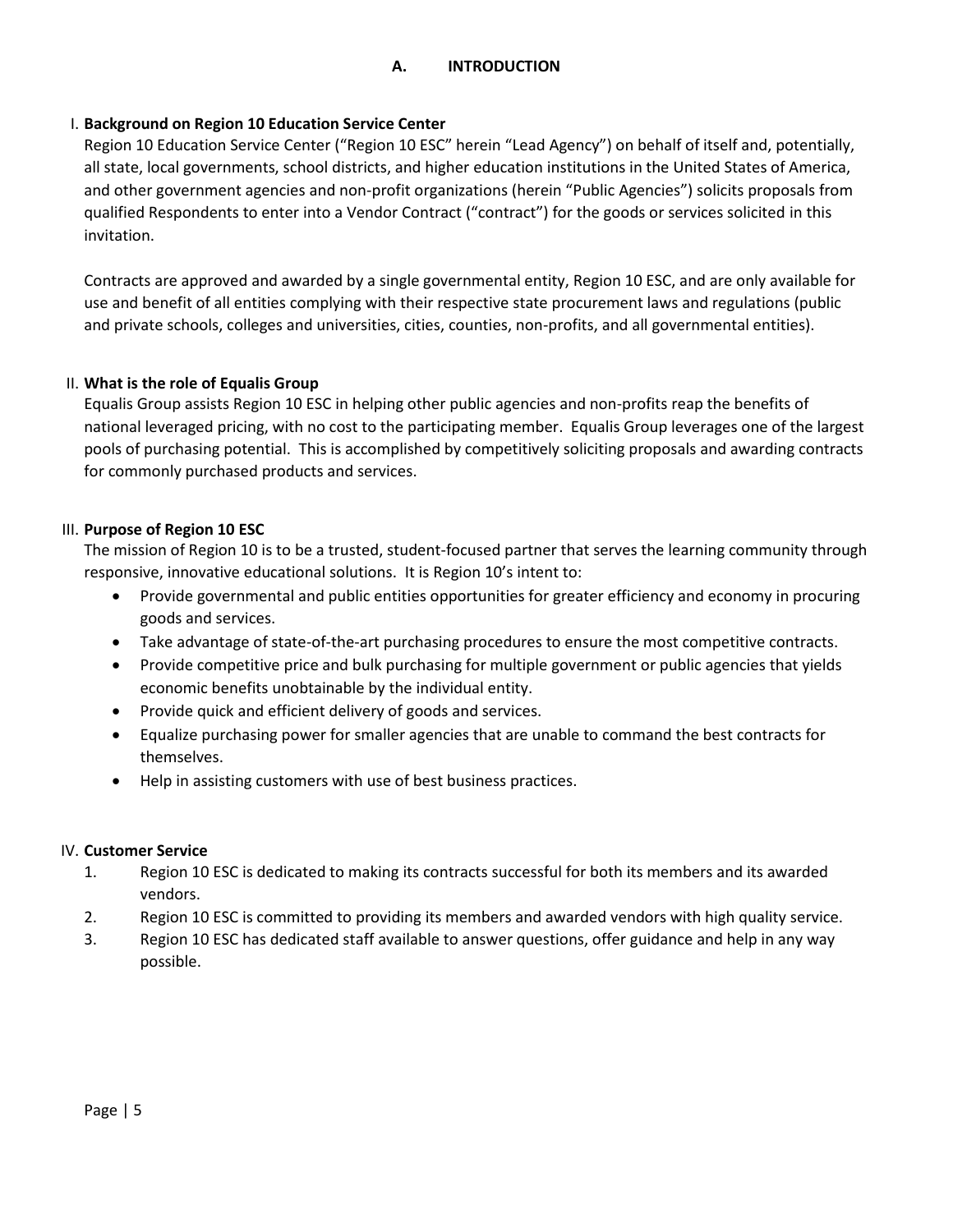# <span id="page-5-0"></span>**Products and Services Covered:**

It is the intention of Region 10 ESC to establish a contract with Respondent(s) for a complete and comprehensive offering of Asphalt & Concrete Paving, Materials, Related Services, And Job Order Contracting (JOC) on a national basis.

# Job Order Contracting (JOC)

Depending on the scope and circumstances, the pricing of this work may be required by Texas Government Code §2269 to be procured by a method enumerated in the statute. The method permitted by Region 10 ESC is the Job Order Contract (JOC) method. The statute requires the use of a unit pricing model and the unit price book Region 10 prefers the RS Means or similar price book. The statute also requires the pricing to be submitted as a coefficient of the Unit Price Book's line item prices.

# Industry Standards:

Except as contained herein, the specifications or solutions for this RFP shall be those accepted guidelines set forth by the Asphalt & Concrete Paving, Materials, Related Services, And Job Order Contracting (JOC) industry, as they are generally understood and accepted within that industry across the nation. Deviations from industry standards must be identified by the Respondent and explained how, in their opinion, the solutions they propose will render equivalent functionality, coverage, performance, and/or related services. Failure to detail all such deviations may comprise sufficient grounds for rejection of the entire proposal

# Compliance to Regulations:

All items supplied under this contract shall comply with any current applicable safety or regulatory standards or codes. The contractor shall provide all necessary testing/inspections in accordance with the current state adopted codes, and repair service laws or ordinances, and all rules and regulations of health, public and/or other authorities controlling or limiting the methods and materials to be used, or the actions of those engaged in this kind of work.

## Warranty:

The Respondent warrants that all products and equipment carry a minimum industry standard warranty that includes materials and labor. The Respondent has the primary responsibility to submit the product/solution specific warranty as required and accepted by industry standards. The Respondent warrants that all products/solutions and related services furnished hereunder will be free from liens and encumbrances; defects in design, materials, and workmanship; and will conform in all respects to the terms of this RFP including any specifications or standards.

## Responsibilities:

- Proof of necessary certifications is requested for at least one company representative.
- Contractor shall have sufficient equipment and licensing for repairs to systems and repair equipment needed to perform the work required as outlined in this RFP
- Contractor shall restore all areas to their original condition, including but not limited to asphalt, concrete and turf.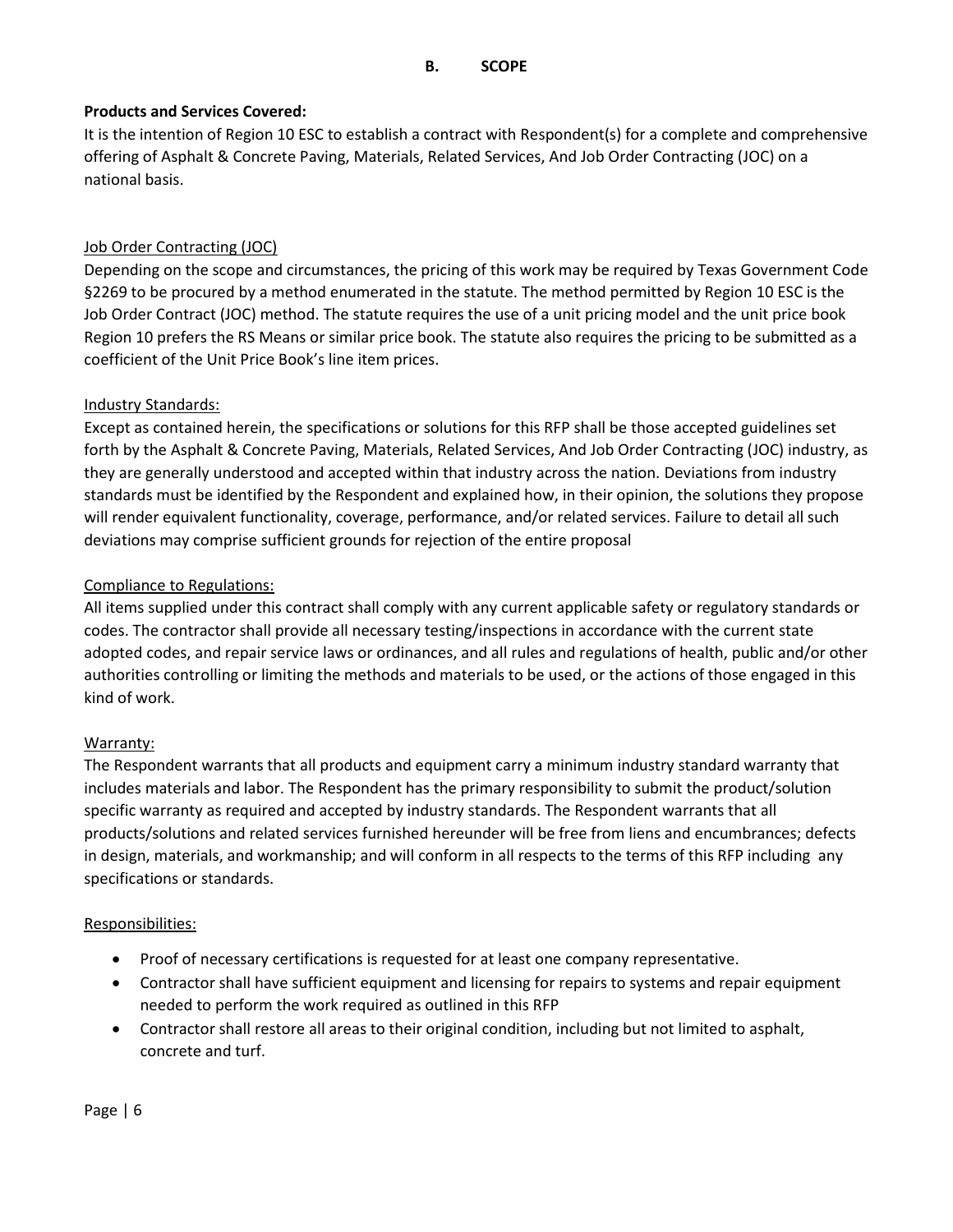## Storage, Cleaning & Final Clean Up:

- The contractor shall confine his/her apparatus, the storage of his/her equipment, tools and materials and his/her operations and workmen/workwomen to areas permitted by law, ordinances, permits, contract limit lines as agreed upon by the agency participating in this contract.
- At all times during the progress of the work, the contractor shall keep the premises and the job site free from the accumulation of all refuse, rubbish, scrap materials and debris caused by his/her operations to the end that the premises and site shall present a neat, orderly and workmanlike appearance at all times. This is to be accomplished as frequently as is necessary by the removal of such material, debris, etc. from the site and the owner's premises.
- Upon completion of the construction, the contractor shall remove all his/her tools, construction equipment, machinery, temporary staging, false work, formwork, shoring, bracing, protective enclosures, scaffolding, stairs, chutes, ramps, runways, hoisting equipment, elevators, derricks, cranes, etc. from the project site.

# Performance Bond Plan

The contractor shall submit a detailed performance bond plan that will meet the participating agency's local and state statutory requirements. The vendor is required to be knowledgeable and current on all statutory requirements for bonding. This should include, but is not limited to, a letter from a surety company that is licensed to do business in the states being proposed in the submittal. Respondents shall also provide a written statement acknowledging that they can provide surety letters for any participating agencies upon request. Vendors may need to provide additional capacity as work orders increase. Bonds will not require that a fee be paid to Region 10 ESC. The actual cost of the bond will be a pass-through expense to the client and added to the purchase order.

# Safety/Environmental Plan

Respondents shall submit a detailed safety plan with their submittal in response to Appendix A. It should specifically address how the contractor will implement this plan with the subcontractors. The safety plan will need to address OSHA compliance, environmental compliance, drug testing, trend analysis and noncompliance corrective action. It should also state whether a safety officer will interact with the client member's staff and management of safety and environmental issues while working in occupied areas.

# Subcontractor Plan

The respondent shall submit a subcontracting plan with their submittal. This plan will explain the subcontracting procedures providing assurances that the subcontractors meet the same high standards as the contractor. This will include a subcontractor's log, subcontractor qualification form, felony conviction notice and child and sex offender notice. This plan will also address how the respondent will implement their safety plan with subcontractors (may reference the vendor's safety plan). The subcontractors will be held to the same standards as the primary roofing contractor.

A distinct portion of the subcontracting plan needs to deal with attracting, utilizing and mentoring small and disadvantaged businesses including how your company will attract these firms. Describe how your company will institute a prompt payment plan upon completion and acceptance of their work and how your company will make progress payments to subcontractors on long term job orders.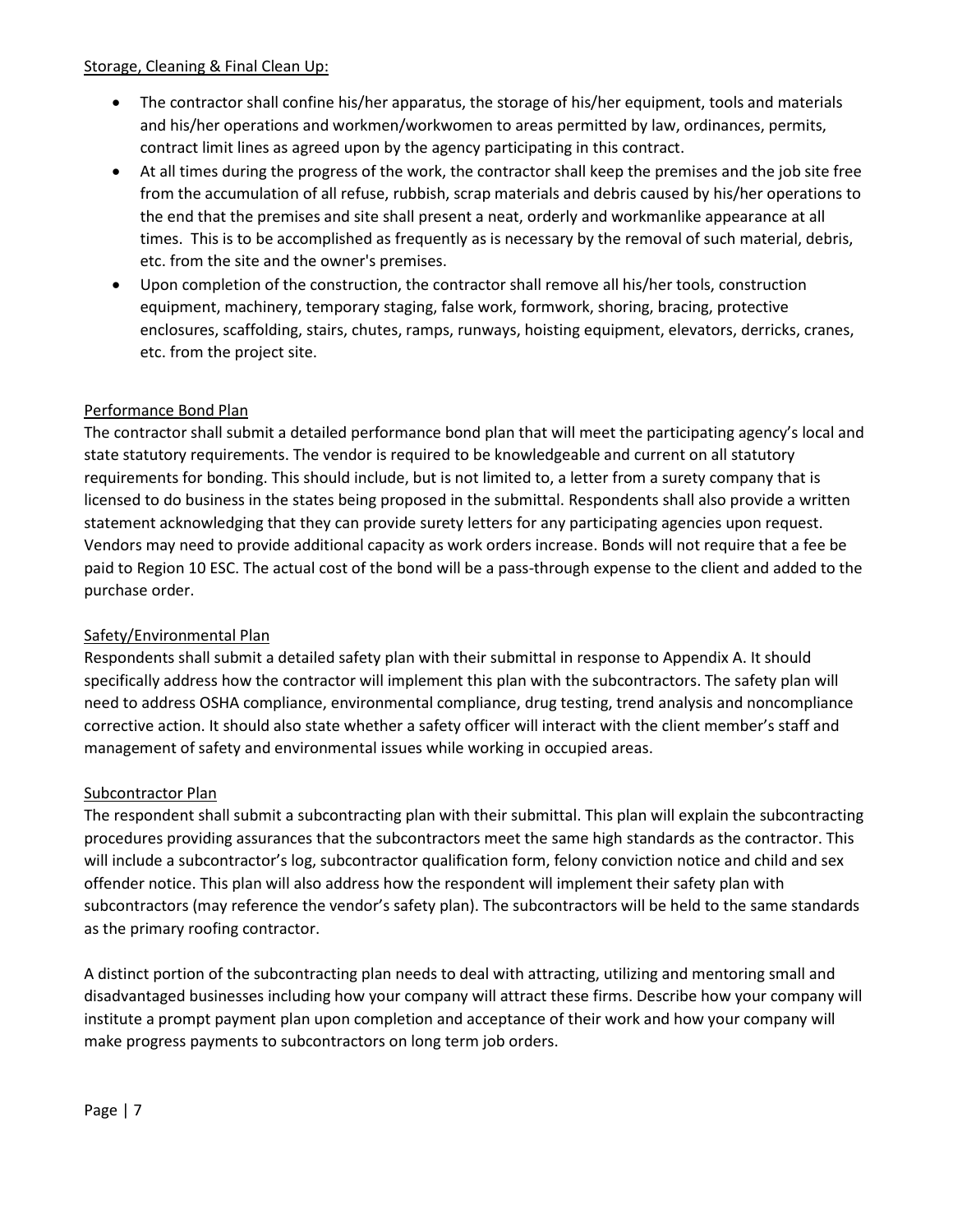The contractor shall submit a plan detailing the relationship with any applicable affiliates that may do work under this contract. This submittal should include, but is not limited to, work history, credentials, PO processes, and process to maintain upstanding workmanship and service.

# **C. KEY DEFINITIONS**

<span id="page-7-0"></span>**Days:** means calendar days.

**Lead agency:** means Region 10 in its capacity as the government entity advertising, soliciting, evaluating and awarding the contract.

**Procurement**: means buying, purchasing, renting, leasing or otherwise acquiring any materials, services or construction. Procurement also includes all functions that pertain to the obtaining of any material, service, or construction, including description of requirements, selection and solicitation of sources, preparation and award of contract and all phases of contract administration.

**Responsive Respondent**: means a person, company, firm, corporation, partnership or other organization who submits a proposal which conforms in all material respects to the invitation for bids or request for proposals.

**Solicitation**: means an invitation for bids, a request for technical offers, a request for proposals, a request for quotations or any other solicitation or request by which we invite a person to participate in a procurement.

**Specifications**: means any description of physical or functional characteristics, or of the nature of a material, service or construction of item. Specifications may include a description or any requirement for inspecting, testing or preparing a material, service or construction item for delivery.

**Vendor:** means any provider or seller of goods and/or services that has a contractual relationship with Equalis Group or Region 10 ESC.

# **D. GENERAL TERMS AND INSTRUCTIONS TO RESPONDENTS**

## <span id="page-7-2"></span><span id="page-7-1"></span>**SUBMISSION FORMAT AND COMMUNICATION**

It is the responsibility of the vendor to make certain that the company submitting a proposal, along with appropriate contact information, is on file with Region 10 ESC for the purpose of receiving addenda.

I. **Response Submission:** All responses must be submitted electronically as directed in the Bonfire procurement application. Scanned submissions are acceptable where PDF files are requested. Responses received outside the Bonfire procurement application will not be accepted.

Sealed responses may be submitted on any or all items, unless stated otherwise. Responses may be rejected for failure to comply with the requirements set forth in this invitation. Region 10 ESC reserves the right to cancel solicitation, reject any or all proposals, to accept any proposal deemed most advantageous to the participants in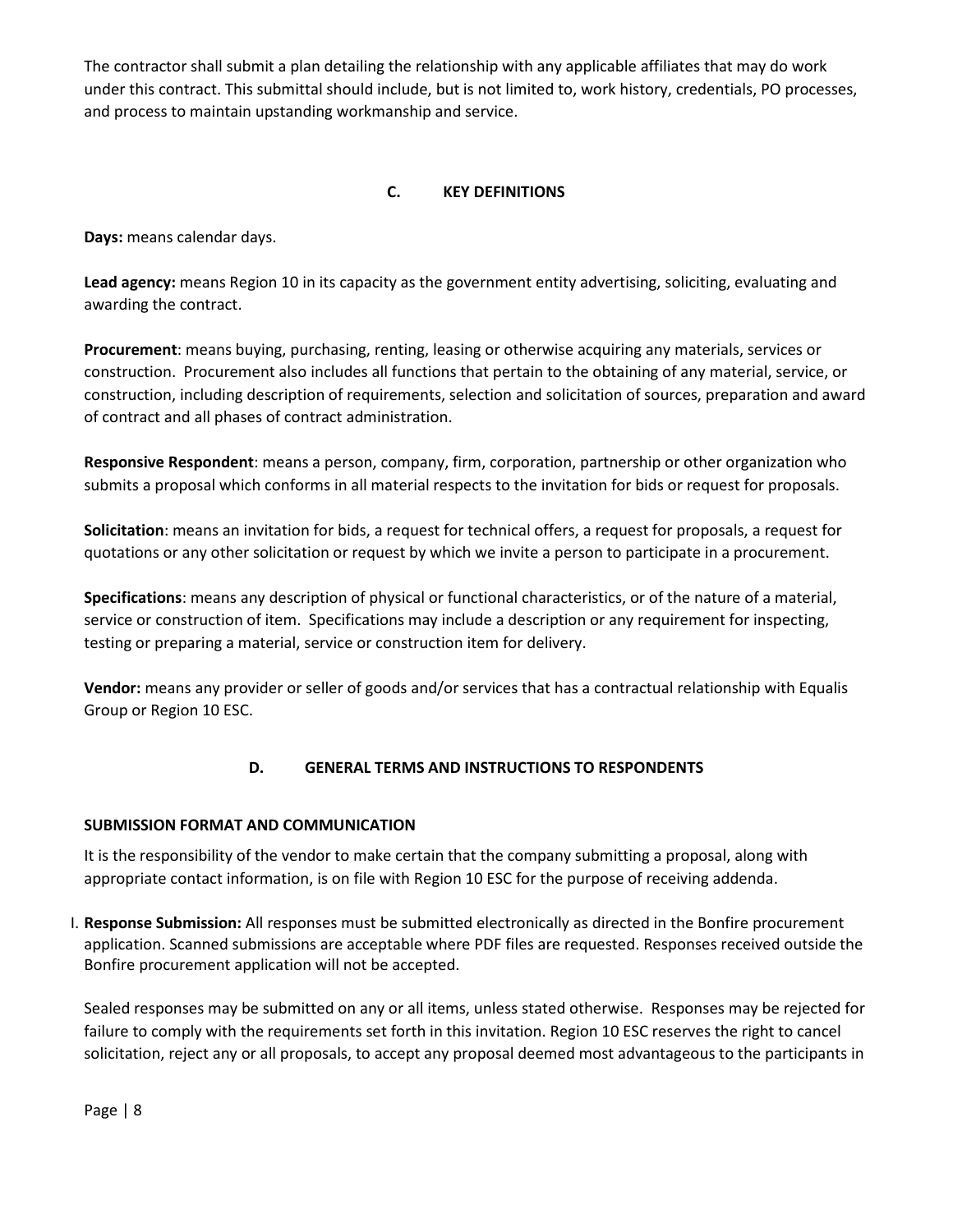Region 10 ESC and to waive any informality in the proposal process. Participating agency or entity also reserves the right to cancel solicitation and reject any or all proposals if it is advantageous to the school district.

Deviations from any terms, conditions and/or specifications must be conspicuously noted in writing by the Respondent and shall be included with the response. (See Appendix F, Doc #17).

- II. **Proposal Format:** The electronic narrative portion and the materials presented in response to this Request for Proposal should be submitted in the same order as requested. Responses should be consolidated into one PDF file for the RFP response, one PDF file for the Attachment A (Equalis Group Exhibits) response and one Excel file for the Attachment B (pricing) response.
- III. **Time for receiving proposals:** Proposals received prior to the submittal deadline will be kept secure and unopened. No proposals received after the submittal time and deadline will be considered. Late proposals will be returned to sender unopened.
- IV. **Inquiries and/or discrepancies:** Questions regarding this solicitation must be submitted **[in](mailto:in)** the Bonfire procurement application. All questions and answers will be posted to **[the](https://www.region10.org/about-us/request-for-proposals-bids/) Bonfire procurement application**. Respondents are responsible for viewing the Bonfire procurement application to review all questions and answers prior to submitting proposals. Please note that oral communications concerning this RFP shall not be binding and shall in no way excuse the responsive Respondent of the obligations set forth in this invitation**.**
- V. **Restricted and Prohibited Communications with Region 10 ESC and Equalis Group:** During the period between the date Region 10 ESC issues this RFP and the selection of the vendor who is awarded a contract by Region 10 ESC, if any, Respondents shall restrict all contact with Region 10 ESC and Equalis Group, and direct all questions regarding this RFP, including questions regarding terms and conditions, only to the Bonfire procurement application in the specified manner**. Do not contact members of the Board of Directors, other employees of Region 10 ESC, any of Region 10 ESC's agents or administrators or Equalis Group employees. Contact with any of these prohibited individuals after issuance of this RFP and before selection is made, may result in disqualification of the Respondent.**

The communications prohibition shall terminate when the contract is recommended by the administration, considered by the Board of Directors at a noticed public meeting, and a contract has been awarded. In the event the Board of Directors refers the recommendation back to staff for reconsideration, the communications prohibition shall be re-imposed. Additionally, during the time period between the award by the Board of Directors and the execution of the contract, Respondents shall not engage in any prohibited communications as described in this section.

Prohibited communications include direct contact, discussion, or promotion of any Respondent's response with any member of Region 10 ESC's Board of Directors or employees except for communications with Region 10 ESC's designated representative as set forth in this RFP and only in the course of inquiries, briefings, interviews, or presentations. This prohibition is intended to create a level playing field for all potential Respondents, to assure that decisions are made in public, and to protect the integrity of the RFP process. Except as provided in the above stated exceptions, the following communications regarding a particular invitation for bids, requests for proposal, requests for qualifications, or other solicitation are prohibited:

Communications between a potential vendor, service provider, Respondent, offeror, lobbyist or consultant and any member of Region 10 ESC's Board of Directors;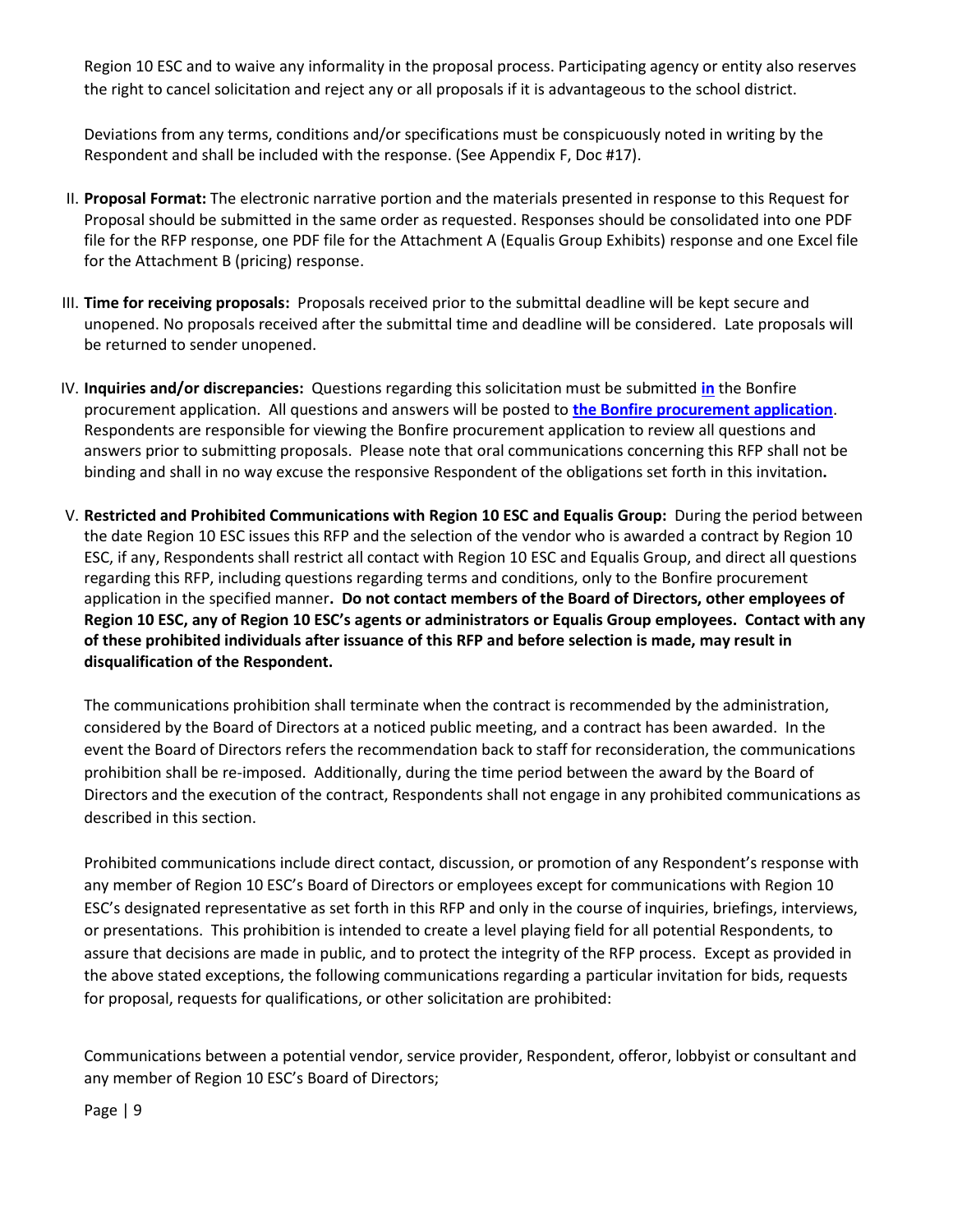Communications between any director and any member of a selection or evaluation committee; and Communications between any director and administrator or employee.

The communications prohibition shall not apply to the following:

- 1. Communications with Region 10 ESC's purchasing agent specifically named and authorized to conduct and receive such communications under this RFP or upon the request of Region 10 ESC, with Region 10 ESC's legal counsel; and
- 2. Presentations made to the Board of Directors during any duly noticed public meeting at which the solicitation is under consideration and the Vendor has been invited to present to the Board.

Nothing contained herein shall prohibit any person or entity from publicly addressing Region 10 ESC's Board of Directors during any duly noticed public meeting, in accordance with applicable Board policies, on a matter other than this RFP, or in connection with a presentation requested by Region 10 ESC's representatives. Communication with any employee of Equalis Group

VI. **Addenda:** if required, will be issued by Region 10 ESC to all those known to have received a complete set of Proposal documents. The vendor shall acknowledge on the Signature Form the number of addenda received.

# VII. **Calendar of events (subject to change):**

| Event                          | Date:      |
|--------------------------------|------------|
| <b>Issue RFP</b>               | 07/31/2020 |
| Deadline for questions         | 08/20/2020 |
| Issue Addendum/a (if required) | 08/21/2020 |
| Proposal Due Date              | 09/03/2020 |
| Approval from Region 10 ESC    | 10/21/2020 |
| <b>Contract Effective Date</b> | 11/01/2020 |

# <span id="page-9-0"></span>**CONDITIONS OF SUBMITTING PROPOSALS**

- VIII. **Amendment of Proposal:** A proposal may be amended up to the time of opening by amending the proposal submitted in the Bonfire procurement application.
	- IX. **Withdrawal of proposals:** Withdrawal of proposals prior to the opening date will be permitted. Withdrawal of proposal will not be allowed for a period of 120 days following the opening. Pricing will remain firm for 120 days from submittal. However, consideration may be given in cases where Respondent advises that it made a clerical error that is substantially lower than it intended. In such case, Respondent must provide written notice of their desire to withdraw, along with supporting documents, within three (3) business days of receiving the acceptance letter. Any contracts entered into prior to Region 10 ESC receiving notice must be honored.

No Respondent should assume that their withdrawal request has been accepted unless, and until, they receive written acknowledgment and acceptance of their proposal withdrawal.

Page | 10 X. **Clarifications:** Region 10 ESC may, by written request, ask a Respondent for additional information or clarification after review of the proposals received for the sole purpose of eliminating minor irregularities, informalities, or apparent clerical mistakes in the proposal. Clarification does not give Respondent an opportunity to revise or modify its proposal, except to the extent that correction of apparent clerical mistakes results in a revision. Region 10 ESC will not assist Respondent in bringing its proposal up to the level of other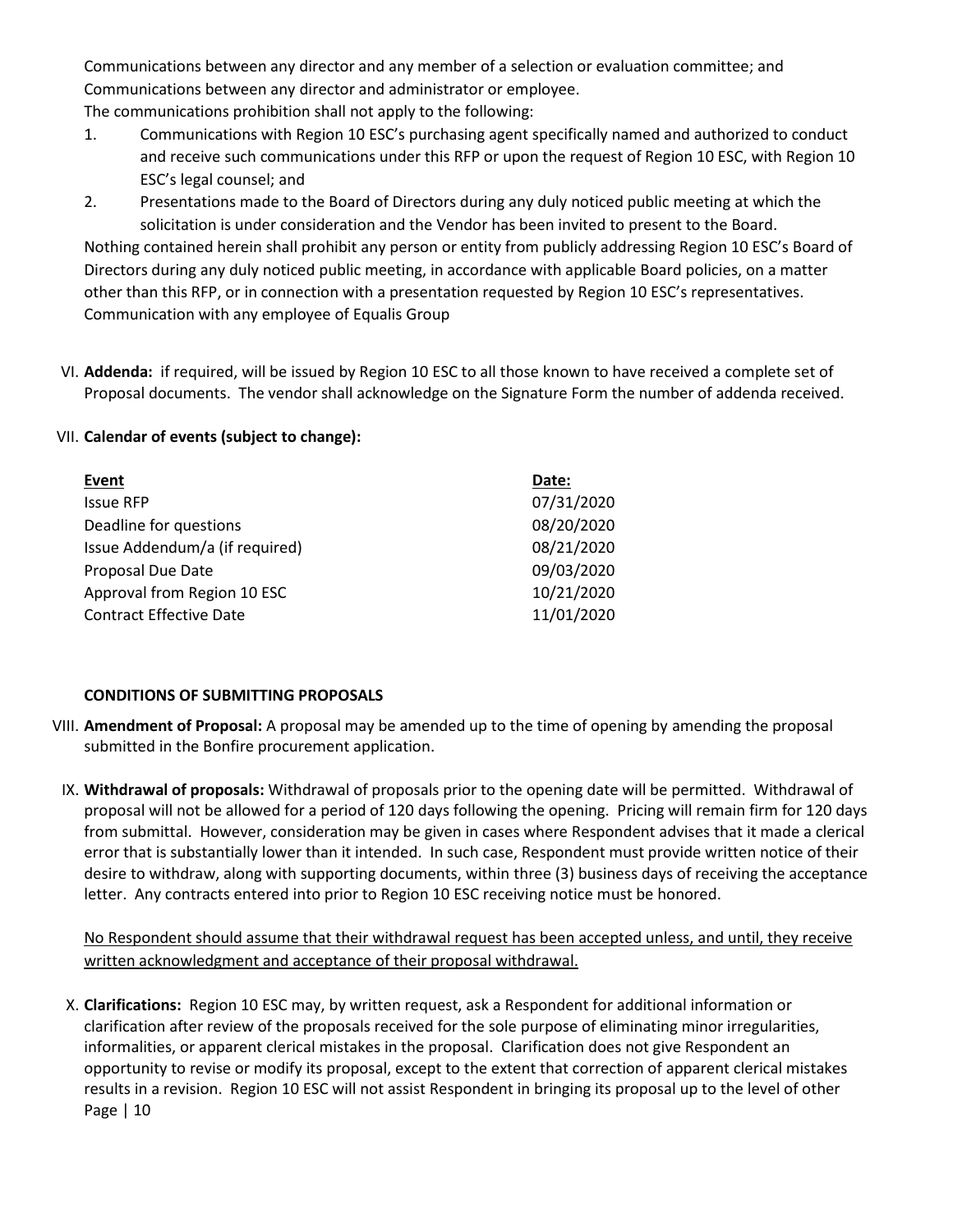proposals through discussions. Region 10 ESC will not indicate to Respondent a cost or price that it must meet to either obtain further consideration nor will it provide any information about other Respondents' proposals or prices.

- XI. **Best and Final Offer**: Region 10 ESC, in its sole discretion, may request all Offerors in the competitive range to submit a Best and Final Offer. Offerors must submit their Best and Final Offers in writing. If an Offeror does not respond to the request for a Best and Final Offer, that Offeror's most recent prior offer will be considered to be its Best and Final Offer.
- XII. **Specifications:** When a solicitation contains a specification that states no substitutions, no deviation from this requirement will be permitted. Respondent must comply with the true intent of the specifications and drawings and not take advantage of any unintentional error or omission. In cases where no type and kind of product is specified, Region 10 ESC specifications have been developed to indicate minimal standards as to the usage, materials, and contents based on the needs of the members.

References to manufacturer's specifications (Design Guides), when used by Region 10 ESC, are to be considered informative to give the Respondent information as to the general style, type and kind requested. Responses proposing goods, materials or equipment regularly produced by a reputable manufacturer shall be evaluated by Region 10 ESC which will, in its sole discretion, determine whether such proposed goods, materials or equipment are substantially equivalent to the Design Guides, considering quality, workmanship, economy of operation, and suitability for the purpose intended. Respondents should include all documentation required to evaluate whether or not their proposed goods, materials or equipment are substantially equivalent to the Design Guides.

XIII. **Quality of Materials or Services:** Respondent shall state the brand name and number of the materials being provided. If none is indicated, then it is understood that the Respondent is quoting on the exact brand name and number specified or mentioned in the solicitation.

However, unless specifically stated otherwise and in accordance with purchasing laws and regulations, comparable substitutions will be permitted in cases where the material is equal to that specified, considering quality, workmanship, economy of operation and suitability for the purpose intended.

- XIV. **Samples:** Upon request, samples shall be furnished to Region 10 ESC free of cost within seven (7) days after receiving notice of such request. By submitting the proposal Respondent certifies that all materials conform to all applicable requirements of this solicitation and of those required by law. Submissions may be rejected for failing to submit samples as requested.
- XV. **Deviations and Exceptions:** Deviations or exceptions stipulated in response may result in disqualification. It is the intent of Region 10 ESC to award a manufacturer's complete line of products, when possible.
- XVI. **Change Orders:** The awarded vendor shall follow the requirements of all specifications and drawings as closely as construction will permit. Should existing conditions or limitations require a major change or rearrangement, the change shall be allowed only upon issuance by Region 10 ESC of a written change order. Participating agency and awarded vendor shall establish a procedure for identifying and approving changes to the work. Procedure shall include provisions for field change orders. Change orders shall be properly documented in writing.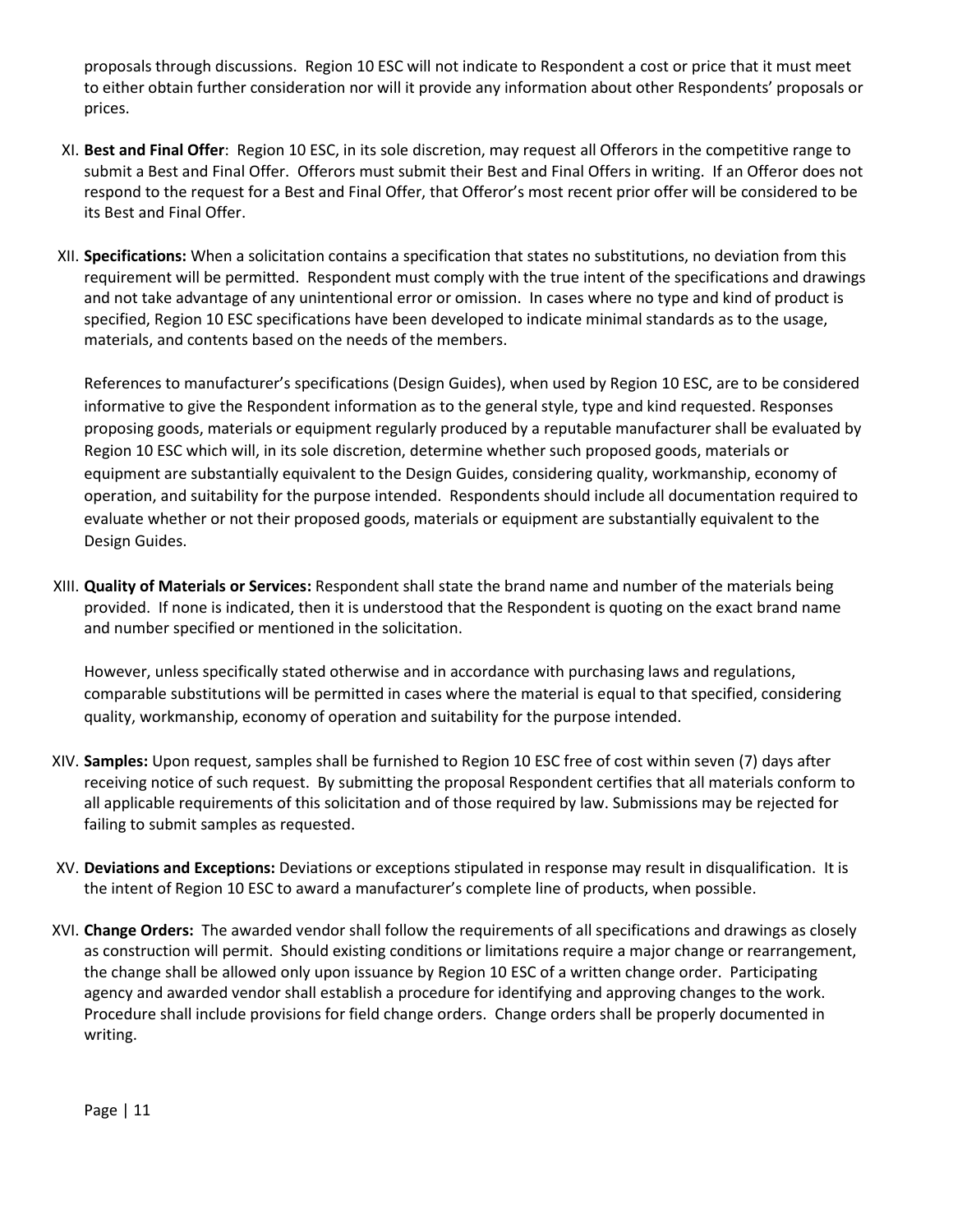- XVII. **Manufacturer's Representative:** Respondents submitting proposals as a manufacturer's representative shall be able to supplement offer with a letter from the manufacturer certifying that Respondent is an actual dealer for that manufacturer and that the Respondent is authorized to submit a proposal for that product, and which guarantees that if the Respondent should fail to satisfactorily fulfill any obligations established as a result of the award of contract, the manufacturer will either assume the Respondent's obligations or arrange for fulfillment through another competent dealer to complete the balance of the project.
- XVIII. **Formation of Contract:** A response to this solicitation is an offer to contract with Region 10 ESC based upon the terms, conditions, scope of work, and specifications contained in this request. A solicitation does not become a contract until it is awarded by Region 10 ESC. A contract is formed when Region 10 ESC's board or designee signs the Vendor Contract Signature Form. The prospective vendor must submit a signed Vendor Signature Form with the response, thus eliminating the need for a formal signing process.
- XIX. **Estimated Quantities:** Region 10 ESC anticipates that a substantial number of participating members will enter into contracts resulting from this solicitation; however, Region 10 ESC makes no guarantee or commitment of any kind concerning quantities or usage of contracts resulting from this solicitation. The annual volume for this contract is estimated to be between \$25 million and \$1 billion in aggregate annually by year three (3) of the contract. If and when the contract reaches \$1 billion in aggregate usage, the contract will expire immediately and a new solicitation may be issued if in the best interest of Region 10 ESC and Equalis members. This information is provided solely as an aid to contract vendors in preparing proposals only, and performance will be determined by other factors such as awarded supplier's competitiveness, and overall performance and support of the contract. The successful Vendor(s) discount and pricing schedule shall apply regardless of the volume of business under the contract.
- XX. **Multiple Awards:** Membership includes a large number of potential entities which may utilize this contract throughout the nation. In order to assure that any ensuing contract(s) will allow Region 10 ESC to fulfill current and future needs, Region 10 ESC reserves the right to award contract(s) to multiple vendors. The decision to award multiple contracts, award only one contract, or to make no awards rests solely with Region 10 ESC.
- XXI. **Non-Exclusive:** Any contract resulting from this solicitation shall be awarded with the understanding and agreement that it is for the sole convenience and benefit of participating members. Region 10 ESC and participating entities reserve the right to obtain like goods and services from other sources.

## <span id="page-11-0"></span>**AWARD PROCESS**

- XXII. **Award or rejection of proposals:** In accordance with applicable laws, rules, and regulations for public purchasing, award(s) will be made to the most responsive and responsible Respondent(s) whose proposal(s) is/are determined to be the best value and most advantageous to participating agencies, price and other factors considered. Region 10 ESC reserves the right to use a "Market Basket Survey" method, based on randomly selected criteria to determine the most responsible response. To qualify for evaluation, response must have been submitted on time, and satisfy all mandatory requirements identified in this document. Proposals that are materially non-responsive will be rejected and Region 10 ESC will provide notice of rejection to the Respondent.
- XXIII. **Evaluation Process:** In evaluating the responses the following predetermined criteria is considered:

## **Products/Pricing (40 Points)**

- 1. All products and services available
- 2. Pricing for all available products and services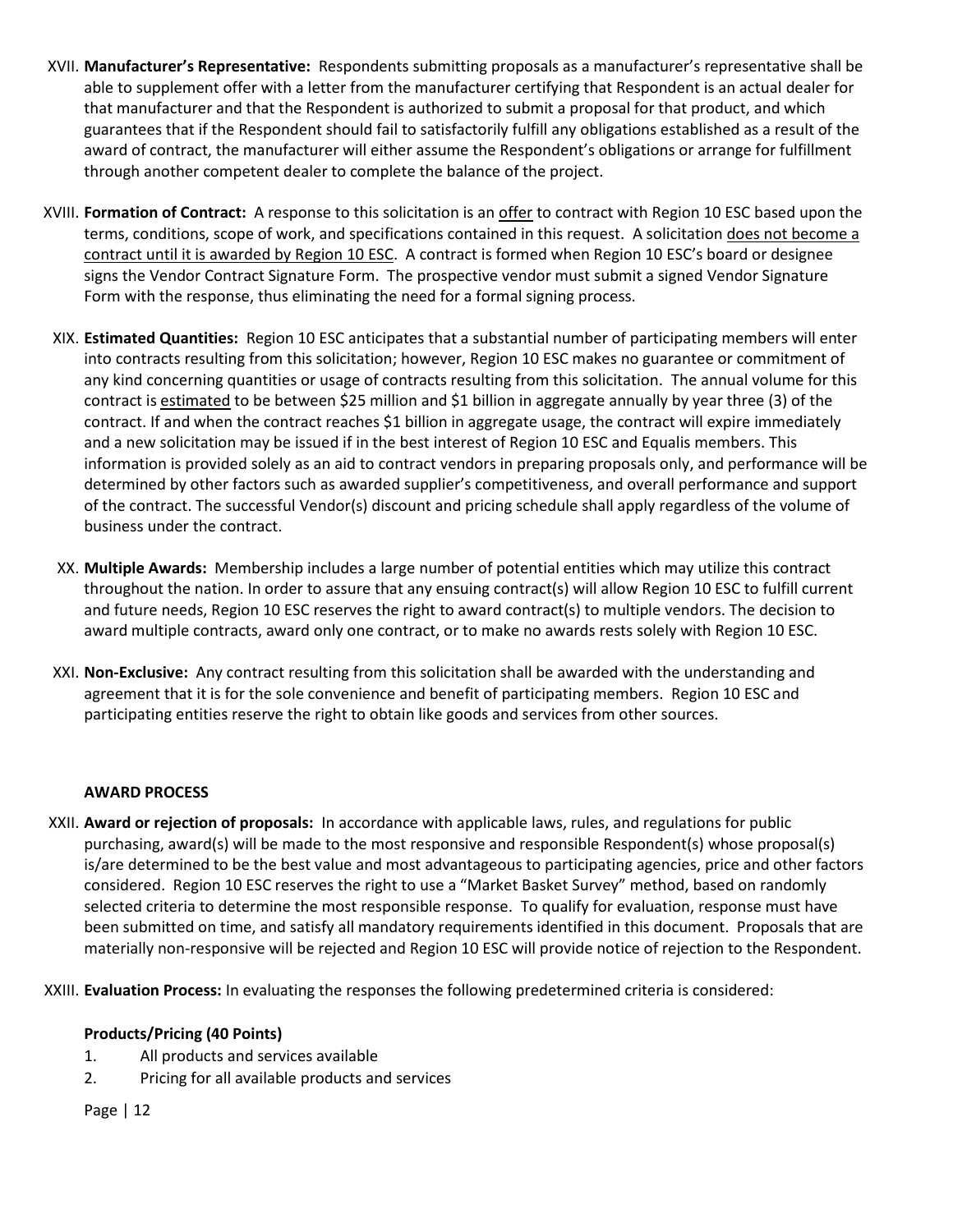- 3. Pricing for warranties on all products and services
- 4. Ability of Customers to verify that they received contract pricing
- 5. Payment methods
- 6. Other factors relevant to this section as submitted by the Respondent

## **Performance Capability (30 Points)**

- 1. Ability to deliver products and services nationally
- 2. Response to emergency orders and repair/maintenance requests
- 3. Subcontractor plan *and/or* demonstrated ability to self-perform
- 4. History of meeting customer deadlines
- 5. Ability to meet service and warranty needs of members
- 6. Customer service/problem resolution
- 7. Invoicing process
- 8. Contract implementation/Customer transition
- 9. Financial condition of vendor
- 10. Performance bond plan
- 11. Website ease of use, availability, and capabilities related to ordering, returns and reporting
- 12. Respondent's safety record
- 13. Respondent's environmental record
- 14. Instructional materials
- 15. Other factors relevant to this section as submitted by the Respondent

## **Qualification and Experience (20 Points)**

- 1. Respondent reputation in the marketplace
- 2. Reputation of products and services in the marketplace
- 3. Past relationship with Region 10 ESC and/or Region 10 ESC members
- 4. Experience and qualification of key employees
- 5. Location and number of salespersons who will work on this contract
- 6. Past experience working with the government sector
- 7. Exhibited understanding of cooperative purchasing
- 8. Exhibited understanding and experience with JOC estimating if being used as a pricing methodology
- 9. Past litigation, bankruptcy, reorganization, state investigations of entity or current officers and directors
- 10. Minimum of 3 customer references relating to the products and services within this RFP
- 11. Certifications in the Industry
- 12. Company profile and capabilities
- 13. Other factors relevant to this section as submitted by the Respondent

## **Value Add (10 Points)**

- 1. Marketing plan and capability
- 2. Sales force training
- 3. Other factors relevant to this section as submitted by the Respondent
- XXIV. **Competitive Range**: It may be necessary to establish a competitive range. Factors from the predetermined criteria will be used to make this determination. Responses not in the competitive range are unacceptable and do not receive further award consideration.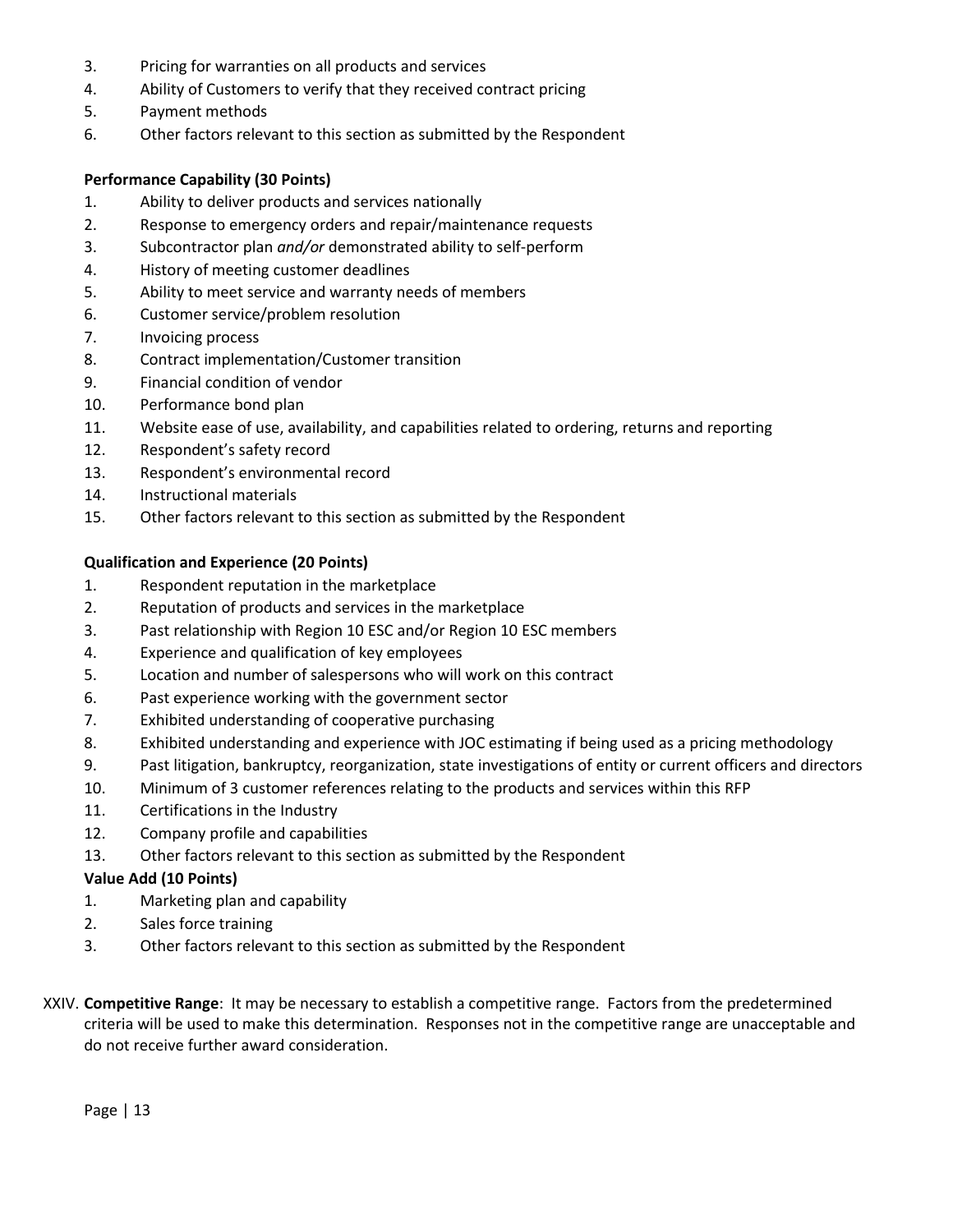- XXV. **Evaluation:** A committee will review and evaluate all responses and make a recommendation for award of contract(s). The recommendation for contract awards will be based on the predetermined criteria factors outlined in this solicitation, where each factor is assigned a point value based on its importance. Recommendation for award of a contract will be presented to the Region 10 ESC board of directors for final approval.
- XXVI. **Past Performance:** A vendor's performance and actions under previously awarded contracts regarding a vendor's actions under previously awarded contracts to schools, local, state, or federal agencies are relevant in determining whether or not the vendor is likely to provide quality goods and services to our members; including the administrative aspects of performance; the vendor's history of reasonable and cooperative behavior and commitment to customer satisfaction; and generally, the Respondent's businesslike concern for the interests of the customer.
- XXVII. **Taxes (State of AZ Respondents only):** All applicable taxes in the offer will be considered by the School District/public entity when determining the lowest proposal or evaluating proposals, except when a responsive Respondent which is otherwise reasonably susceptible for award is located outside of Arizona and is not subject to a transaction privilege or use tax of a political subdivision of this state. In that event, all applicable taxes which are the obligation of Respondents in state and out of state, shall be disregarded in the Contract Award. At all times, payment of taxes and the determination of applicable taxes and rates are the sole responsibility of the Contractor.

# <span id="page-13-0"></span>**PROTEST OF NON-AWARD**

- XXVIII. **Protest Procedure:** Any protest of an award or proposed award must be filed in writing within ten (10) days from the date of the official award notification and must be received by 5:00 pm Central Time. No protest shall lie for a claim that the selected Vendor is not a responsible Respondent. Protests shall be filed with *Ms. Sue Hayes at Region 10 ESC, 400 E Spring Valley Rd, Richardson, TX 75081*. Protests shall follow Region 10 ESC complaint policy EF(LOCAL), a copy of which is available at **<https://pol.tasb.org/Policy/Code/374?filter=EF>**, and it must be on a form provided by Region 10 ESC, which will include the following:
	- 1. Name, address and telephone number of protester
	- 2. Original signature of protester or its representative
	- 3. Identification of the solicitation by RFP number
	- 4. Detailed statement of legal and factual grounds including copies of relevant documents; and the form of relief requested
	- 5. Any protest review and action shall be considered final with no further formalities being considered.

# <span id="page-13-1"></span>**NON-COLLUSION, EMPLOYMENT AND SERVICES**

# XXIX. **By signing the Offer and Acceptance form or other official contract form, the Respondent certifies that:**

6. It did not engage in collusion or other anti-competitive practices in connection with the preparation or submission of its offer; and

7. It does not discriminate against any employee, applicant for employment, or person to whom it provides services because of race, color, religion, sex, national origin, or disability and that it complies with all applicable federal, state, and local laws and executive orders regarding employment.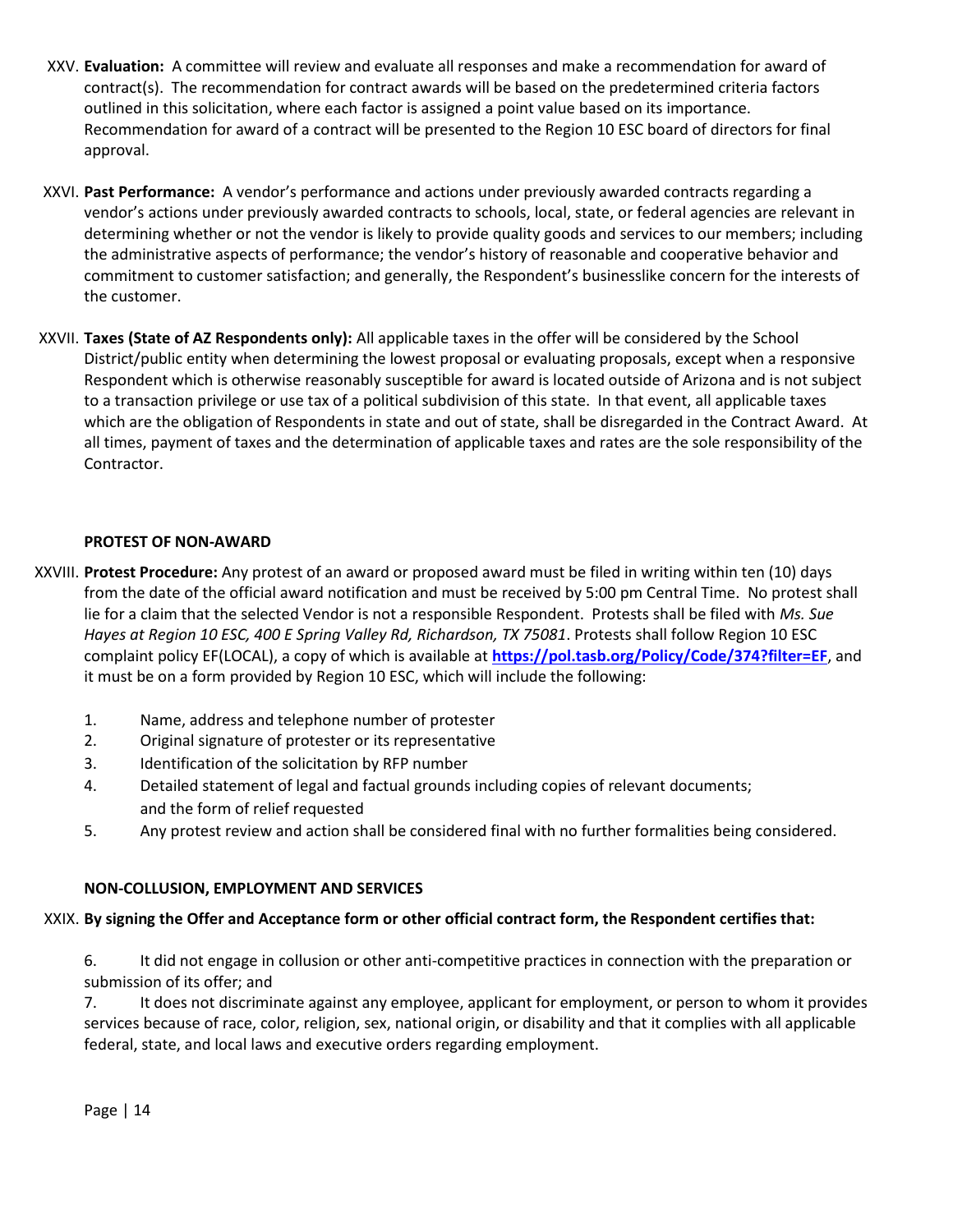#### <span id="page-14-0"></span>**LIMITATION OF LIABILITY**

- XXX. **Waiver:** BY SUBMITTING A PROPOSAL, OFFER EXPRESSLY AGREES TO WAIVE ANY CLAIM IT HAS OR MAY HAVE AGAINST BOTH EQUALIS GROUP AND REGION 10 EDUCATION SERVICE CENTER, ITS DIRECTORS, OFFICERS, OR AGENTS AND THE MEMBERS ARISING OUT OF OR IN CONNECTION WITH (1) THE ADMINISTRATION, EVALUATION, RECOMMENDATION OF ANY PROPOSAL; (2) ANY REQUIREMENTS UNDER THE SOLICITATION, PROPOSAL PACKAGE, OR RELATED DOCUMENTS; (3) THE REJECTION OF ANY PROPOSAL OR ANY PART OF ANY PROPOSAL; AND/OR (4) THE AWARD OF A CONTRACT, IF ANY.
- XXXI. NEITHER REGION 10 ESC NOR EQUALIS GROUP SHALL BE RESPONSIBLE OR LIABLE FOR ANY COSTS INCURRED BY RESPONDENTS OR THE SELECTED VENDOR IN CONNECTION WITH RESPONDING TO THE RFP, PREPARING FOR ORAL PRESENTATIONS, PREPARING AND SUBMITTING A PROPOSAL, ENTERING OR NEGOTIATING THE TERMS OF A CONTRACT, OR ANY OTHER EXPENSES INCURRED BY A RESPONDENT. THE RESPONDENT OR SELECTED VENDOR IS WHOLLY RESPONSIBLE FOR ANY SUCH COSTS AND EXPENSES AND SHALL NOT BE REIMBURSED IN ANY MANNER BY REGION 10 ESC OR EQUALIS GROUP.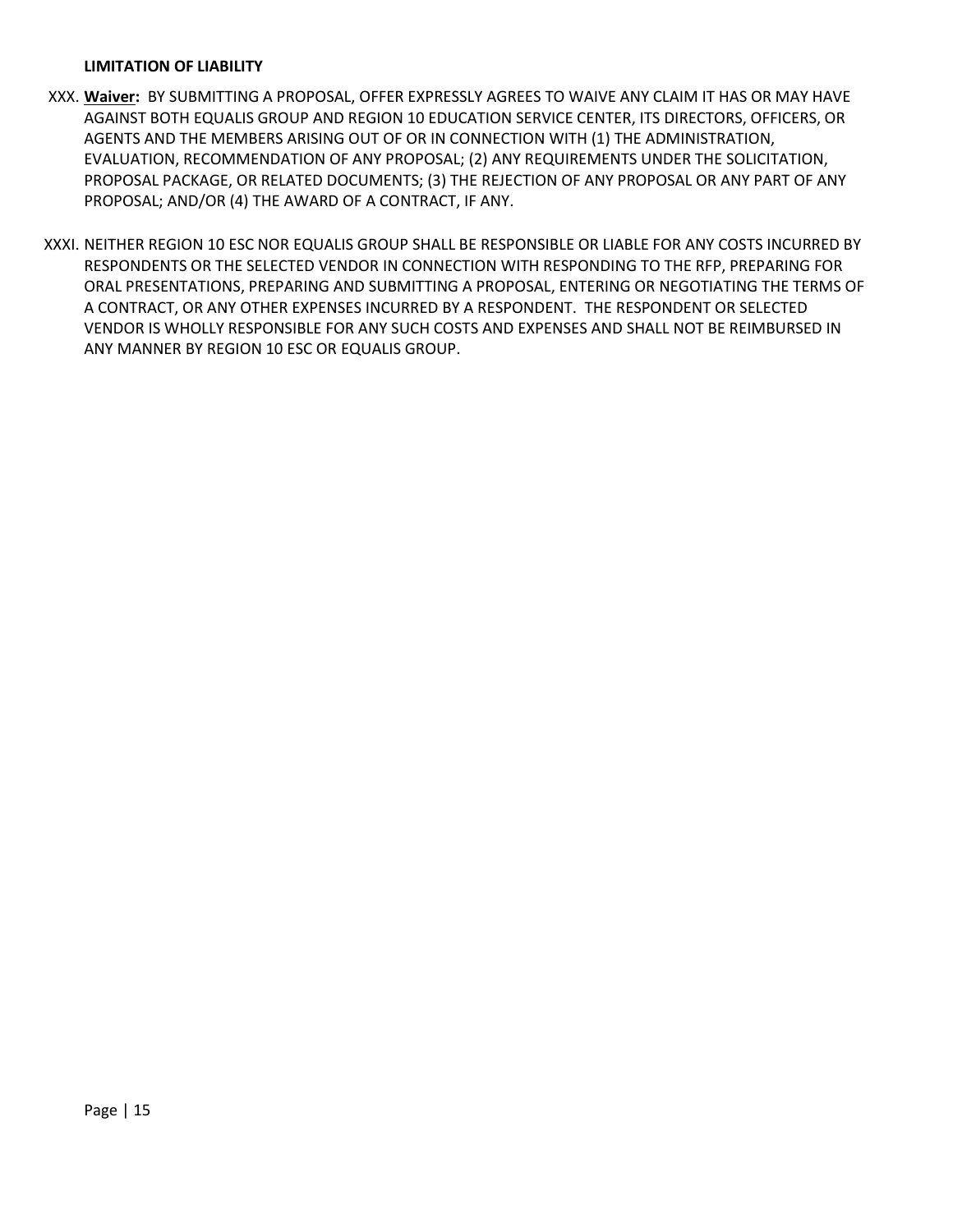#### <span id="page-15-0"></span>**Appendix A: QUESTIONNAIRE**

#### <span id="page-15-1"></span>**COMPANY PROFILE**

- 1. What is your company's official registered name?
- 2. What is your company's Dun & Bradstreet (D&B) number?
- 3. What is/are your corporate office location(s)?
- 4. Please provide a brief history of your company, including the year it was established.
- 5. Who is your competition in the marketplace?
- 6. What are your overall annual sales for last three (3) years?
- 7. What are your overall public sector sales, excluding Federal Government, for last three (3) years?
- 8. What is your strategy to increase market share in the public sector?
- 9. What differentiates your company from competitors in the public sector?
- 10. Please provide your company's environmental policy and/or sustainability initiative.
- 11. Diversity program Do you currently have a diversity program or any diversity partners that you do business with?
	- Yes No
	- *a.* If the answer is yes, do you plan to offer your program or partnership through Equalis Group?
		- Yes No

*(If the answer is yes, attach a statement detailing the structure of your program, along with a list of your diversity alliances and a copy of their certifications.)*

b. Will the products accessible through your diversity program or partnership be offered to Equalis Group members at the same pricing offered by your company?

*(If answer is no, attach a statement detailing how pricing for participants would be calculated.)*

12. Diversity Vendor Certification Participation - It is the policy of some entities participating in Equalis Group to involve minority and women business enterprises (M/WBE), small and/or disadvantaged business enterprises, disable veterans business enterprises, historically utilized businesses (HUB) and other diversity recognized businesses in the purchase of goods and services. Respondents shall indicate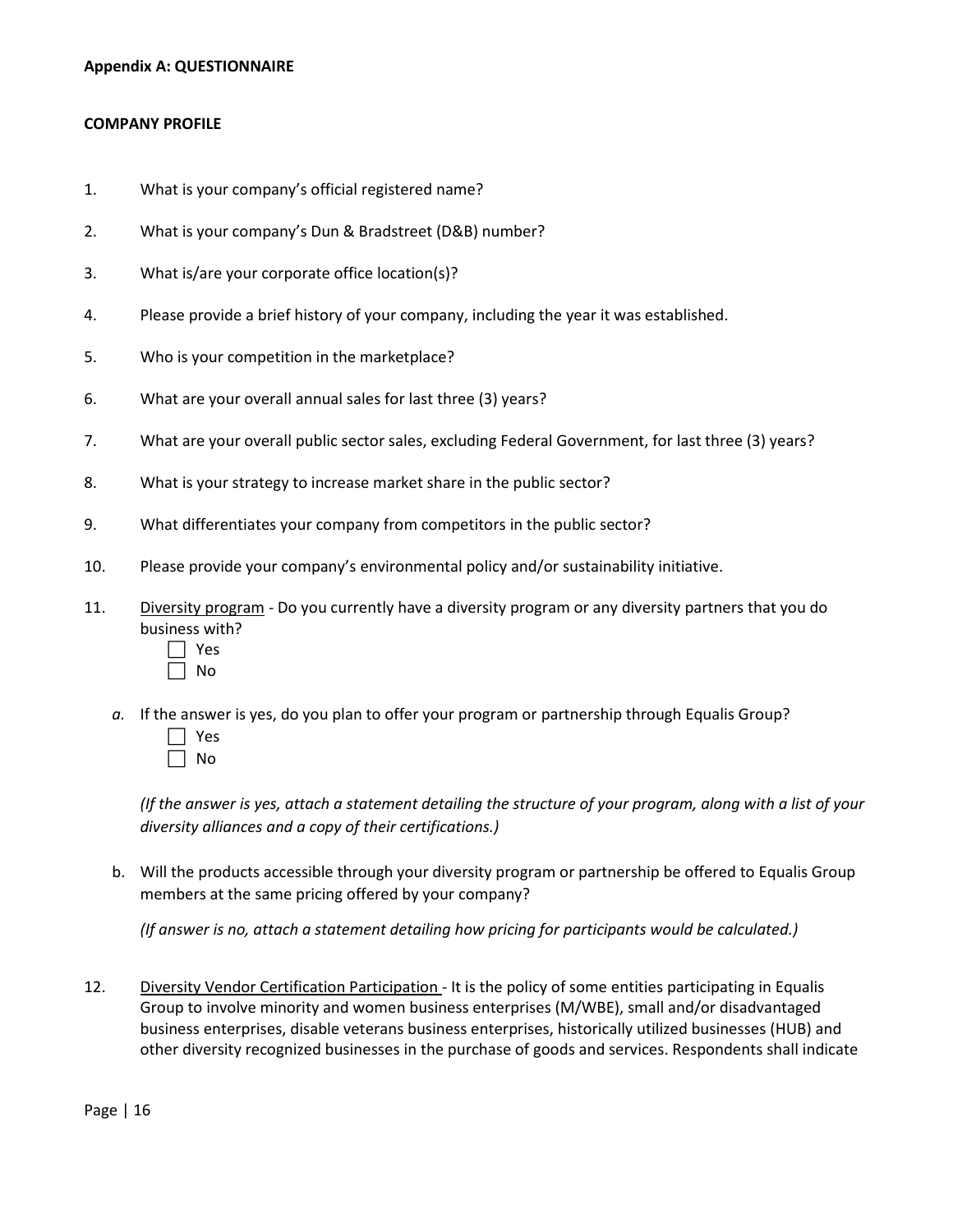below whether or not they hold certification in any of the classified areas and include proof of such certification with their response.

| a.             | <b>Minority Women Business Enterprise</b>                                        |                   |
|----------------|----------------------------------------------------------------------------------|-------------------|
|                | Respondent certifies that this firm is an MWBE                                   | lNo<br>lYes       |
|                |                                                                                  |                   |
|                |                                                                                  |                   |
| b.             | Small Business Enterprise (SBE) or Disadvantaged Business Enterprise (DBE)       |                   |
|                | Respondent certifies that this firm is a SBE or DBE                              | lNo<br>lYes       |
|                |                                                                                  |                   |
|                |                                                                                  |                   |
| $\mathsf{C}$ . | Disabled Veterans Business Enterprise (DVBE)                                     |                   |
|                | Respondent certifies that this firm is an DVBE                                   | lYes<br>lNo       |
|                | List certifying agency: List certifying agency:                                  |                   |
| d.             | Historically Underutilized Businesses (HUB)                                      |                   |
|                |                                                                                  |                   |
|                | Respondent certifies that this firm is an HUB                                    | lYes<br>lNo       |
|                | List certifying agency: List certifying agency:                                  |                   |
| e.             | Historically Underutilized Business Zone Enterprise (HUBZone)                    |                   |
|                | Respondent certifies that this firm is an HUBZone                                | <b>Yes</b><br>IΝo |
|                |                                                                                  |                   |
|                |                                                                                  |                   |
| f.             | Other                                                                            |                   |
|                | Respondent certifies that this firm is a recognized diversity certificate holder | lYes<br>lNo       |
|                |                                                                                  |                   |
|                |                                                                                  |                   |

#### <span id="page-16-0"></span>**PRODUCTS/PRICING OFFERED:**

- 13. Were all products/lines/services and pricing being made available under this contract provided in the attachment B and/or Appendix B, pricing sections?
- 14. Does the respondent agree to offer all future product introductions at prices that are proportionate to contract pricing offered herein?
	- Yes
	- $\Box$  No

(If answer is no, attach a statement detailing how pricing for participants would be calculated.)

15. Does pricing submitted include the required administrative fee?

| n<br>d |
|--------|

16. Define your standard terms of payment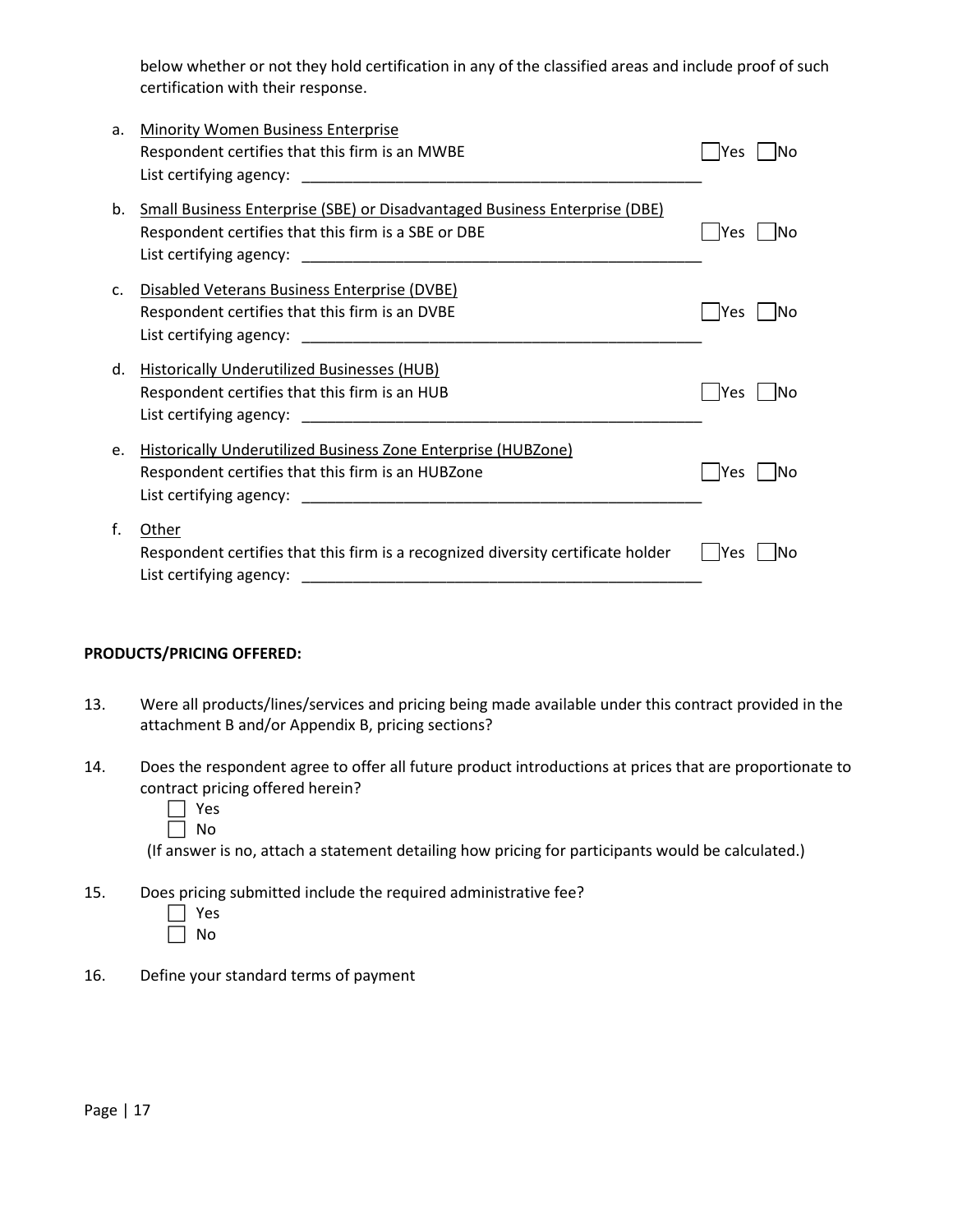#### <span id="page-17-0"></span>**PERFORMANCE CAPABILITIES:**

17. States Covered - Respondent must indicate any and all states where products and services are being offered.

| 50 States & District of Columbia (Selecting this box is equal to checking all boxes below) |                                                                                                 |                     |  |  |
|--------------------------------------------------------------------------------------------|-------------------------------------------------------------------------------------------------|---------------------|--|--|
| Alabama                                                                                    | Kentucky                                                                                        | North Dakota        |  |  |
| Alaska                                                                                     | Louisiana                                                                                       | Ohio                |  |  |
| Arizona                                                                                    | Maine                                                                                           | Oklahoma            |  |  |
| Arkansas                                                                                   | Maryland                                                                                        | Oregon              |  |  |
| California                                                                                 | Massachusetts                                                                                   | Pennsylvania        |  |  |
| Colorado                                                                                   | Michigan                                                                                        | Rhode Island        |  |  |
| Connecticut                                                                                | Minnesota                                                                                       | South Carolina      |  |  |
| Delaware                                                                                   | Mississippi                                                                                     | South Dakota        |  |  |
| District of Columbia                                                                       | Missouri                                                                                        | <b>Tennessee</b>    |  |  |
| Florida                                                                                    | Montana                                                                                         | Texas               |  |  |
| Georgia                                                                                    | Nebraska                                                                                        | Utah                |  |  |
| Hawaii                                                                                     | Nevada                                                                                          | Vermont             |  |  |
| Idaho                                                                                      | New Hampshire                                                                                   | Virginia            |  |  |
| Illinois                                                                                   | New Jersey                                                                                      | Washington          |  |  |
| Indiana                                                                                    | <b>New Mexico</b>                                                                               | West Virginia       |  |  |
| lowa                                                                                       | New York                                                                                        | Wisconsin           |  |  |
| Kansas                                                                                     | North Carolina                                                                                  | Wyoming             |  |  |
|                                                                                            |                                                                                                 |                     |  |  |
|                                                                                            |                                                                                                 |                     |  |  |
|                                                                                            | All U.S. Territories & Outlying Areas (Selecting this box is equal to checking all boxes below) |                     |  |  |
| American Samoa                                                                             | Midway Islands                                                                                  | U.S. Virgin Islands |  |  |
| <b>Federated States of</b>                                                                 | Northern Marina                                                                                 |                     |  |  |
| Micronesia                                                                                 | Islands                                                                                         |                     |  |  |
| Guam                                                                                       | Puerto Rico                                                                                     |                     |  |  |
|                                                                                            |                                                                                                 |                     |  |  |
|                                                                                            |                                                                                                 |                     |  |  |

18. List the number and location of offices, or service centers for all states being proposed in solicitation.

| 19. | Distribution Channel: Which best describes your company's position in the distribution channel: |                                                |
|-----|-------------------------------------------------------------------------------------------------|------------------------------------------------|
|     | Manufacturer direct                                                                             | $\Box$ Certified education/government reseller |
|     | $\Box$ Authorized distributor                                                                   | $\Box$ Manufacturer marketing through reseller |
|     | $\Box$ Value-added reseller                                                                     | l l Other                                      |

- 20. Provide relevant information regarding your ordering process including your firm's on-line catalog/ordering website, and the ability for purchasing group members to verify they are receiving contract pricing.
- 21. Describe areas where downtime may occur with products and services provided, historical averages of that downtime, and how you resolve downtime issues when they do occur (For purposes of providing further clarity, examples of downtime might be a website ordering platform that goes offline, installed equipment that requires service or other products and services that can fail or go offline)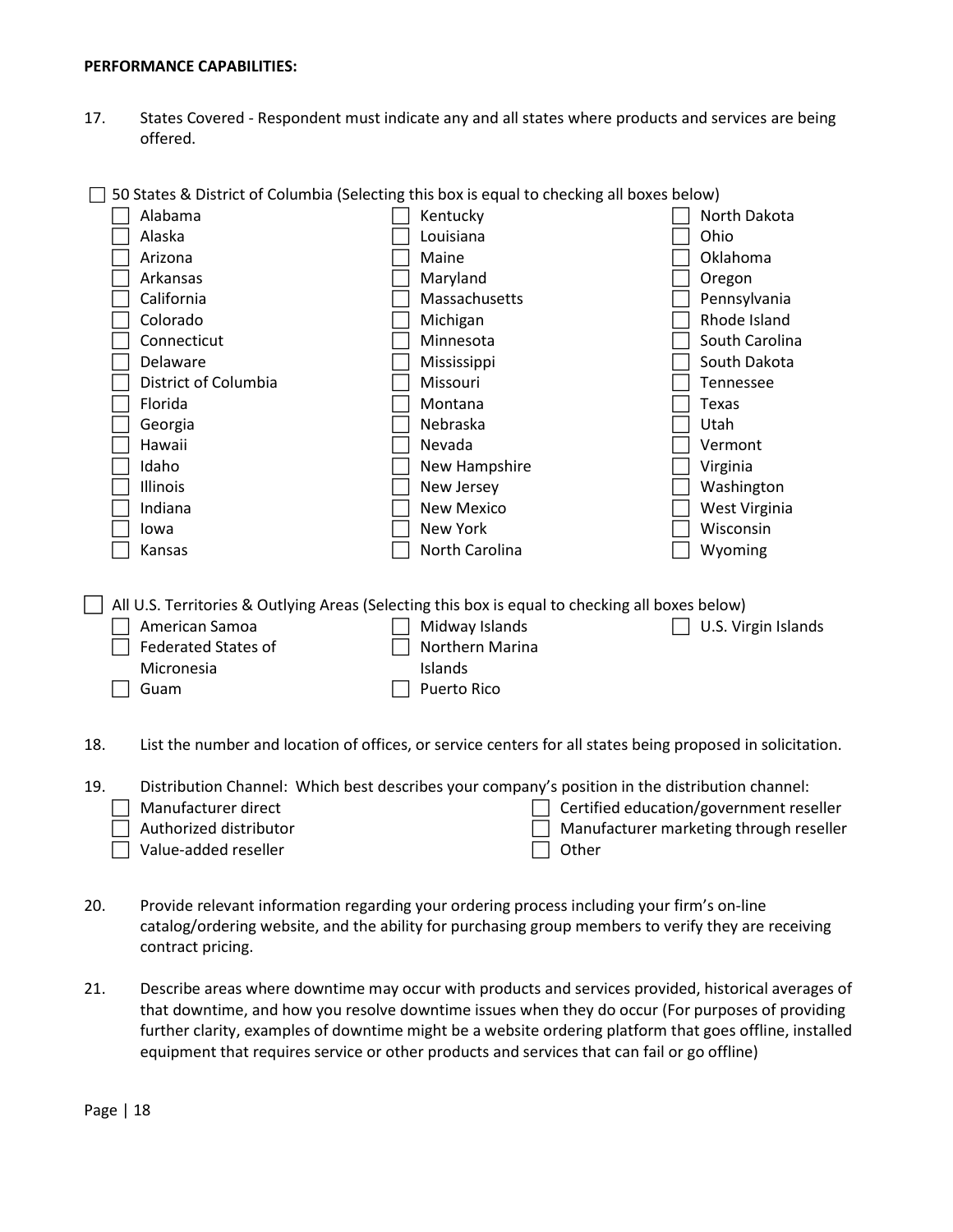- 22. Provide average timelines that can be expected, including response times for design and installation for a typical project, responses to emergency situations and any other relevant timelines for the services being offered.
- 23. Describe your company's Customer Service Department (hours of operation, number of service centers, etc.).
- 24. Provide your company's subcontracting plan, as described in the scope herein
- 25. Provide your company's performance bond plan as described in the scope herein.
- 26. Provide your safety record, safety rating, EMR and worker's compensation rate where available
- 27. Describe the capacity of your company to report monthly sales through this agreement.
- 28. Describe the capacity of your company to provide management reports, i.e. consolidated billing by location, time and attendance reports, etc. for each eligible agency.

#### <span id="page-18-0"></span>**QUALIFICATION AND EXPERIENCE:**

29. Please provide contact information and resumes for the person(s) who will be responsible for the following areas.

| Executive Contact                   |  |
|-------------------------------------|--|
|                                     |  |
|                                     |  |
|                                     |  |
|                                     |  |
|                                     |  |
|                                     |  |
|                                     |  |
| <b>Account Manager / Sales Lead</b> |  |
|                                     |  |
|                                     |  |
|                                     |  |
|                                     |  |
|                                     |  |
|                                     |  |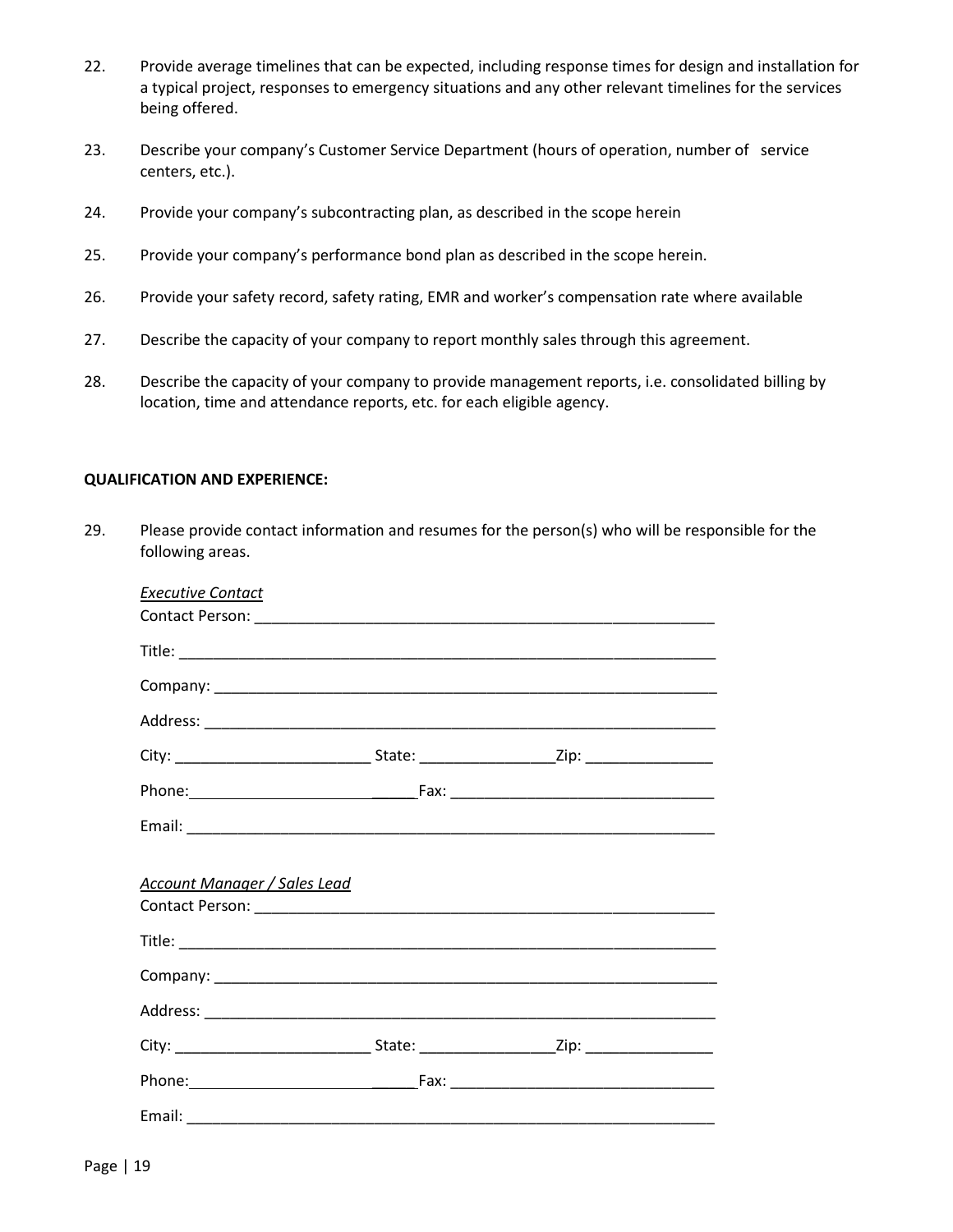|                                                 | Contract Management (if different than the Sales Lead) |  |
|-------------------------------------------------|--------------------------------------------------------|--|
|                                                 |                                                        |  |
|                                                 |                                                        |  |
|                                                 |                                                        |  |
|                                                 |                                                        |  |
|                                                 |                                                        |  |
|                                                 |                                                        |  |
|                                                 |                                                        |  |
| <b>Billing &amp; Reporting/Accounts Payable</b> |                                                        |  |
|                                                 |                                                        |  |
|                                                 |                                                        |  |
|                                                 |                                                        |  |
|                                                 |                                                        |  |
|                                                 |                                                        |  |
|                                                 |                                                        |  |
| <b>Marketing</b>                                |                                                        |  |
|                                                 |                                                        |  |
|                                                 |                                                        |  |
|                                                 |                                                        |  |
|                                                 |                                                        |  |
|                                                 |                                                        |  |
| Email:                                          |                                                        |  |

30. Provide a minimum of three (3) customer references for product and/or services of similar scope dating within the past 3 years. Please try to provide an equal number of references for K12, Higher Education and City/County entities. Provide the following information for each reference:

Entity Name Contact Name and Title City and State Phone Number Years Serviced Description of Services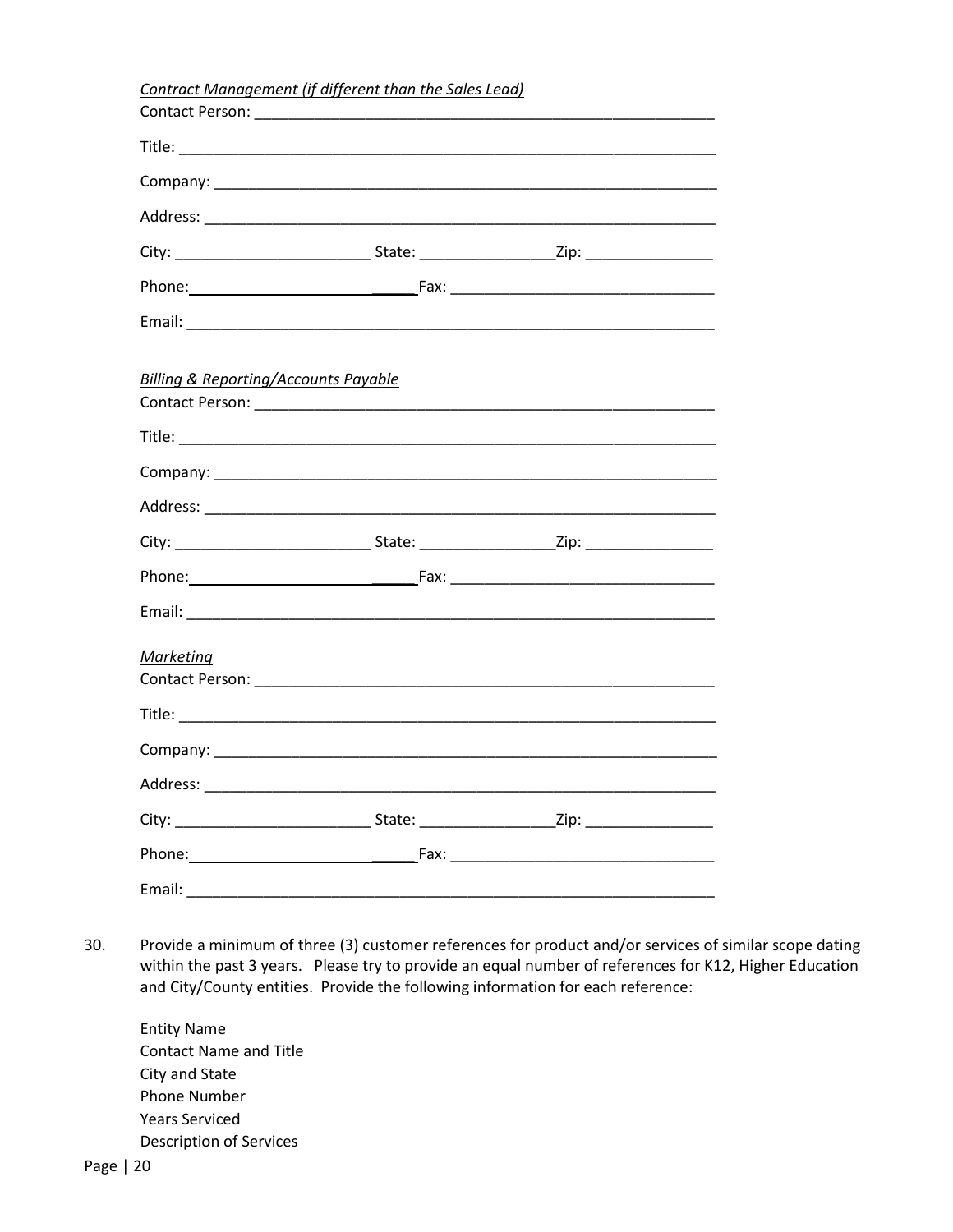31. List all cooperative and/or government group purchasing organizations of which your company is currently a member below.

| Cooperative/GPO Name | <b>Contract Number</b> | <b>Expiration Date</b> |
|----------------------|------------------------|------------------------|
|                      |                        |                        |
|                      |                        |                        |
|                      |                        |                        |
|                      |                        |                        |
|                      |                        |                        |
|                      |                        |                        |
|                      |                        |                        |
|                      |                        |                        |
|                      |                        |                        |

- 32. Describe your company's implementation and success with existing cooperative purchasing programs, if any, and provide the cooperative's name(s), contact person(s) and contact information as reference(s).
- 33. Provide a copy of all current licenses, registrations and certifications issued by federal, state and local agencies, and any other licenses, registrations or certifications from any other governmental entity with jurisdiction, allowing Respondent to perform the covered services including, but not limited to licenses, registrations or certifications. M/WBE, HUB, DVBE, small and disadvantaged business certifications and other diverse business certifications, as well as manufacturer certifications for sales and service must be included if applicable.
- 34. Describe your company's past experience with Job Order Contracting estimating and include specific examples of other cooperatives and public agencies where you have performed these services.
- 35. Provide information regarding whether your firm, either presently or in the past, has been involved in any litigation, bankruptcy, or reorganization.
- 36. Felony Conviction Notice Please check applicable box:



- $\Box$  Is not owned or operated by anyone who has been convicted of a felony.
- $\Box$  Is owned or operated by the following individual(s) who has/have been convicted of a felony.
- \*If the 3<sup>rd</sup> box is checked a detailed explanation of the names and convictions must be attached.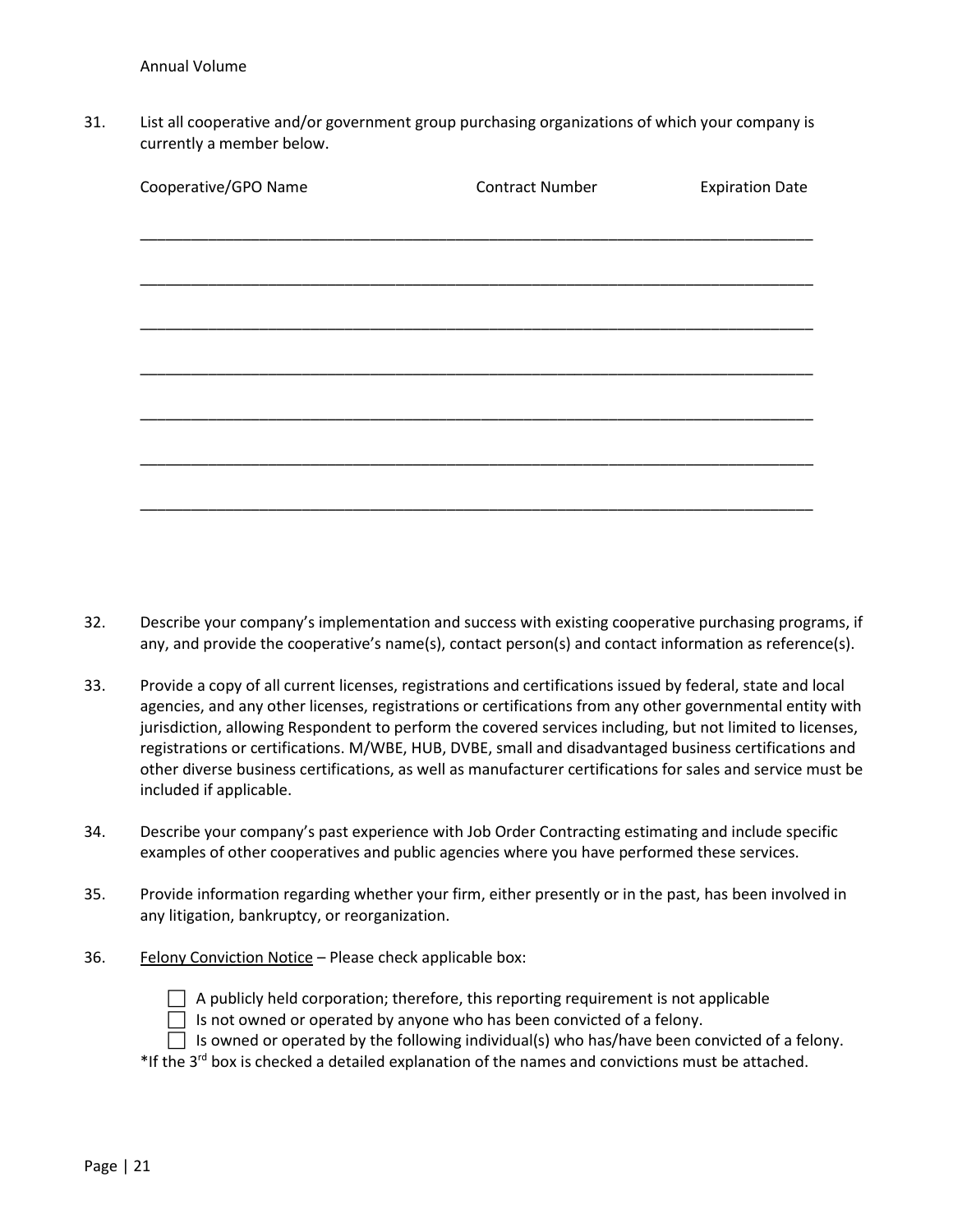## <span id="page-21-0"></span>**VALUE ADD:**

- 37. Detail how your organization plans to market this contract within the first 90 days of the award date. This may include but is not limited to:
	- a. A co-branded press release within first 30 days
	- b. Announcement of award through any applicable social media sites
	- c. Direct mail campaigns
	- d. Co-branded collateral pieces
	- e. Advertisement of contract in regional or national publications
	- f. Participation in trade shows
	- g. Dedicated Equalis Group and Region 10 ESC internet web-based homepage with:
		- i. Equalis Group and Region 10 ESC Logo
		- ii. Link to Equalis Group and Region 10 ESC website
		- iii. Summary of contract and services offered
		- iv. Due Diligence Documents including; copy of solicitation, copy of contract and any amendments, marketing materials
	- h. Announcement within your firm, including training of the agreement with your national sales force
	- i. Marketing the agreement to new and existing government customers
- 38. Acknowledge that your organization agrees to provide its company logo(s) to Region 10 ESC and agrees to provide permission for reproduction of such logo in marketing communications and promotions.
- 39. Provide the agency spend that your organization anticipates each year for the first three (3) years of this agreement.
- \$\_\_\_\_\_\_\_\_\_ in year one
- \$\_\_\_\_\_\_\_\_\_ in year two
- $\frac{1}{2}$  in year three
- 40. Please provide any suggested improvements and alternatives for doing business with your company that will make this arrangement more cost effective for your company and Participating Public Agencies.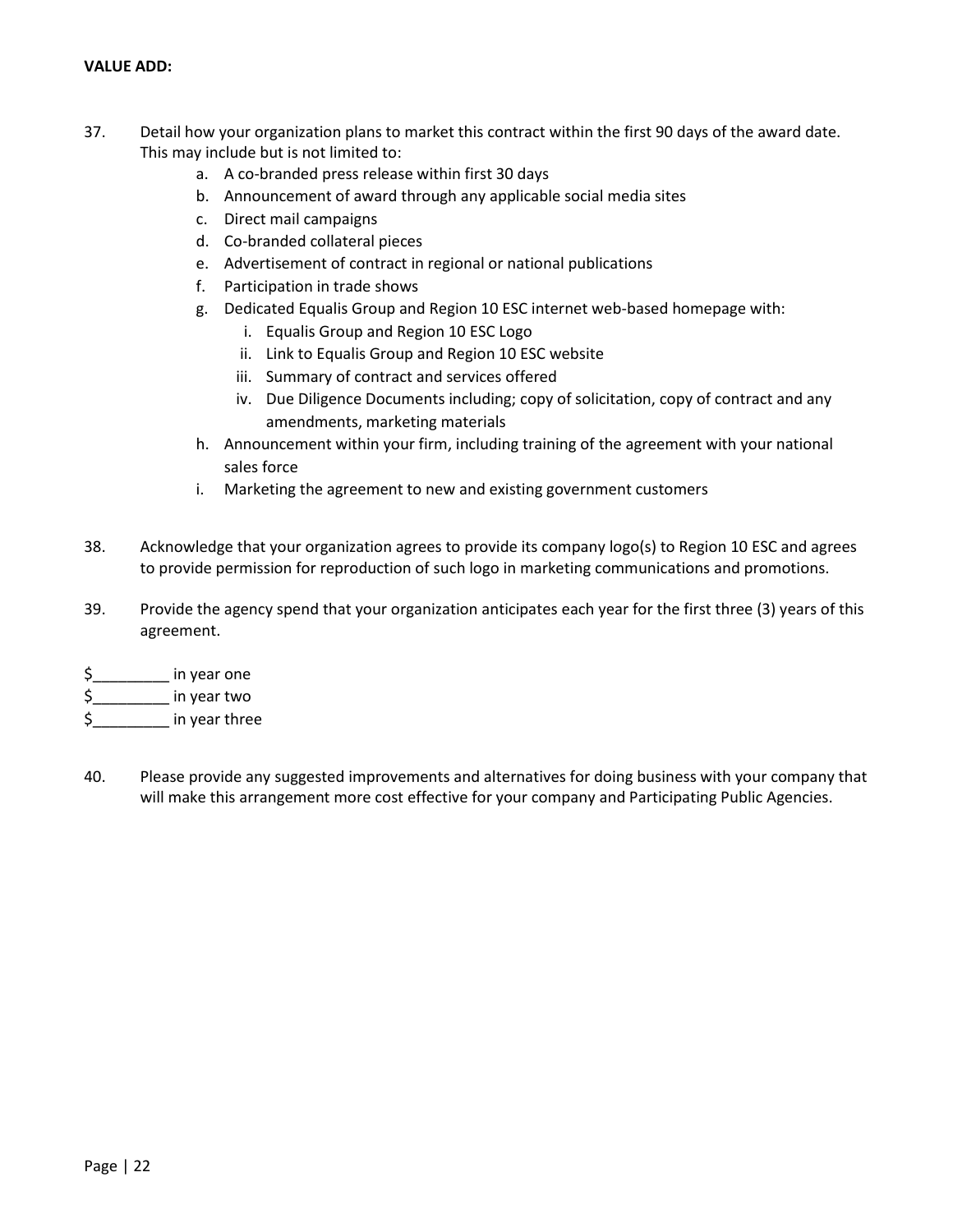## <span id="page-22-0"></span>**Appendix B: PRICING**

## **Attachment B**

Region 10 ESC requests that potential Respondents offer a wide array of products and services at lower prices and with better value than what they would ordinarily offer to a single government agency, a school district, or a regional cooperative.

All pricing must be entered into the Attachment B template provided. Products/lines completed will be used to establish the extent of the Respondents product lines, services, warranties, etc. that are available. All services offered under this contract must be priced or listed as free and unlisted services will not be accepted. Please submit price lists and/or catalogs in excel or delimited format.

Respondents may provide pricing via the Job Order Contracting (JOC) pricing methodology or through other methods as follows:

# Job Order Contract (JOC) Pricing:

- Region 10 ESC requires the use of the RS Means Unit Price Book (UPB) and pricing must be submitted as a coefficient of the Unit Price Book's line item prices
- The RS Means price book published quarterly updates will be allowed if available
- In addition to the coefficient, the published City Cost Index from the RS Means price book will be utilized as a modifier for the specific city or region.
- State, City or regional pricing is allowed and must be specified for each region. If no specific state, city or region is specified, then pricing submitted will be assumed as available in all 50 states
- Unless specified otherwise by the respondent, standard labor hour rates will be calculated from 8:00 AM until 5:00 PM and overtime rates will be calculated for all other hours worked.
- Recognized holidays which are eligible for overtime rates all day include: New Year's Day, Martin Luther King, Jr. Day, Presidents Day, Memorial Day, Independence Day, Labor Day, General Election Day, Veterans Day, Thanksgiving Day and Friday after, Christmas Eve and Christmas Day and New Year's Eve. Any deviations to these recognized holidays must be specified in the response.
- Non-pre-priced Items: Items that are not found in the RS Means unit price book will be listed as "nonpre-priced". This does not include previously discussed design and engineering costs. The contractor will provide three firm price quotes to establish the average base cost for each item. The contractor's coefficient will then be applied to determine the price and the city cost index will not be applied. This line item will need to be approved by public agency. Once approved, the item will be added to the price book for future projects and no longer is non-pre-priced.

## Other Pricing Methodologies:

- Material, Equipment and Parts Pricing
	- $\circ$  Discount from a verifiable price list, fixed price or other auditable pricing methods are allowed
	- $\circ$  Respondents are encouraged to include all products/services within the scope of this RFP
	- o Cost plus should not be a primary mechanism for pricing equipment and parts
- **Labor Pricing** 
	- o Labor rates may be established based on a specific region, state, city or other geography
	- o Job titles/descriptions should be provided for each specific trade and rate provided
	- o Hourly rates for standard and overtime hours should be provided. Standard hours are between 8:00 AM until 5:00 PM local time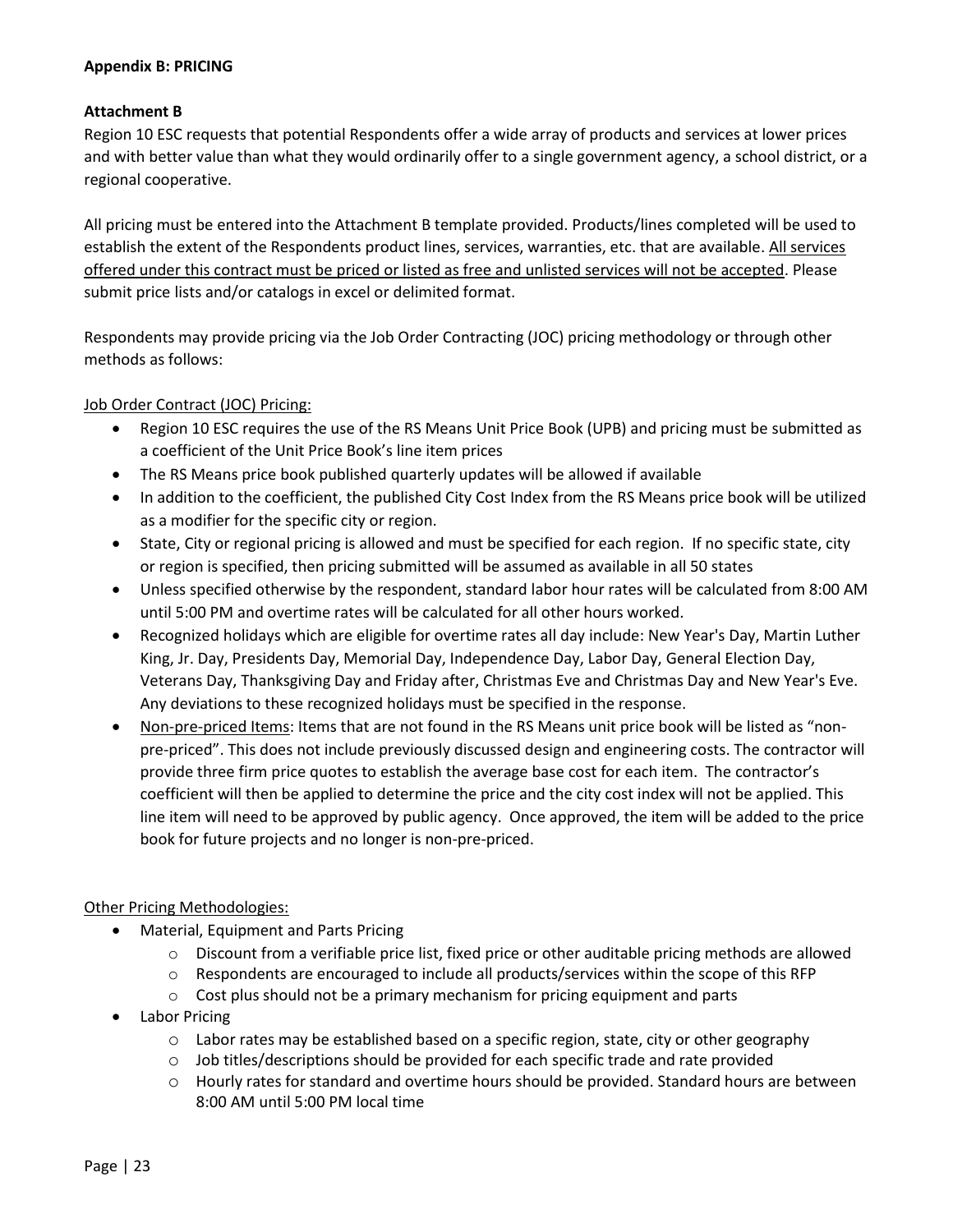o Recognized holidays which are eligible for overtime rates all day include: New Year's Day, Martin Luther King, Jr. Day, Presidents Day, Memorial Day, Independence Day, Labor Day, General Election Day, Veterans Day, Thanksgiving Day and Friday after, Christmas Eve and Christmas Day and New Year's Eve. Any deviations to these recognized holidays must be specified in the response.

## **Not to Exceed Pricing**

Region 10 ESC requests pricing be submitted as not to exceed for any participating entity.

- $\triangleright$  Unlike fixed pricing the awarded vendor can adjust submitted pricing lower if needed, but cannot exceed original pricing submitted for solicitation.
- $\triangleright$  Vendor must allow for lower pricing to be available for similar product and service purchases.

## **Other Discounts or Enhanced Pricing**

Respondents should list any additional rebates, discounts off list, delivery size incentives or other price discounts not already provided. Respondents are encouraged to offer additional discounts for one-time delivery of large single orders to participating public agencies. Participating public agencies should seek to negotiate additional price concessions based on quantity purchases of any products offered under the Contract.

## **Other Restrictions and Fees**

Please provide any other relevant information, fees or restrictions for Purchasing Group Members to receive pricing or value under this contract, such as minimum order sizes, restocking fees, and/or any other relevant fee or restriction associated with this contract. Fees or restrictions not listed will not be allowed under this contract.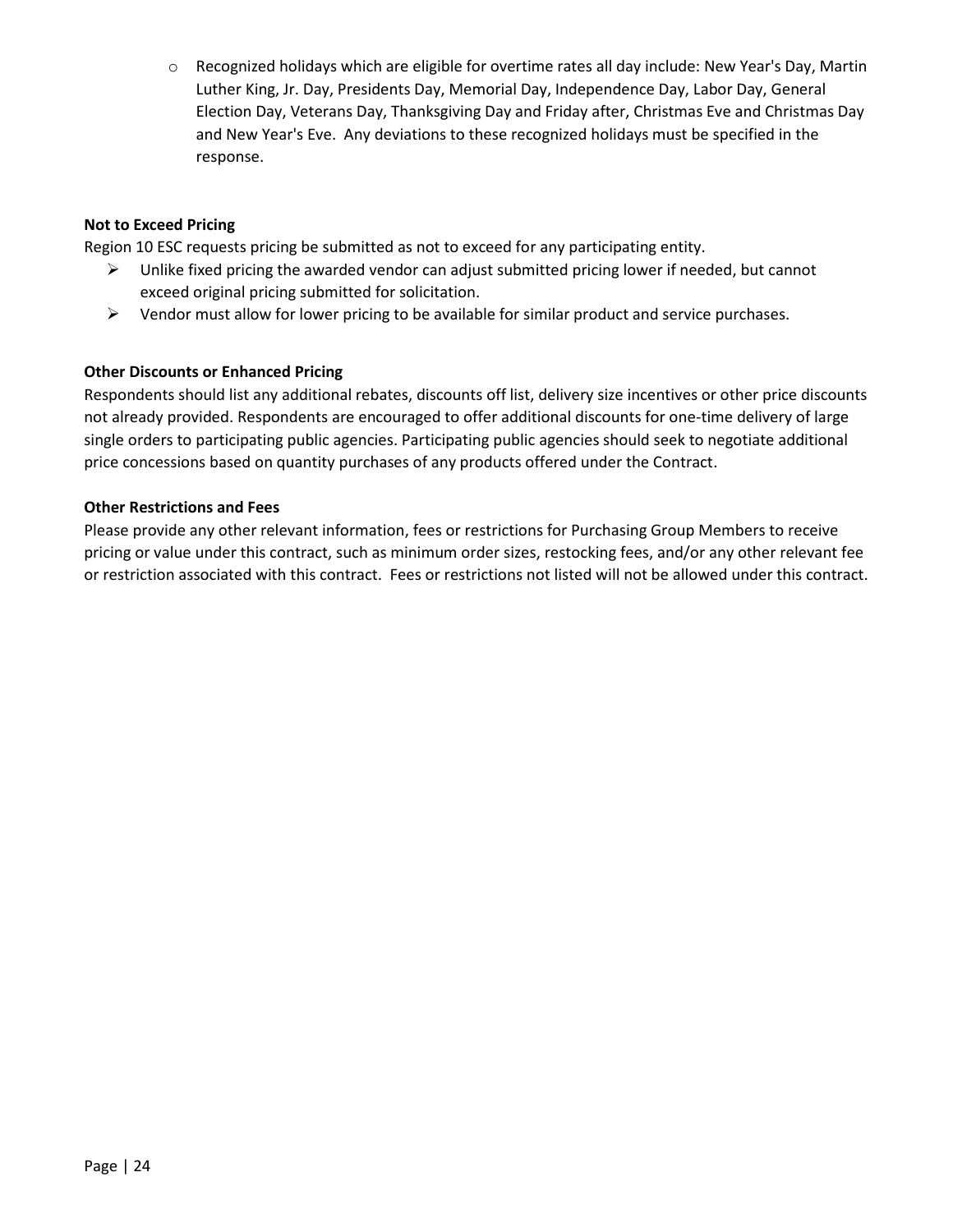## <span id="page-24-0"></span>**Appendix C: CERTIFICATES**

Provide a copy of all current licenses, registrations and certifications issued by federal, state and local agencies, and any other licenses, registrations or certifications from any other governmental entity with jurisdiction, allowing Respondent to perform the covered services including, but not limited to licenses, registrations or certifications. M/WBE, HUB, DVBE, small and disadvantaged business certifications and other diverse business certifications, as well as manufacturer certifications for sales and service must be included if applicable

Please also list and include copies of any certificates you hold that would show value for your response not already included above.

#### <span id="page-24-1"></span>**Appendix D: VALUE ADD**

Please include any additional products and/or services not included in the scope of the solicitation that you think will enhance and/or add value to this contract participating agencies.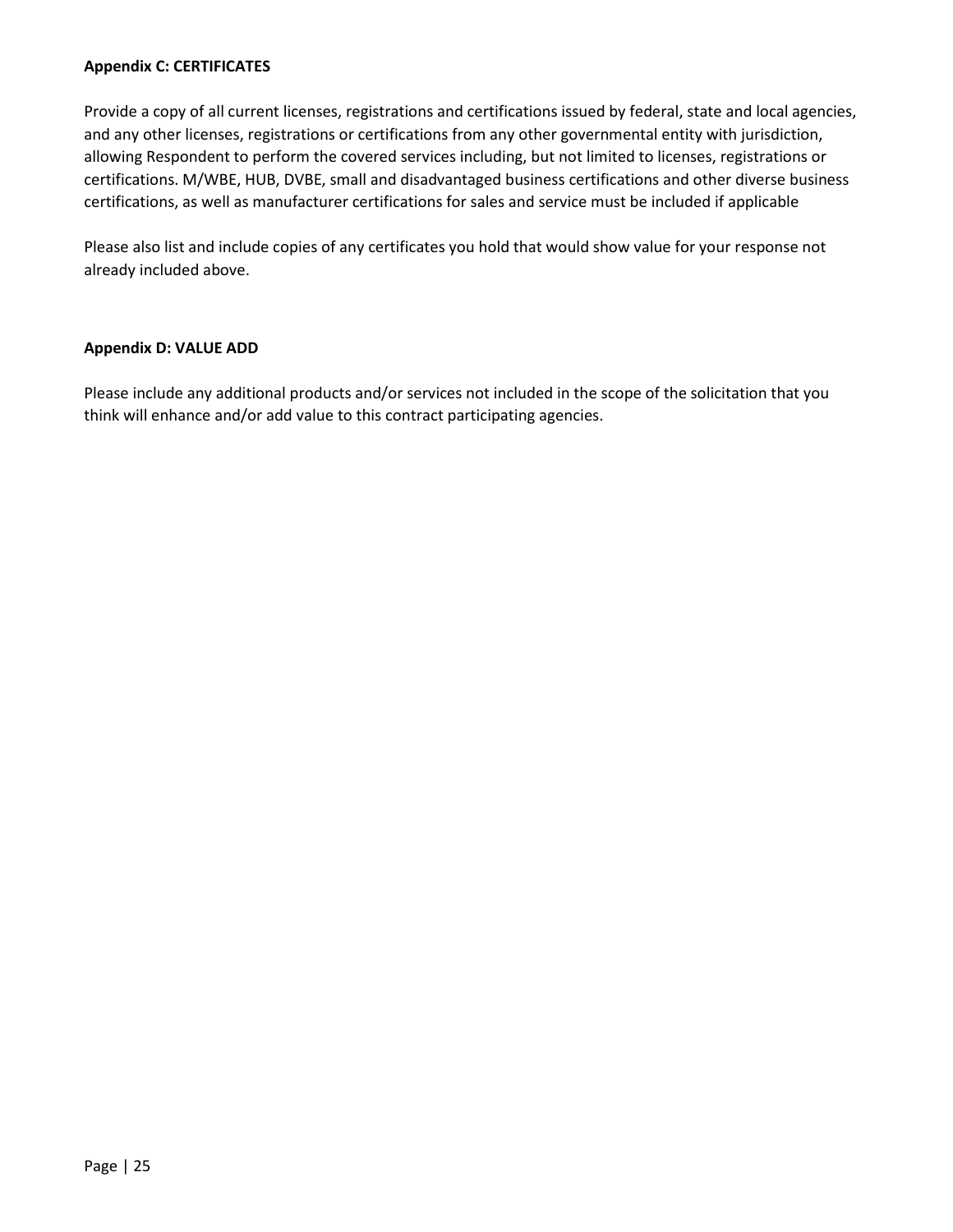# <span id="page-25-0"></span>**Appendix E: VENDOR CONTRACT AND SIGNATURE FORM**

*This Vendor Contract and Signature Form ("Contract") is made as of \_\_\_\_\_\_\_\_\_\_, by and between* 

 *("Vendor")and Region 10 Education Service Center ("Region* 

*10 ESC") for the purchase of Asphalt & Concrete Paving, Materials, Related Services, And Job Order Contracting (JOC) ("the products and services").*

# <span id="page-25-1"></span>**RECITALS**

WHEREAS, both parties agree and understand that the following pages will constitute the contract between the successful vendor(s) and Region 10 ESC, having its principal place of business at *Education Service Center, Region 10, 400 E Spring Valley Rd, Richardson, TX 75081*

WHEREAS, Vendor agrees to include, in writing, any required exceptions or deviations from these terms, conditions, and specifications; and it is further understood that if agreed to by Region 10 ESC, said exceptions or deviations will be incorporated into the final contract "Vendor Contract."

WHEREAS, this contract consists of the provisions set forth below, including provisions of all attachments referenced herein. In the event of a conflict between the provisions set forth below and those contained in any attachment, the provisions set forth below shall control.

WHEREAS, the Vendor Contract will provide that any state, county, special district, local government, school district, private K-12 school, technical or vocational school, higher education institution (including community colleges, colleges and universities, both public and private), other government agencies or non-profit organization may purchase products and services at prices indicated in the Vendor Contract upon registering and becoming a member with Region 10 ESC; and it being further understood that Region 10 ESC shall act as the Lead Agency with respect to all such purchase agreements.

WHEREAS, Equalis Group has the administrative and legal capacity to administer purchases on behalf of Region 10 ESC under the Vendor Contract with participating public agencies and entities, as permitted by applicable law.

# **ARTICLE 1- GENERAL TERMS AND CONDITIONS**

1.1 Equalis Group shall be afforded all of the rights, privileges and indemnifications afforded to Region 10 ESC under the Vendor Contract, and such rights, privileges and indemnifications shall accrue and apply with equal effect to Equalis Group, including, without limitation, Vendor's obligation to provide insurance and other indemnifications to Lead Agency.

1.2 Awarded vendor shall perform all duties, responsibilities and obligations, set forth in this agreement, and required under the Vendor Contract.

1.3 Equalis Group shall perform its duties, responsibilities and obligations as administrator of purchases, set forth in this agreement, and required under the Vendor Contract.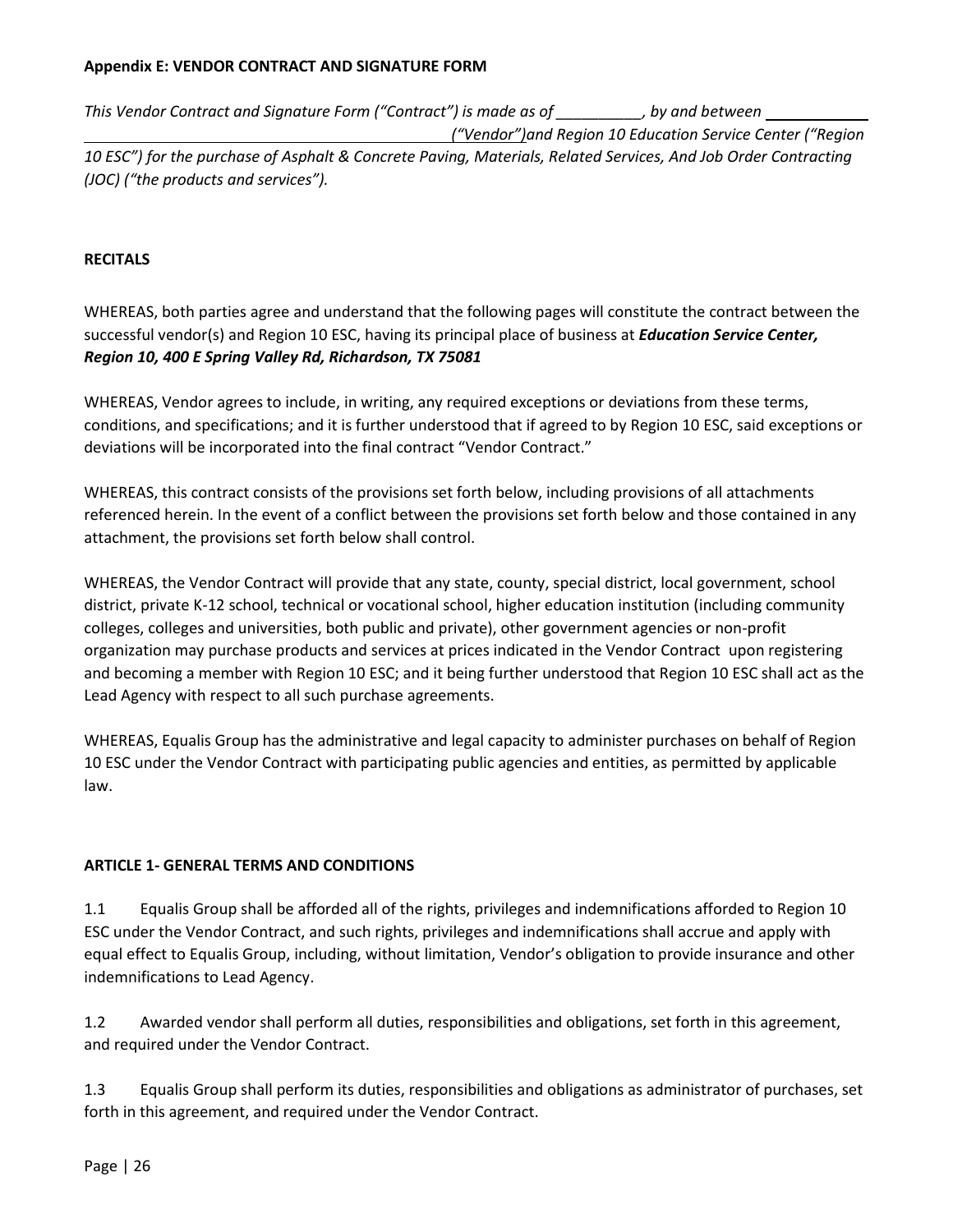1.4 **Customer Support**: The vendor shall provide timely and accurate technical advice and sales support to Region 10 ESC staff, Equalis Group staff and participating agencies. The vendor shall respond to such requests within one (1) working day after receipt of the request.

# **ARTICLE 2- ANTICIPATED TERM OF AGREEMENT**

- **Term:** The term of the Contract shall commence upon award and shall remain in effect for a period of three (2) years, unless terminated, canceled, or extended as otherwise provided herein. The Contractor agrees that Region 10 ESC shall have the right, at its sole option, to renew the Contract for four (3) additional one-year periods or portions thereof. In the event that Region 10 ESC exercises such rights, all terms, conditions and provisions of the original Contract shall remain the same and apply during the renewal period with the possible exception of price and minor scope additions and/or deletions. **Automatic Renewal:** Renewal will take place automatically for one (1) year unless Region 10 ESC gives
	- written notice to the awarded supplier at least ninety (90) days prior to the expiration.

## **ARTICLE 3- REPRESENTATIONS AND COVENANTS**

**Scope**: This contract is based on the need to provide the economic benefits of volume purchasing and reduction in administrative costs through cooperative purchasing to schools and other members.

**Compliance**: Cooperative Purchasing Agreements between Equalis Group and its Members have been established under state procurement law.

**Respondent's promise**: Respondent agrees all prices, terms, warranties, and benefits granted by Respondent to Members through this contract are comparable to or better than the equivalent terms offered by Respondent to any present customer meeting the same qualifications or requirements.

## **ARTICLE 4- FORMATION OF CONTRACT**

4.1. **Respondent contract documents**: Region 10 ESC will review proposed Respondent contract documents. Vendor's contract document shall not become part of Region 10 ESC's contract with vendor unless and until an authorized representative of Region 10 ESC reviews and approves it.

4.2. **Form of contract**:The form of contract for this solicitation shall be the Request for Proposal, the awarded proposal(s) to the lowest responsible Respondent(s), and properly issued and reviewed purchase orders referencing the requirements of the Request for Proposal. If a firm submitting a proposal requires Region 10 ESC and/or Member to sign an additional agreement, a copy of the proposed agreement must be included with the proposal.

4.3. **Entire Agreement (Parol evidence)**: The contract, as specified above, represents the final written expression of agreement. All agreements are contained herein and no other agreements or representations that materially alter it are acceptable.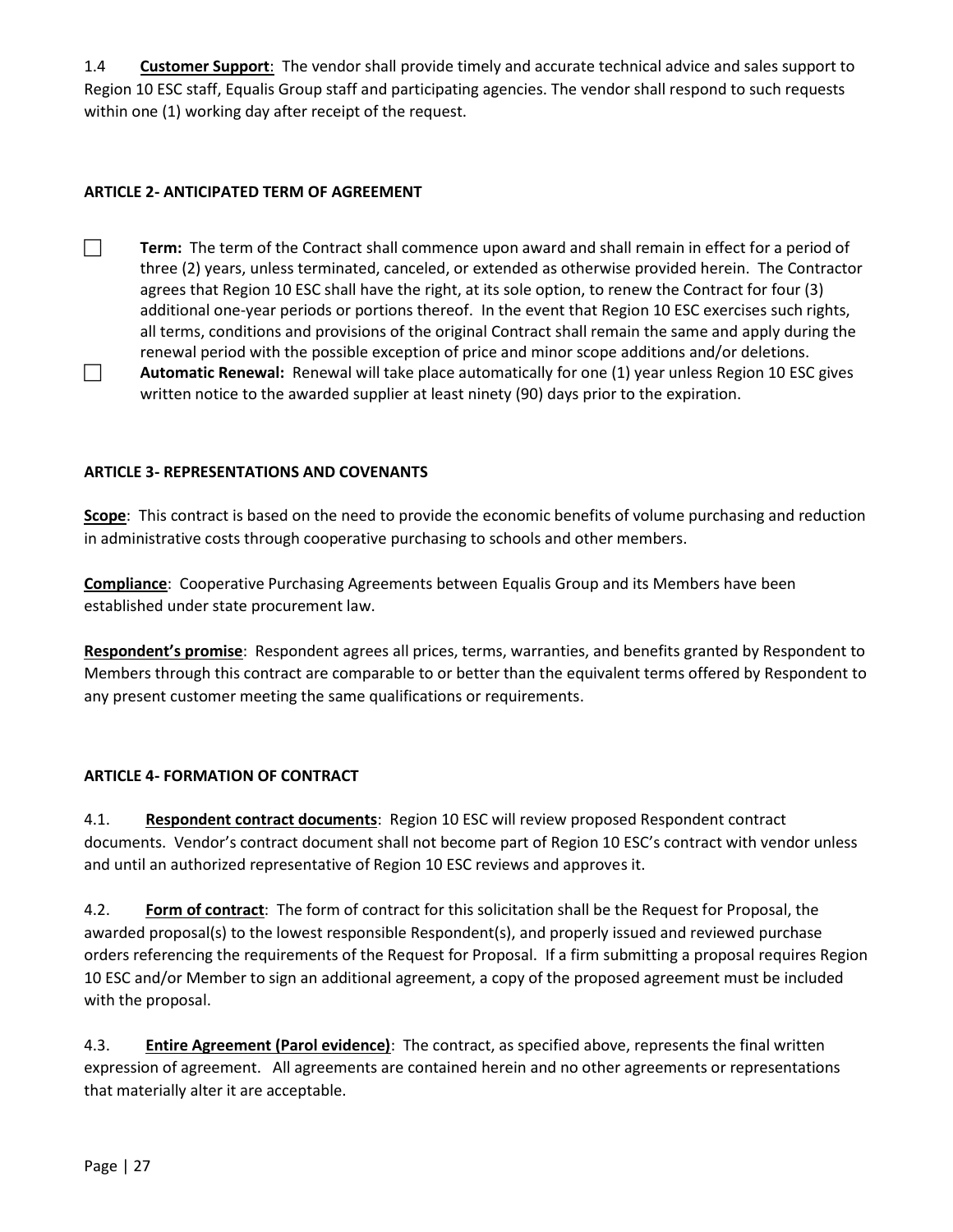4.4. **Assignment of Contract**: No assignment of contract may be made without the prior written approval of Region 10 ESC. Purchase orders and payment can only be made to awarded vendor unless otherwise approved by Region 10 ESC. Awarded vendor is required to notify Region 10 ESC when any material change in operations is made that may adversely affect members (i.e. awarded vendor bankruptcy, change of ownership, merger, etc.).

4.5. **Contract Alterations**: No alterations to the terms of this contract shall be valid or binding unless authorized and signed with a "wet signature" by a Region 10 ESC staff member.

4.6. **Order of precedence**: In the event of a conflict in the provisions of the contract as accepted by Region 10 ESC, the following order of precedence shall prevail:

- Special terms and conditions
- General terms and conditions
- Specifications and scope of work
- Attachments and exhibits
- Documents referenced or included in the solicitation

4.8 **Supplemental Agreements**: The entity participating in the Region 10 ESC contract and awarded vendor may enter into a separate supplemental agreement to further define the level of service requirements over and above the minimum defined in this contract i.e. invoice requirements, ordering requirements, specialized delivery, etc. Any supplemental agreement developed as a result of this contract is exclusively between the participating entity and awarded vendor. Neither Region 10 ESC, Equalis Group, its agents, members and employees shall be made party to any claim for breach of such agreement.

# **ARTICLE 5- TERMINATION OF CONTRACT**

5.1. **Cancellation for non-performance or contractor deficiency:** Region 10 ESC may terminate any contract if Members have not used the contract, or if purchase volume is determined to be low volume in any 12-month period. Region 10 ESC reserves the right to cancel the whole or any part of this contract due to failure by contractor to carry out any obligation, term or condition of the contract. Region 10 ESC may issue a written deficiency notice to contractor for acting or failing to act in any of the following:

- i. Providing material that does not meet the specifications of the contract;
- ii. Providing work and/or material that was not awarded under the contract;
- iii. Failing to adequately perform the services set forth in the scope of work and specifications;
- iv. Failing to complete required work or furnish required materials within a reasonable amount of time;
- v. Failing to make progress in performance of the contract and/or giving Region 10 ESC reason to believe that contractor will not or cannot perform the requirements of the contract; and/or
- vi. Performing work or providing services under the contract prior to receiving a Region 10 ESC reviewed purchase order for such work.

Upon receipt of a written deficiency notice, contractor shall have ten (10) days to provide a satisfactory response to Region 10 ESC. Failure to adequately address all issues of concern may result in contract cancellation. Upon cancellation under this paragraph, all goods, materials, work, documents, data and reports prepared by contractor under the contract shall become the property of the Member on demand.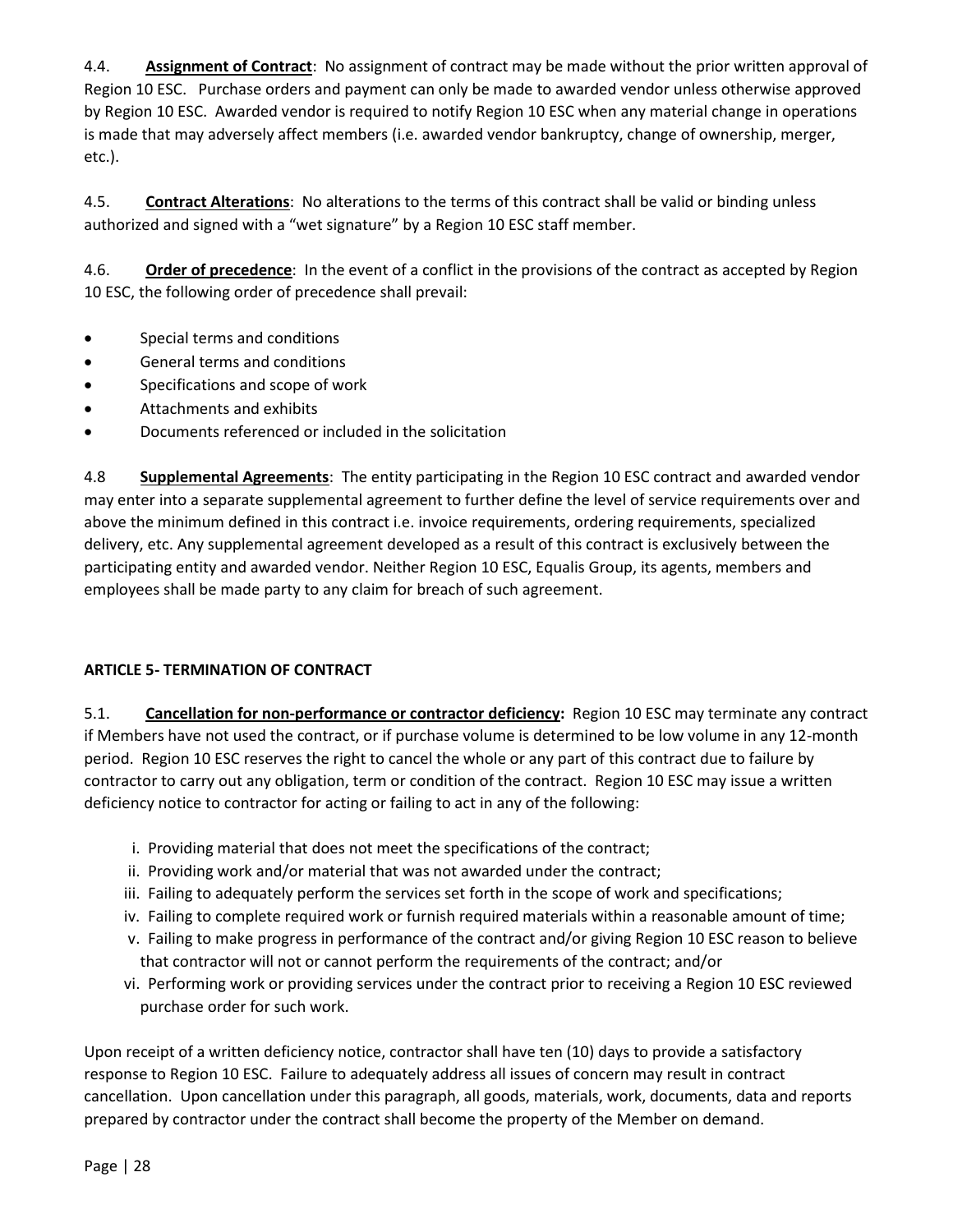5.2 **Termination for cause**: If, for any reason, the Vendor fails to fulfill its obligation in a timely manner, or if the vendor violates any of the covenants, agreements, or stipulations of this contract, Region 10 ESC reserves the right to terminate the contract immediately and pursue all other applicable remedies afforded by law. Such termination shall be effective by delivery of notice, to the vendor, specifying the effective date of termination. In such event, all documents, data, studies, surveys, drawings, maps, models and reports prepared by vendor for this solicitation may become the property of the participating agency or entity. If such event does occur then vendor will be entitled to receive just and equitable compensation for the satisfactory work completed on such documents.

5.3 **Delivery/Service failures**: Failure to deliver goods or services within the time specified or within a reasonable time period as interpreted by the purchasing agent, or failure to make replacements or corrections of rejected articles/services when so requested shall constitute grounds for the contract to be terminated. In the event that the participating agency or entity must purchase in an open market, contractor agrees to reimburse the participating agency or entity, within a reasonable time period, for all expenses incurred.

5.4 **Force Majeure**: If by reason of Force Majeure, either party hereto shall be rendered unable wholly or in part to carry out its obligations under this Agreement then such party shall give notice and full particulars of Force Majeure in writing to the other party within a reasonable time after occurrence of the event or cause relied upon, and the obligation of the party giving such notice, so far as it is affected by such Force Majeure, shall be suspended during the continuance of the inability then claimed, except as hereinafter provided, but for no longer period, and such party shall endeavor to remove or overcome such inability with all reasonable dispatch.

The term Force Majeure as employed herein, shall mean acts of God, strikes, lockouts, or other industrial disturbances, act of public enemy, orders of any kind of government of the United States or the State of Texas or any civil or military authority; insurrections; riots; epidemics; landslides; lighting; earthquake; fires; hurricanes; storms; floods; washouts; droughts; arrests; restraint of government and people; civil disturbances; explosions, breakage or accidents to machinery, pipelines or canals, or other causes not reasonably within the control of the party claiming such inability. It is understood and agreed that the settlement of strikes and lockouts shall be entirely within the discretion of the party having the difficulty, and that the above requirement that any Force Majeure shall be remedied with all reasonable dispatch shall not require the settlement of strikes and lockouts by acceding to the demands of the opposing party or parties when such settlement is unfavorable in the judgment of the party having the difficulty

5.5 **Standard Cancellation**: Either party may cancel this contract in whole or in part by providing written notice. The cancellation will take effect 90 business days after the other party receives the notice of cancellation. After the 90th business day all work will cease following completion of final purchase order. Region 10 ESC reserves the right to request additional items not already on contract at any time.

# **ARTICLE 6- LICENSES**

6.1 **Duty to keep current license:** Vendor shall maintain in current status all federal, state and local licenses, bonds and permits required for the operation of the business conducted by vendor. Vendor shall remain fully informed of and in compliance with all ordinances and regulations pertaining to the lawful provision of services under the contract. Region 10 ESC reserves the right to stop work and/or cancel the contract of any vendor whose license(s) expire, lapse, are suspended or terminated.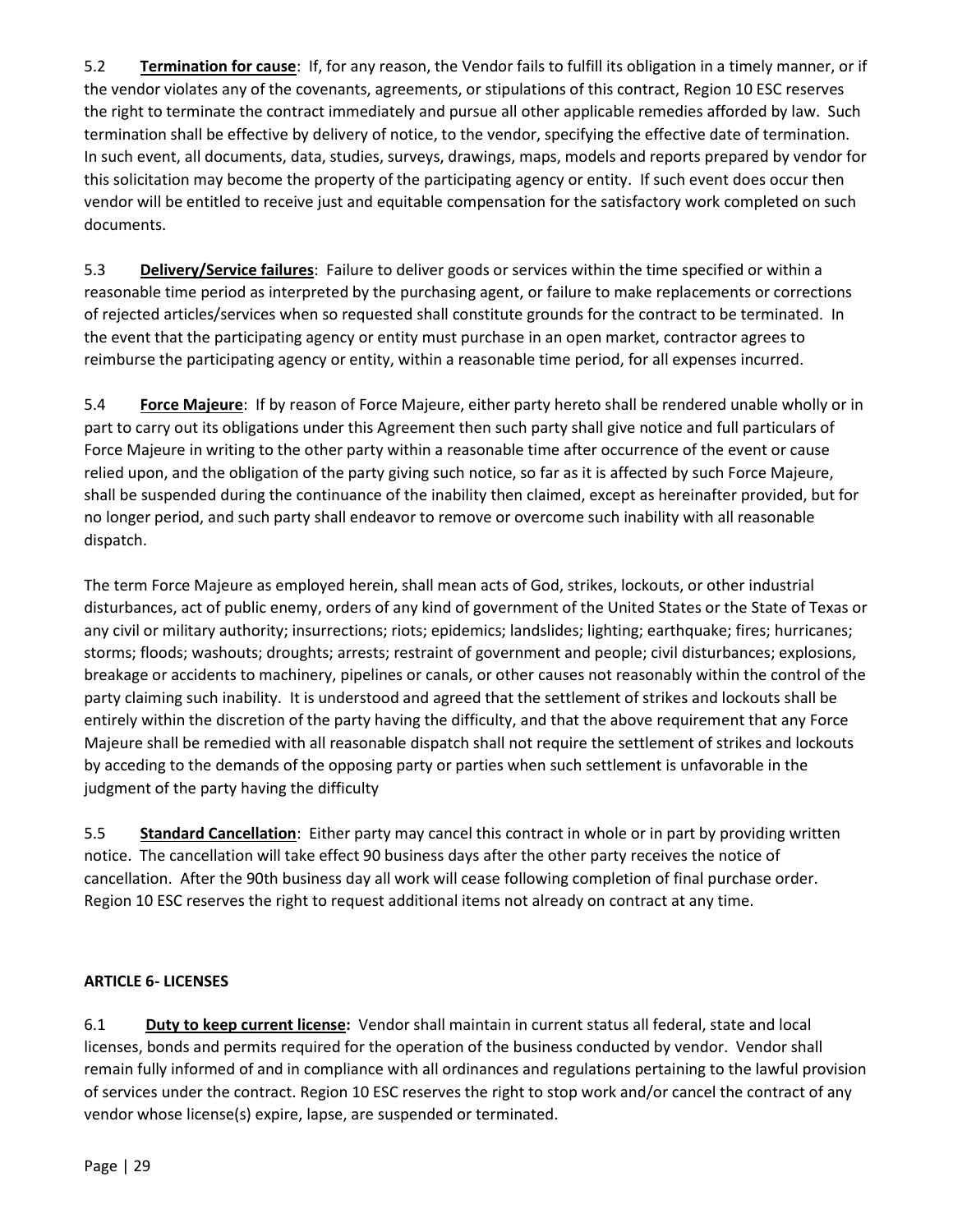6.2 **Suspension or Debarment**: Respondent shall provide a letter in the proposal notifying Region 10 ESC of any debarment, suspension or other lawful action taken against them by any federal, state, or local government within the last five (5) years that precludes Respondent or its employees from participating in any public procurement activity. The letter shall state the duration of the suspension or action taken, the relevant circumstances and the name of the agency imposing the suspension. Failure to supply or disclose this information may be grounds for cancellation of contract.

6.3 **Survival Clause:** All applicable software license agreements, warranties or service agreements that were entered into between Vendor and Customer/participating member under the terms and conditions of the Contract shall survive the expiration or termination of the Contract. All Purchase Orders issued and accepted by Order Fulfiller shall survive expiration or termination of the Contract.

# **ARTICLE 7- DELIVERY PROVISIONS**

7.1 **Delivery**:Vendor shall deliver said materials purchased on this contract to the participating member issuing a Purchase Order. Conforming product shall be shipped within 7 days of receipt of Purchase Order. If delivery is not or cannot be made within this time period the vendor must receive authorization from the purchasing agency for the delayed delivery. At this point the participating entity may cancel the order if estimated shipping time is not acceptable.

7.2 **Inspection & Acceptance**: If defective or incorrect material is delivered, purchasing agency may make the determination to return the material to the vendor at no cost to the purchasing agency. The vendor agrees to pay all shipping costs for the return shipment. Vendor shall be responsible for arranging the return of the defective or incorrect material.

7.3 **Responsibility for supplies tendered:** Vendor shall be responsible for the materials or supplies covered by this contract until they are delivered to the designated delivery point.

7.4 **Shipping Instructions**: Unless otherwise specified, each case, crate, barrel, package, etc, delivered under this contract must be plainly labeled, securely tagged, stating Vendor's name, purchase order number, quantity contained therein, and delivery address as indicated in the order. Deliveries must be made within the hours of 8:00 am – 4:00 pm. Deliveries at any other time (including Saturdays, Sundays and holidays) will not be accepted unless arrangements have been made in advance with the receiver at the delivery point. Vendor understands that it is their responsibility to ensure compliance with the delivery instructions outlined in this agreement.

7.5 **Additional charges**: Unless bought on F.O.B. "shipping point" and Vendor prepays transportation, no delivery charges shall be added to invoices except when express delivery is authorized and substituted on orders for the method specified in the contract. In such cases, the difference between freight or mail and express charges may be added to the invoice.

7.6 **Buyer's delays**: Region 10 ESC will not be responsible for any late fees due the prime contractor by the participating member. The prime contractor will negotiate with the participating agency for the recovery of damages related to expenses incurred by the vendor for a delay for which the Region 10 ESC member is responsible, which is unreasonable, and which was not within the contemplation of the parties to the contract between the two parties.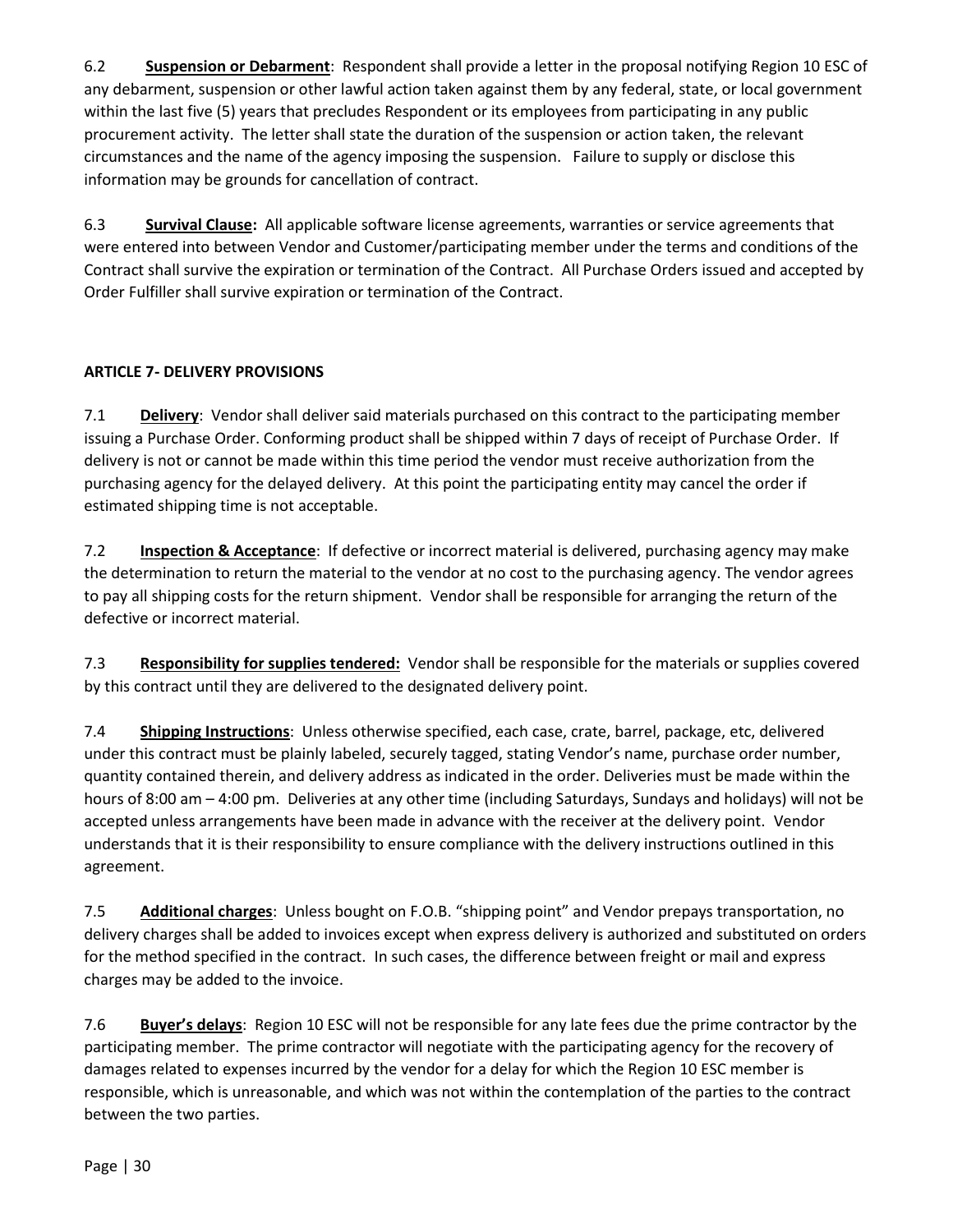# **ARTICLE 8- BILLING AND REPORTING**

8.1 **Payments**:The participating entity using the contract will make payments directly to the awarded vendor.

Payment shall be made after satisfactory performance, in accordance with all provisions thereof, and upon receipt of a properly completed invoice.

8.2 **Tax Exempt Status**: Since this is a national contract, knowing the tax laws in each state is the sole responsibility of the Vendor.

8.3 **Reporting**: Vendor shall electronically provide Equalis Group with a detailed line item monthly report showing the dollar volume of all member product sales under the contract for the previous month. Reports shall be sent via e-mail to Equalis Group offices at [info@equalisgroup.org.](mailto:info@equalisgroup.org) Reports are due on the **fifteenth (15th)** day after the close of the previous month. It is the responsibility of the awarded vendor to collect and compile all sales under the contract from participating members and submit one (1) report. Fields below marked as \*required indicate a required field. All other fields are preferred, but not required:

| <b>Equalis Member ID</b>                                |
|---------------------------------------------------------|
| Vendor Customer Number *required (or Equalis Member ID) |
| Customer Name *required                                 |
| Customer Street Address *required                       |
| Customer City *required                                 |
|                                                         |
| Customer Zip Code *required                             |
| Customer State *required                                |
| <b>Distributor Name</b>                                 |
| Distributor ID                                          |
| <b>Distributor Street Address</b>                       |
| Distributor City                                        |
| Distributor Zip Code                                    |
| <b>Distributor State</b>                                |
| Product Category level 1                                |
| Distributor Product Number                              |
| Manufacturer Product Number                             |
| <b>Product Description</b>                              |
| <b>Product Brand Name</b>                               |
| Product packaging Unit of Measure level 1               |
| Product packaging Unit of Measure level 2               |
| Product packaging Unit of Measure level 3               |
|                                                         |

|             | <b>Purchase Unit of Measure</b>                        |
|-------------|--------------------------------------------------------|
| <b>Data</b> | <b>Purchase Quantity</b>                               |
|             | Distributor Landed Cost Total \$ (without deviations)  |
| Spend       | Distributor Landed Cost Total \$ (with mfr deviations) |
|             | Customer Purchase Total \$ *required                   |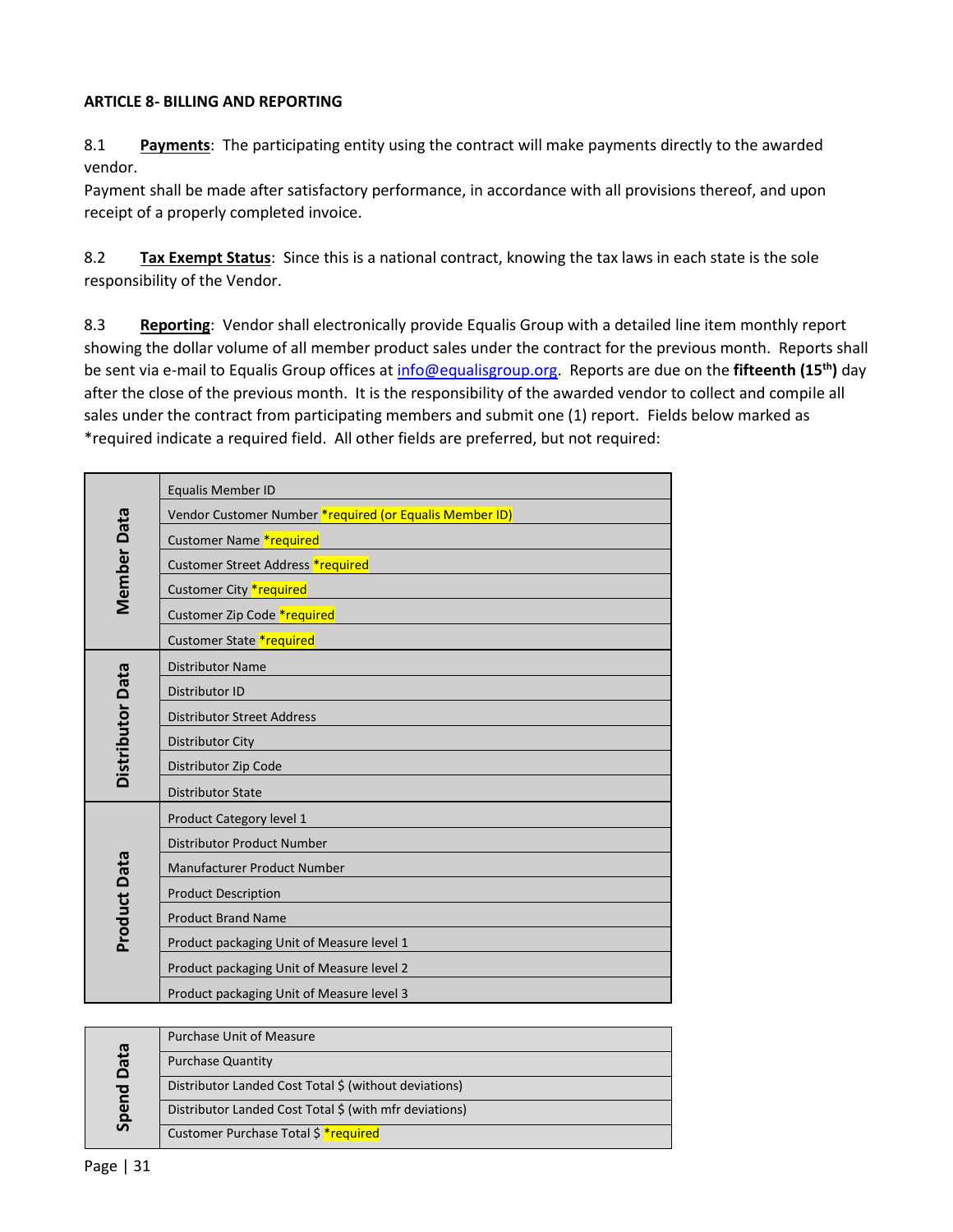| Admin Fee % *required  |
|------------------------|
| Admin Fee \$ *required |
|                        |

# **ARTICLE 9- PRICING**

9.1 **Market competitive guarantee**: Vendor agrees to provide market competitive pricing, based on the value offered upon award, to Region 10 ESC and its participating public agencies throughout the duration of the contract.

9.2 **Price increase**: Should it become necessary or proper during the term of this contract to make any change in design or any alterations that will increase expense, Region 10 ESC must be notified immediately. Price increases must be approved by Lead Agency and no payment for additional materials or services, beyond the amount stipulated in the contract, shall be paid without prior approval. All price increases must be supported by manufacture documentation, or a formal cost justification letter.

Vendor must honor previous prices for thirty (30) days after approval and written notification from Region 10 ESC if requested.

It is Vendor's responsibility to keep all pricing up to date and on file with Region 10 ESC. All price changes must be provided to Region 10 ESC, using the same format as was accepted in the original contract.

9.3 **Additional Charges**: All deliveries shall be freight prepaid, F.O.B. destination and shall be included in all pricing offered unless otherwise clearly stated in writing.

9.4 **Price reduction and adjustment:** Price reduction may be offered at any time during contract and shall become effective upon notice of acceptance from Region 10 ESC. Special, time-limited reductions are permissible under the following conditions: 1) reduction is available to all Members equally; 2) reduction is for a specific time period, normally not less than thirty (30) days; 3) original price is not exceeded after the time-limit; and 4) Region 10 ESC has approved the new prices prior to any offer of the prices to a Member. Vendor shall offer Region 10 ESC any published price reduction during the contract period.

9.5 **Prevailing Wage**: It shall be the responsibility of the Vendor to comply, when applicable, with the prevailing wage legislation in effect in the jurisdiction of the purchaser (Region 10 ESC or its Participating Members). It shall further be the responsibility of the Vendor to monitor the prevailing wage rates as established by the appropriate Department of Labor for any increase in rates during the term of this contract and adjust wage rates accordingly.

9.6 **Administrative Fees:** The Vendor agrees to pay administrative fees to Equalis Group based on the terms set in Attachment A. All pricing submitted to Region 10 ESC shall include the administrative fee to be remitted to Equalis Group by the awarded vendor.

9.7 **Price Calculation:** Cost plus a percentage as a primary mechanism to calculate pricing is not allowed. Pricing may either be in the form of line item pricing, defined as a specific individual price on a product or service, or a percentage discount from a verifiable catalog or price list. Other discounts or incentives may be offered.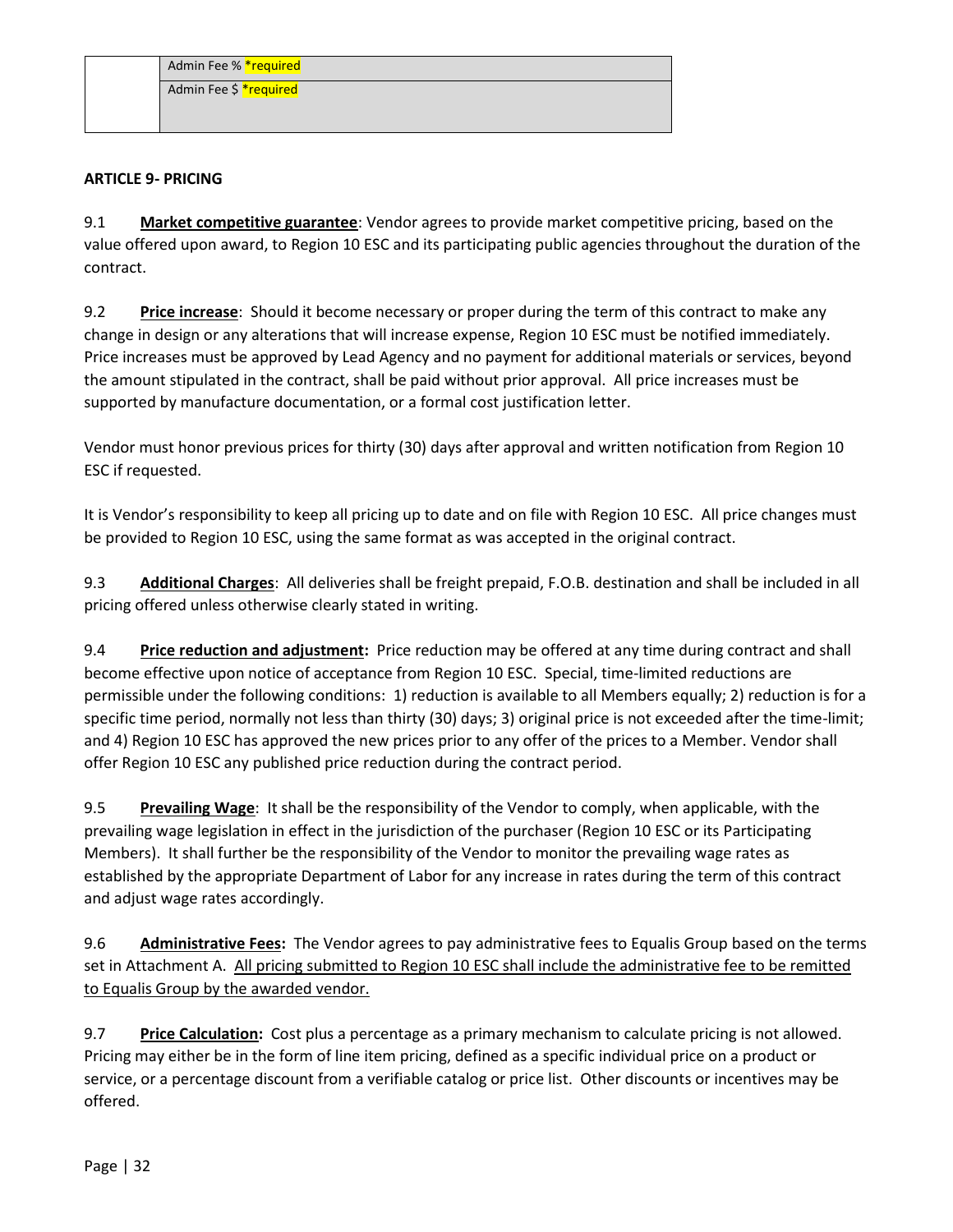## **ARTICLE 10- PRICING AUDIT**

10.1 **Audit rights:** Vendor shall, at Vendor's sole expense, maintain appropriate due diligence of all purchases made by Region 10 ESC and any participating entity that accesses this Agreement. Equalis Group and Region 10 ESC each reserve the right to audit the accounting for a period of three (3) years from the time such purchases are made. This audit right shall survive termination of this Agreement for a period of one (1) year from the effective date of termination. In the State of New Jersey, this audit right shall survive termination of this Agreement for a period of five (5) years from the date of final payment. Such records shall be made available to the New Jersey Office of the State Comptroller upon request. Region 10 ESC shall have the authority to conduct random audits of Vendor's pricing that is offered to eligible entities at Region 10 ESC's sole cost and expense. Notwithstanding the foregoing, in the event that Region 10 ESC is made aware of any pricing being offered to eligible agencies that is materially inconsistent with the pricing under this agreement, Region 10 ESC shall have the ability to conduct an extensive audit of Vendor's pricing at Vendor's sole cost and expense. Region 10 ESC may conduct the audit internally or may engage a third-party auditing firm. In the event of an audit, the requested materials shall be provided in the format and at the location designated by Region 10 ESC or Equalis Group.

# **ARTICLE 11- PROPOSER PRODUCT LINE REQUIREMENTS**

11.1 **Current products**:Proposals shall be for materials and equipment in current production and marketed to the general public and education/government agencies at the time the proposal is submitted.

11.2 **Discontinued products**:If a product or model is discontinued by the manufacturer, Vendor may substitute a new product or model if the replacement product meets or exceeds the specifications and performance of the discontinued model and if the discount is the same or greater than the discontinued model.

11.3 **New products/Services**:New products and/or services that meet the scope of work may be added to the contract. Pricing shall be equivalent to the percentage discount for other products. Vendor may replace or add product lines to an existing contract if the line is replacing or supplementing products on contract, is equal or superior to the original products offered, is discounted in a similar or to a greater degree, and if the products meet the requirements of the solicitation. No products and/or services may be added to avoid competitive procurement requirements. Region 10 ESC may require additions to be submitted with documentation from Participating Members demonstrating an interest in, or a potential requirement for, the new product or service. Region 10 ESC may reject any additions without cause.

11.4 **Options**:Optional equipment for products under contract may be added to the contract at the time they become available under the following conditions: 1) the option is priced at a discount similar to other options; 2) the option is an enhancement to the unit that improves performance or reliability.

11.5 **Product line**:Vendors with a published catalog may submit the entire catalog. Region 10 ESC reserves the right to select products within the catalog for award without having to award all contents. Region 10 ESC may reject any addition of equipment options without cause.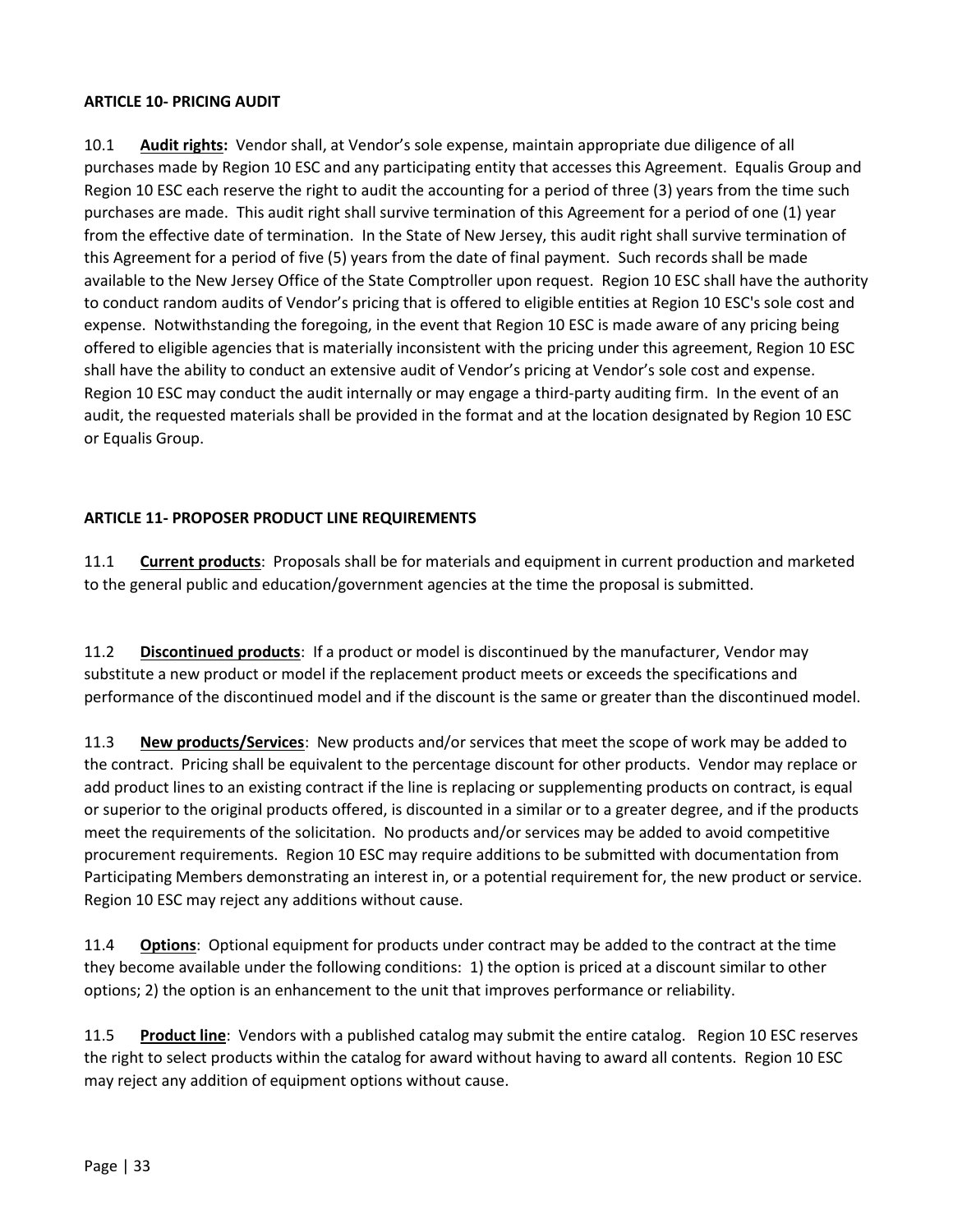11.6 **Warranty conditions**:All supplies, equipment and services shall include manufacturer's minimum standard warranty and one (1) year labor warranty unless otherwise agreed to in writing.

11.7 **Buy American requirement:** (for New Jersey and all other applicable States) Vendors may only use unmanufactured construction material mined or produced in the United States, as required by the Buy American Act. Where trade agreements apply, to the extent permitted by applicable law, then unmanufactured construction material mined or produced in a designated country may also be used. Vendors are required to check state specific requirements to ensure compliance with this requirement.

# **ARTICLE 12- SITE REQUIREMENTS**

12.1 **Cleanup**: Vendor shall clean up and remove all debris and rubbish resulting from their work as required or directed by Member. Upon completion of the work, the premises shall be left in good repair and an orderly, neat, clean and unobstructed condition conducive to the Member's business purpose.

12.2 **Site Preparation**:Vendor shall not begin a project for which Participating Member has not prepared the site, unless Vendor does the preparation work at no cost, or until Participating Member includes the cost of site preparation in a purchase order to the contractor. Site preparation includes, but is not limited to moving furniture, moving equipment or obstructions to the work area, installation of wiring for networks or any other necessary pre-installation requirements.

It is the contractor's responsibility to analyze electrical needs and the ability of the client's facility to accommodate their request. If additional capacity is required, the contractor is responsible for arranging for the equipment, the installation and removal at their own expense. f

12.3 **Registered sex offender restrictions**:For work to be performed at schools, Vendor agrees that no employee or employee of a subcontractor who has been adjudicated to be a registered sex offender will perform work at any time when students are or are reasonably expected to be present. Vendor agrees that a violation of this condition shall be considered a material breach and may result in the cancellation of the purchase order at the Participating Member's discretion. Vendor must identify any additional costs associated with compliance of this term. If no costs are specified, compliance with this term will be provided at no additional charge. Vendor is also responsible for ensuring that their employees or contractors who have direct contact with students are properly fingerprinted and background checked in accordance with local state law, if applicable.

12.4 **Safety measures**:Vendor shall take all reasonable precautions for the safety of employees on the worksite, and shall erect and properly maintain all necessary safeguards for protection of workers and the public. Vendor shall post warning signs against all hazards created by its operation and work in progress. Proper precautions shall be taken pursuant to state law and standard practices to protect workers, general public and existing structures from injury or damage.

12.5 **Smoking/Tobacco**:Persons working under the contract shall adhere to local tobacco and smoking (including e-cigarettes/vaping) policies. Smoking will only be permitted in posted areas or off premises.

12.6 **Stored materials**:Upon prior written agreement between the vendor and Member, payment may be made for materials not incorporated in the work but delivered and suitably stored at the site or some other location, for installation at a later date. An inventory of the stored materials must be provided to Participating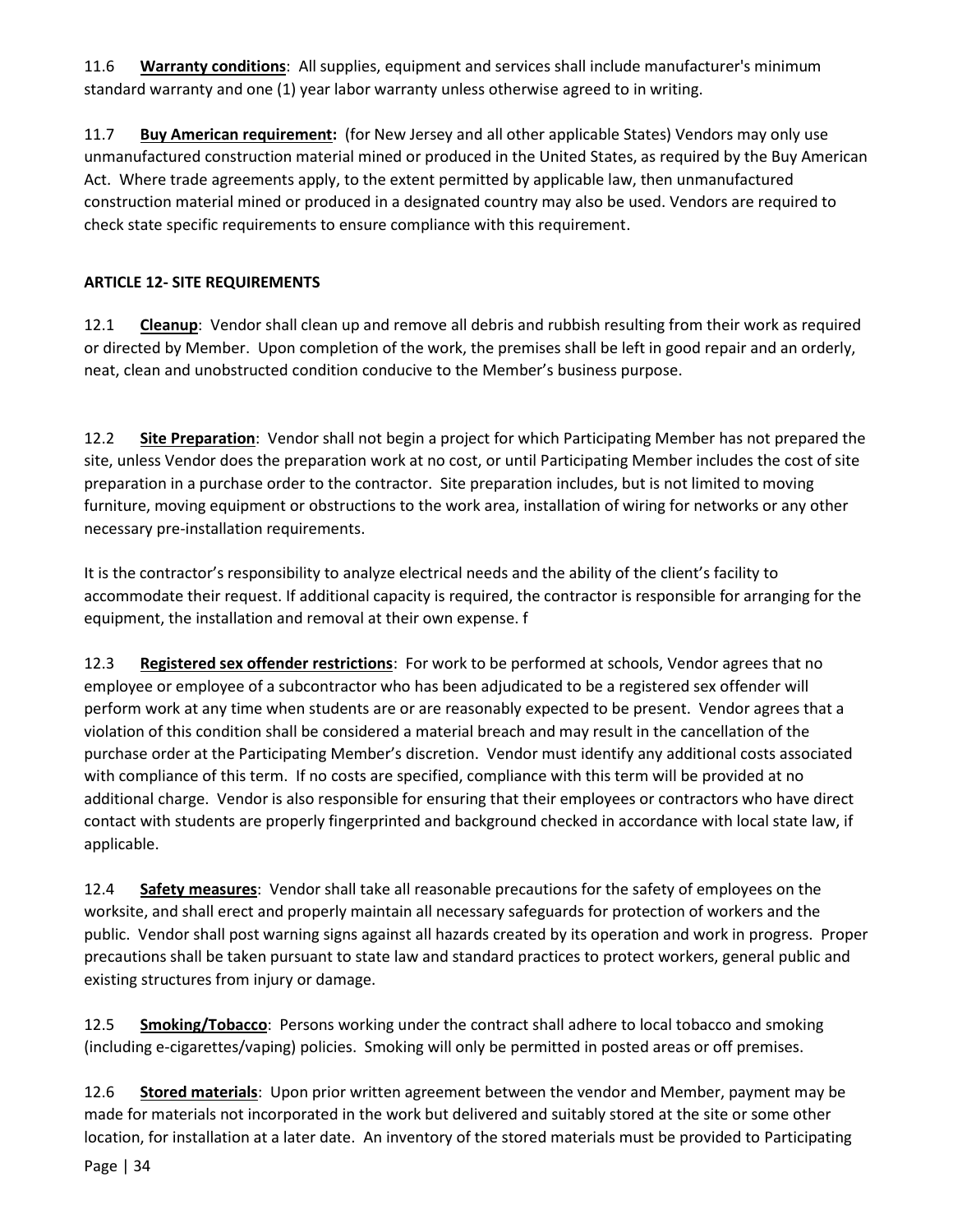Member with the application for payment seeking compensation for stored materials. Such materials must be stored and protected in a secure location, and be insured for their full value by the vendor against loss and damage. Vendor agrees to provide proof of coverage and/or addition of Participating Member as an additional insured upon Participating Member's request. Additionally, if stored offsite, the materials must also be clearly identified as property of buying Participating Member and be separated from other materials. Participating Member must be allowed reasonable opportunity to inspect and take inventory of stored materials, on or offsite, as necessary.

Until final acceptance by the Participating Member, it shall be the Vendor's responsibility to protect all materials and equipment. Vendor warrants and guarantees that title for all work, materials and equipment shall pass to the Member upon final acceptance.

12.7 **Maintenance Facilities and Support**: It is preferred that each contractor should have maintenance facilities and a support system available for servicing and repair of product and/or equipment. If a third party is to be used to provide maintenance and support to the participating member, Respondent must notify Region 10 ESC of that third party information. All technicians, applicators, installers shall be fully certified, trained and licensed to perform said duties.

# **ARTICLE 13- MISCELENOUS**

13.1 **Funding Out Clause**: Any/all contracts exceeding one (1) year shall include a standard "funding out" clause. A contract for the acquisition, including lease, of real or personal property is a commitment of the entity's current revenue only, provided the contract contains either or both of the following provisions:

"Retains to the entity the continuing right to terminate the contract at the expiration of each budget period during the term of the contract and is conditioned on a best efforts attempt by the entity to obtain appropriate funds for payment of the contract in the subsequent fiscal year."

13.2 **Disclosures**: Vendor affirms that he/she has not given, offered to give, nor intends to give at any time hereafter any economic opportunity, future employment, gift, loan, gratuity, special discount, trip, favor or service to a public servant in connection with this contract.

Vendor has a continuing duty to disclose a complete description of any and all relationships that might be considered a conflict of interest in doing business with participants in Equalis Group.

Vendor affirms that, to the best of his/her knowledge, the offer was arrived at independently, and was submitted without collusion with anyone to obtain information or gain any favoritism that would in any way limit competition or give an unfair advantage over other vendors in the award of this contract.

13.3 **Indemnity**: Vendor shall protect, indemnify, and hold harmless both Region 10 ESC and Equalis Group and its participants, administrators, employees and agents against all claims, damages, losses and expenses arising out of or resulting from the actions of Vendor, Vendor employees or Vendor subcontractors in the preparation of the solicitation and the later execution of the contract, including any supplemental agreements with members. Any litigation involving either Region 10 ESC or Equalis Group, its administrators and employees and agents shall be in a court of competent jurisdiction in Dallas County, Texas. Texas law shall apply to any such suit, without giving effect to its choice of laws provisions. Any litigation involving Equalis Group participating members shall be in the jurisdiction of the participating agency.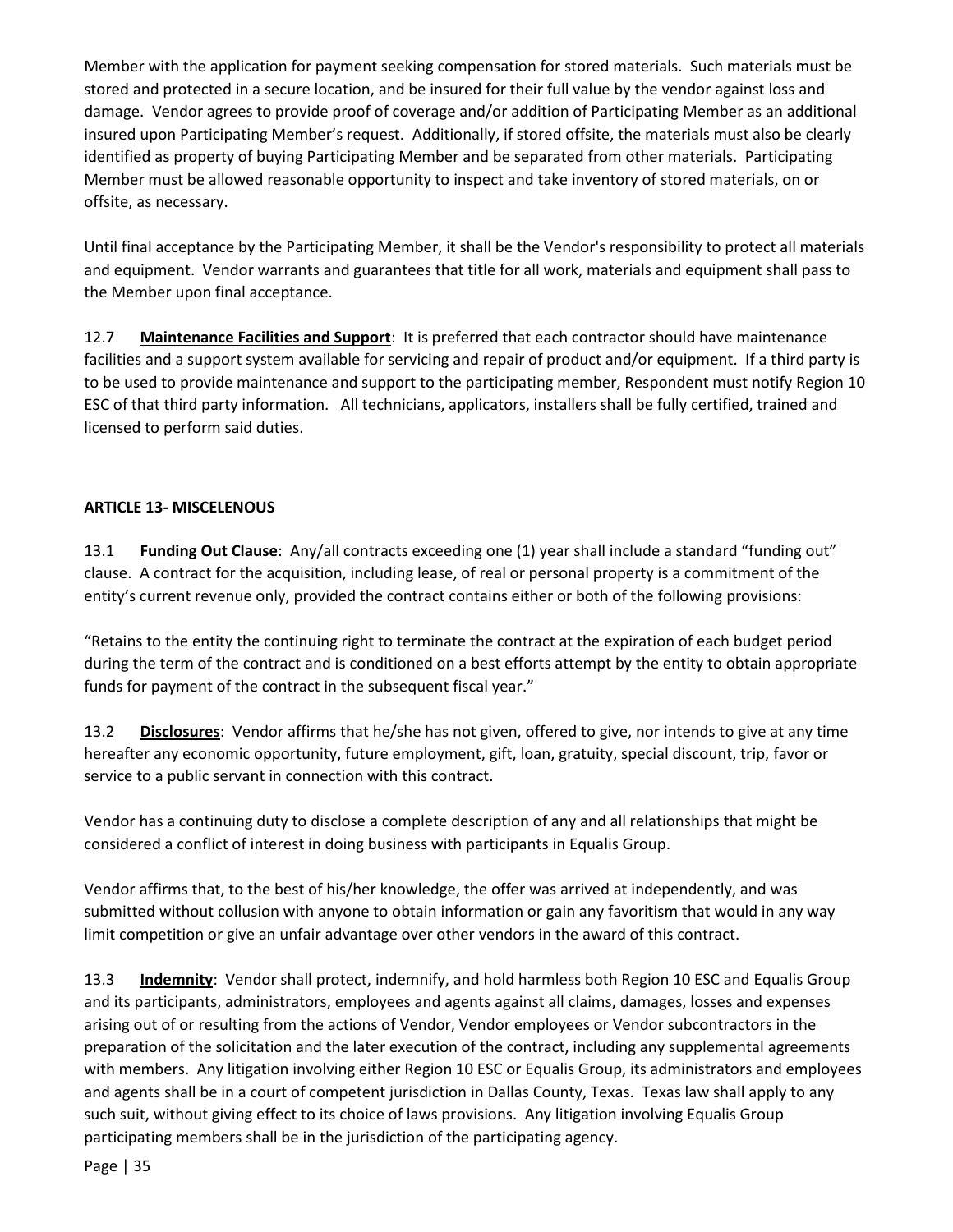13.4 **Franchise Tax**: Vendor hereby certifies that he/she is not currently delinquent in the payment of any required franchise taxes, and shall remain current on any such franchise taxes throughout the term of this contract.

13.5 **Marketing**: Vendor agrees to allow Region 10 ESC and Equalis Group to use their name and logo within website, marketing materials and advertisement. Any use of the Region 10 ESC or Equalis Group name and logo or any form of publicity, inclusive of press releases, regarding this contract by Vendor must have prior approval from Region 10 ESC.

13.6 **Insurance**:Unless otherwise modified elsewhere in this document, prior to commencing services under this contract for a participating member, contractor shall procure, provide and maintain during the life of this agreement comprehensive public liability insurance to include course of construction insurance and automobile liability, providing limits of not less than \$1,000,000.00 per occurrence. The insurance form will be an "all risk" type of policy with standard exclusions. Coverage will include temporary structures, scaffolding, temporary office trailers, materials, and equipment. Contractor shall pay for the deductibles required by the insurance provided under this agreement.

Certificates of insurance shall be delivered to the participant prior to commencement of work. The insurance company shall be licensed to do business and write the appropriate lines of insurance in the applicable state in which work is being conducted. Vendor shall give the participating entity a minimum of ten (10) days notice prior to any modifications or cancellation of policies. Vendor shall require all subcontractors performing any work to maintain coverage as specified.

Prior to commencing any work under this contract, any subcontractor shall also procure, provide, and maintain, at its own expense until final acceptance of the work performed, insurance coverage in a form acceptable to the prime contractor. All subcontractors shall provide worker's compensation insurance which waives all subrogation rights against the prime contractor and member.

The contractor, at their expense and included as part of overhead, will provide adequate insurance coverage meeting at a minimum the requirements of the State of Texas or the state where the job is located. If the member has higher insurance requirements, those requirements may be added as an addendum to the purchase order.

13.7 **Subcontracts/Sub Contractors**: If Vendor serves as prime contractor, it shall not enter into any subcontract subject to this solicitation without prior approval from Region 10 ESC. Any/all subcontractors shall abide by the terms and conditions of this contract and the solicitation.

No subcontract relationships shall be entered into with a party not licensed to do business in the jurisdiction in which the work will be performed. Contractor must use subcontractors openly, include such arrangements in the proposal, and certify upon request that such use complies with the rules associated with the procurement codes and statutes in the state in which the contractor is conducting business.

Contractor agrees to pay subcontractors in a timely manner. Failure to pay subcontractors for work faithfully performed and properly invoiced may result in suspension or termination of this contract. Prior to participating member's release of final retained amounts, Contractor shall produce verified statements from all subcontractors and material suppliers that those entities have been paid in full amounts due and owing to them.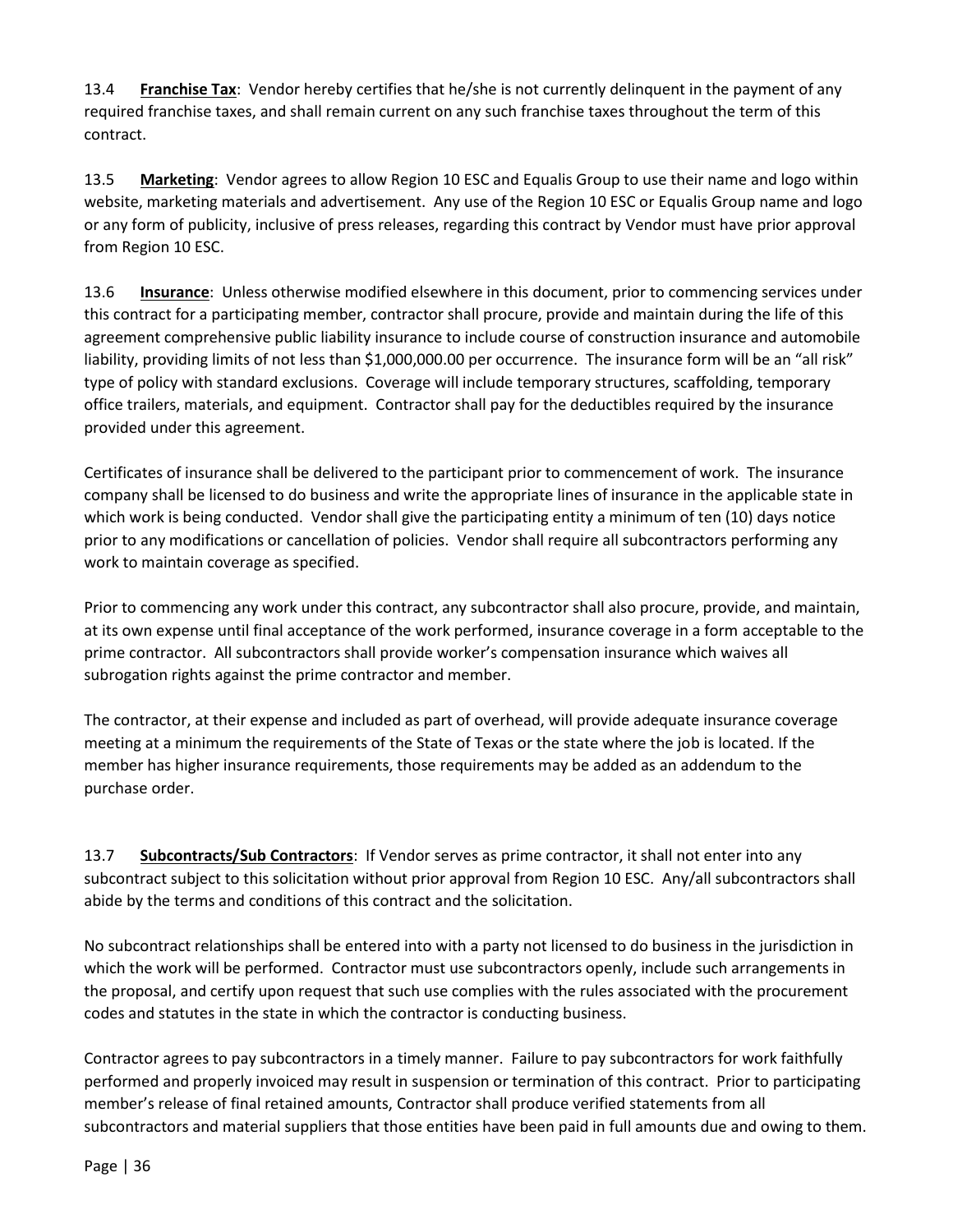13.8 **Legal Obligations**: It is the Respondent's responsibility to be aware of and comply with all local, state, and federal laws governing the sale of products/services identified in this RFP and any awarded contract and shall comply with all while fulfilling the RFP. Applicable laws and regulation must be followed even if not specifically identified herein.

13.9 **Boycott Certification:** Respondents hereby certify that during the term of any Agreement, it does not boycott Israel and will not boycott Israel. "Boycott" means refusing to deal with, terminating business activities with, or otherwise taking any action that is intended to penalize, inflict economic harm on, or limit commercial relations specifically with Israel, or with a person or entity doing business in Israel or in an Israeli-controlled territory, but does not include an action made for ordinary business purposes.

13.10 **Venue:** All parties agree that venue for any litigation arising from this contract shall lie in Richardson, Dallas County, Texas, and that the laws of the State of Texas shall govern the rights of the parties and the validity and interpretation of any purchase order, contract, or service agreement that shall arise from and include this proposal request.

[Remainder of Page Intentionally Left Blank- Signatures follow on Signature Form]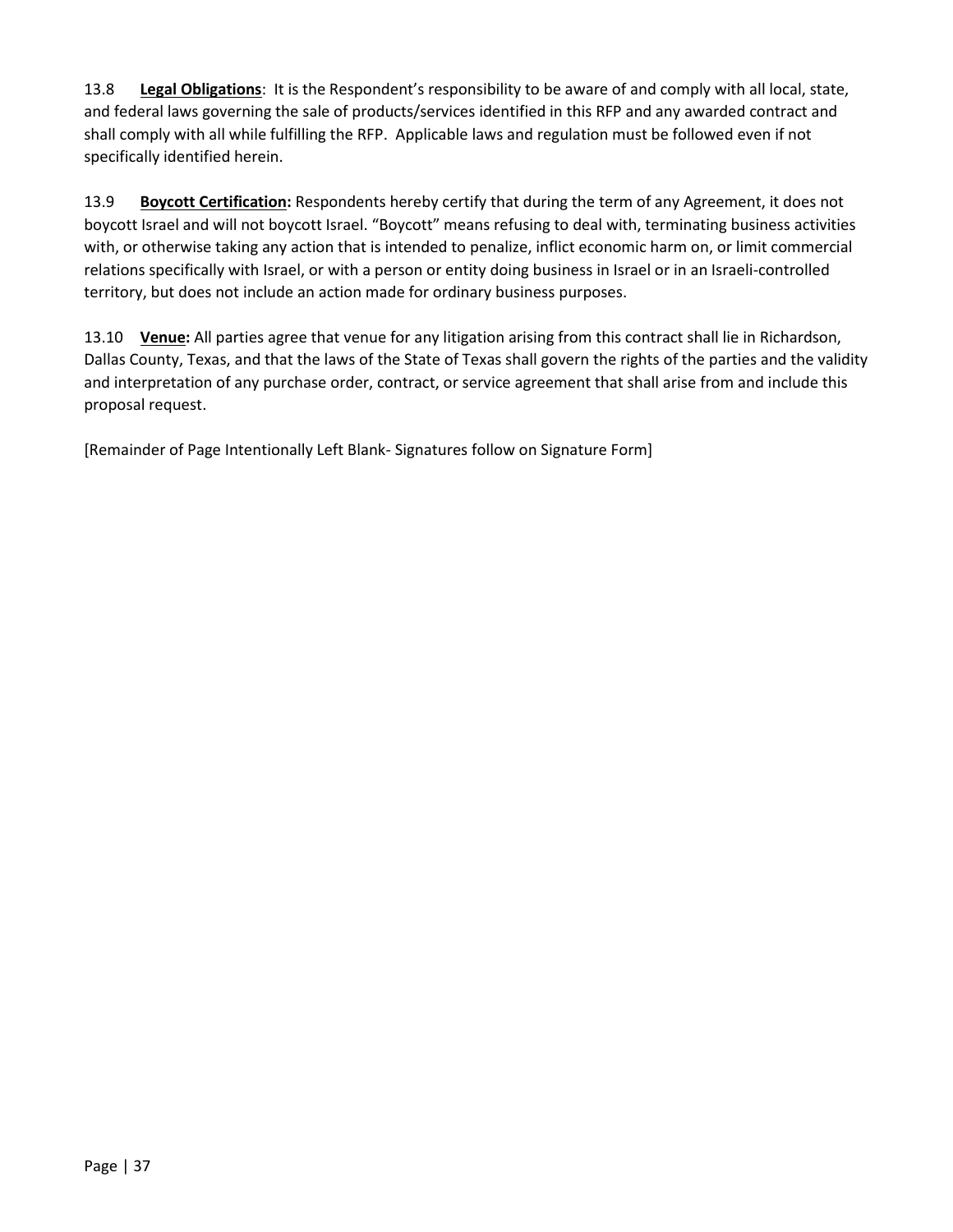#### <span id="page-37-0"></span>**CONTRACT SIGNATURE FORM**

The undersigned hereby proposes and agrees to furnish goods and/or services in strict compliance with the terms, specifications and conditions at the prices proposed within response unless noted in writing. The undersigned further certifies that he/she is an officer of the company and has authority to negotiate and bind the company named below and has not prepared this proposal in collusion with any other Respondent and that the contents of this proposal as to prices, terms or conditions of said proposal have not been communicated by the undersigned nor by any employee or agent to any person engaged in this type of business prior to the official opening of this proposal.

| Prices are guaranteed: 120 days |  |  |
|---------------------------------|--|--|
|---------------------------------|--|--|

| Company name          |  |
|-----------------------|--|
| Address               |  |
| City/State/Zip        |  |
| Telephone No.         |  |
| Fax No.               |  |
| Email address         |  |
| Printed name          |  |
| Position with company |  |
| Authorized signature  |  |
|                       |  |

**Term of contract** 1 **to to** 

Unless otherwise stated, all contracts are for a period of three (2) years with an option to renew annually for an additional four (3) years if agreed to by Region 10 ESC. Vendor shall honor all administrative fees for any sales made based on the contract whether renewed or not.

Region 10 ESC Authorized Agent **Date** Date

Print Name

**Equalis Group Contract Number** \_\_\_\_\_\_\_\_\_\_

 $\overline{\phantom{0}}$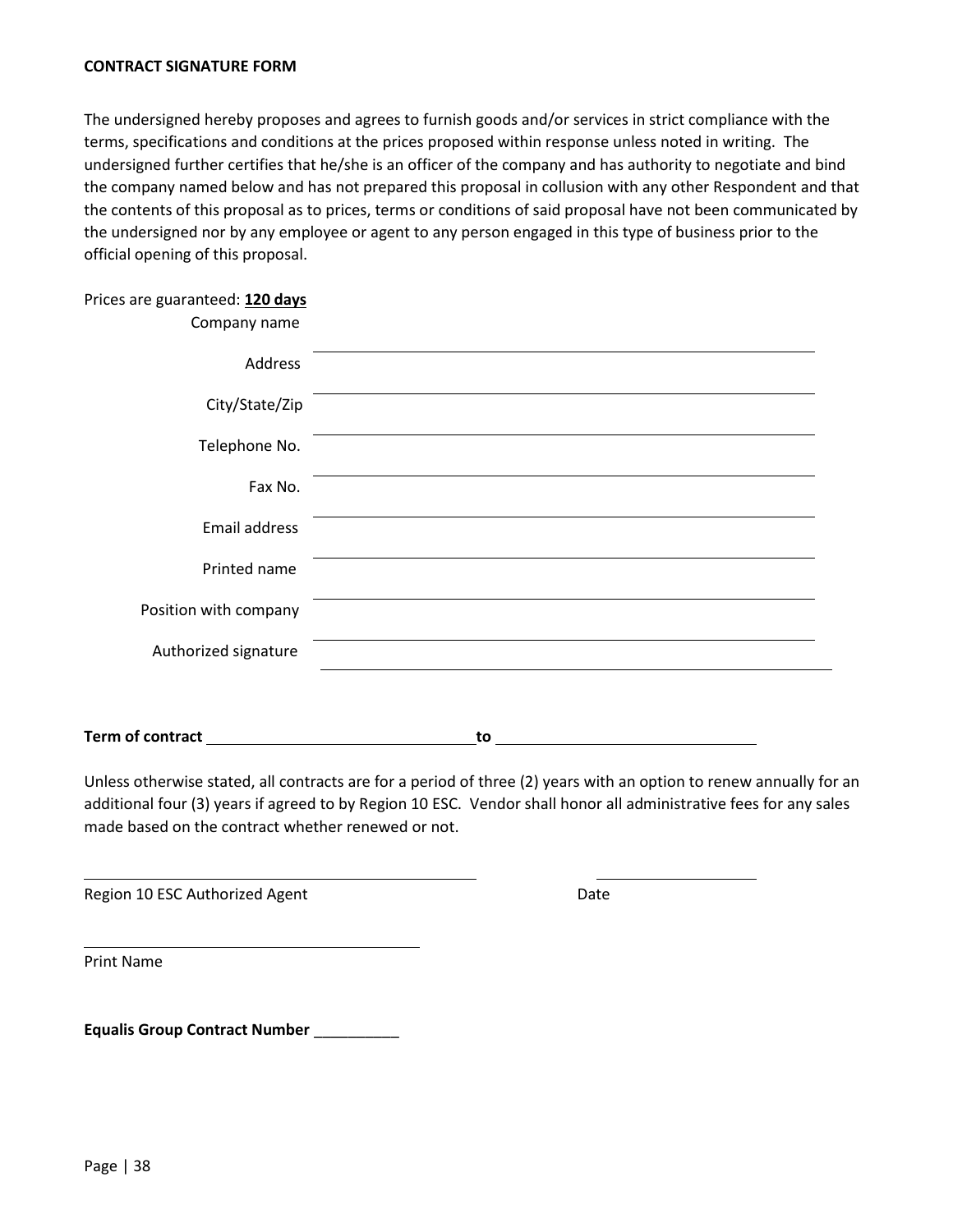#### <span id="page-38-0"></span>**Appendix F: ADDITIONAL REQUIRED DOCUMENTS**

- DOC #1 Clean Air and Water Act
- DOC #2 Debarment Notice
- DOC #3 Lobbying Certification
- DOC #4 Contractors Requirements
- DOC #5 Antitrust Certification Statement
- DOC #6 Implementation of House Bill 1295
- DOC #7 Boycott Certification
- DOC #8 Terrorist State Certification
- DOC #9 Resident Certification
- DOC #10 Federal Funds Certification Form

# **FOR VENDORS INTENDING TO DO BUSINESS IN ARIZONA:**

• DOC #11 Arizona Contractor Requirements

# **FOR VENDORS INTENDING TO DO BUSINESS IN NEW JERSEY:**

- DOC #12 Ownership Disclosure Form
- DOC #13 Non-Collusion Affidavit
- DOC #14 Affirmative Action Affidavit
- DOC #15 Political Contribution Disclosure Form
- DOC #16 Stockholder Disclosure Form

# **GENERAL TERMS & CONDITIONS ACCEPTANCE FORM**

• DOC #17 General Terms & Conditions and Acceptance Form

New Jersey vendors are also required to comply with the following New Jersey statutes when applicable:

- All anti-discrimination laws, including those contained in N.J.S.A. 10:2-1 through N.J.S.A. 10:2-14, N.J.S.A. 10:5-1, and N.J.S.A. 10:5-31 through 10:5-38.
- Compliance with Prevailing Wage Act, N.J.S.A. 34:11-56.26, for all contracts within the contemplation of the Act.
- Compliance with Public Works Contractor Registration Act, N.J.S.A. 34:11-56.26
- Bid and Performance Security, as required by the applicable municipal or state statutes.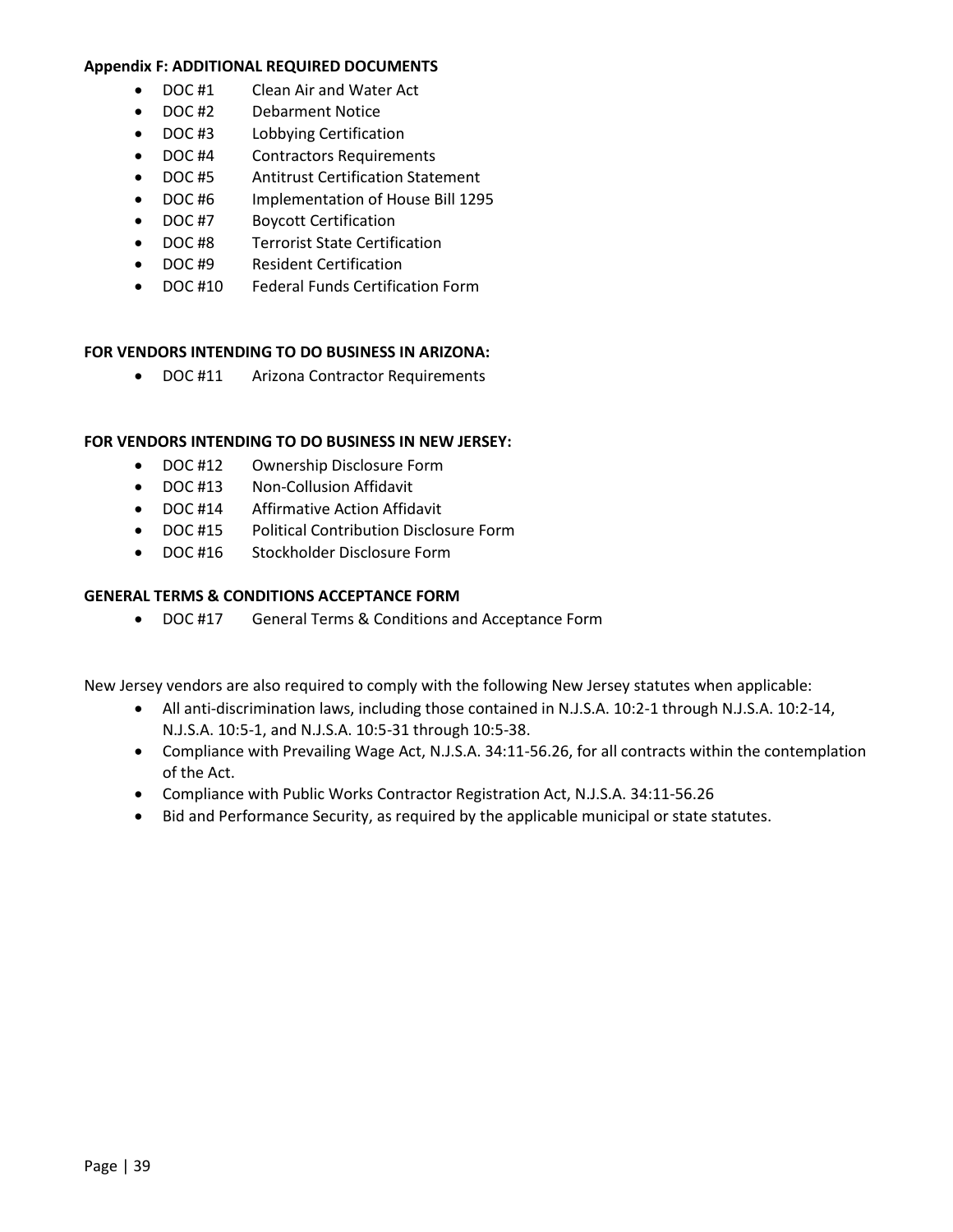## **DOC #1 CLEAN AIR AND WATER ACT**

I, the Vendor, am in compliance with all applicable standards, orders or regulations issued pursuant to the Clean Air Act of 1970, as Amended (42 U.S. C. 1857 (h), Section 508 of the Clean Water Act, as amended (33 U.S.C. 1368), Executive Order 117389 and Environmental Protection Agency Regulation, 40 CFR Part 15 as required under OMB Circular A-102, Attachment O, Paragraph 14 (1) regarding reporting violations to the grantor agency and to the United States Environment Protection Agency Assistant Administrator for the Enforcement.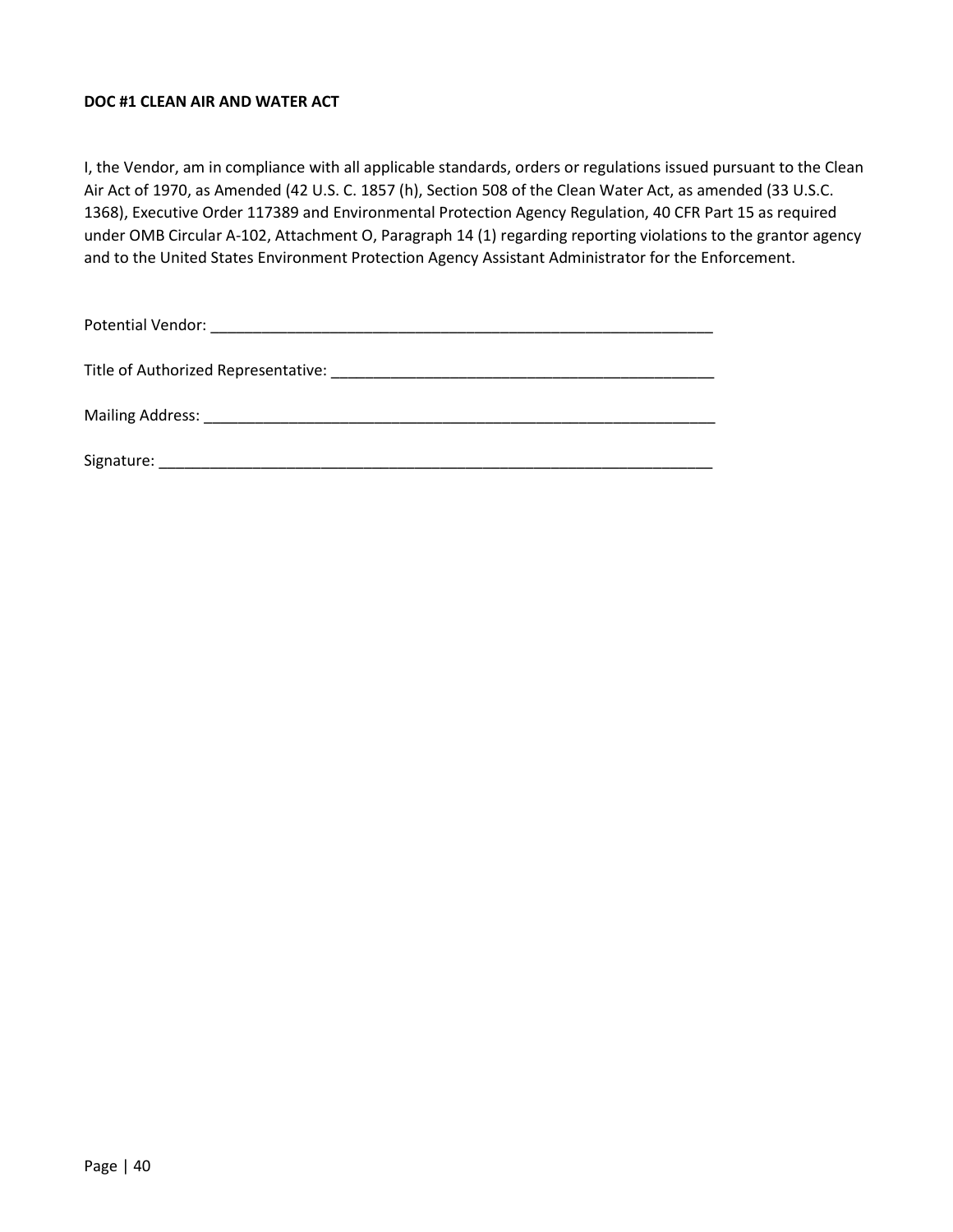#### **DOC #2 DEBARMENT NOTICE**

I, the Vendor, certify that my company has not been debarred, suspended or otherwise ineligible for participation in Federal Assistance programs under Executive Order 12549, "Debarment and Suspension", as described in the Federal Register and Rules and Regulations.

| Signature: |
|------------|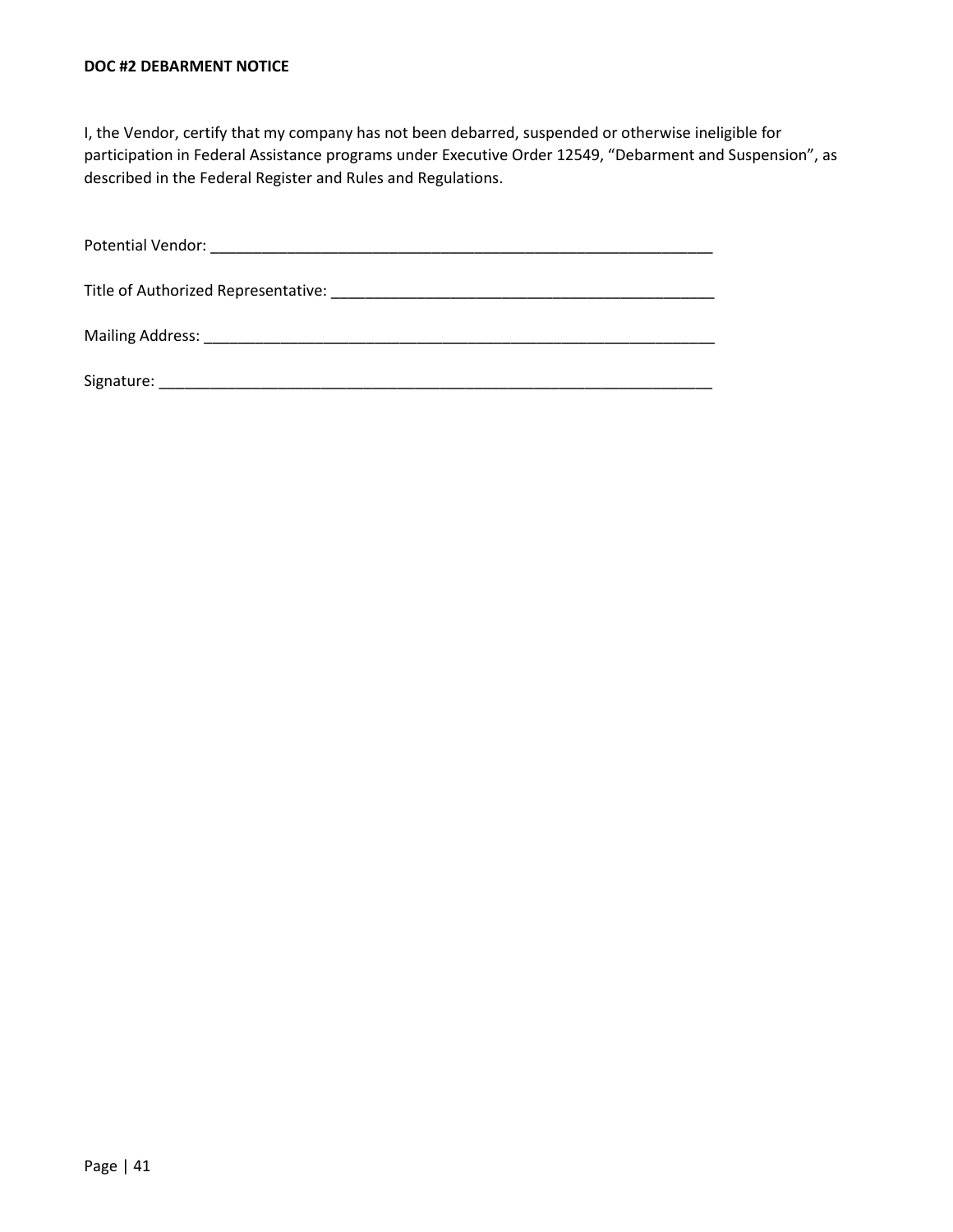#### **DOC #3 LOBBYING CERTIFICATION**

Submission of this certification is a prerequisite for making or entering into this transaction and is imposed by Section 1352, Title 31, U.S. Code. This certification is a material representation of fact upon which reliance was placed when this transaction was made or entered into. Any person who fails to file the required certification shall be subject to civil penalty of not less than \$10,000 and not more than \$100,000 for each such failure.

The undersigned certifies, to the best of his/her knowledge and belief, that:

1. No Federal appropriated funds have been paid or will be paid on behalf of the undersigned, to any person for influencing or attempting to influence an officer or employee of any agency, a Member of Congress, an officer or employee of Congress, or an employee of a Member of Congress in connection with the awarding of a Federal contract, the making of a Federal grant, the making of a Federal loan, the entering into a cooperative agreement, and the extension, continuation, renewal, amendment, or modification of a Federal contract, grant, loan, or cooperative agreement.

2. If any funds other than Federal appropriated funds have been or will be paid to any person for influencing or attempting to influence an officer or employee of any agency, a Member of Congress, an officer or employee of Congress, or an employee of a Member of Congress in connection with this Federal contract or cooperative agreement, the undersigned shall complete and submit Standard Form LLL, "Disclosure of Lobbying Activities," in accordance with its instructions.

3. The undersigned shall require that the language of this certification be included in the award documents for all covered sub-awards exceeding \$100,000 in Federal funds at all appropriate tiers and that all sub-recipients shall certify and disclose accordingly.

Signature of Respondent

\_\_\_\_\_\_\_\_\_\_\_\_\_\_\_\_\_\_\_\_\_\_\_\_\_\_\_\_\_\_\_

\_\_\_\_\_\_\_\_\_\_\_\_\_\_\_\_\_\_\_\_\_\_\_\_\_\_\_\_\_\_\_

Date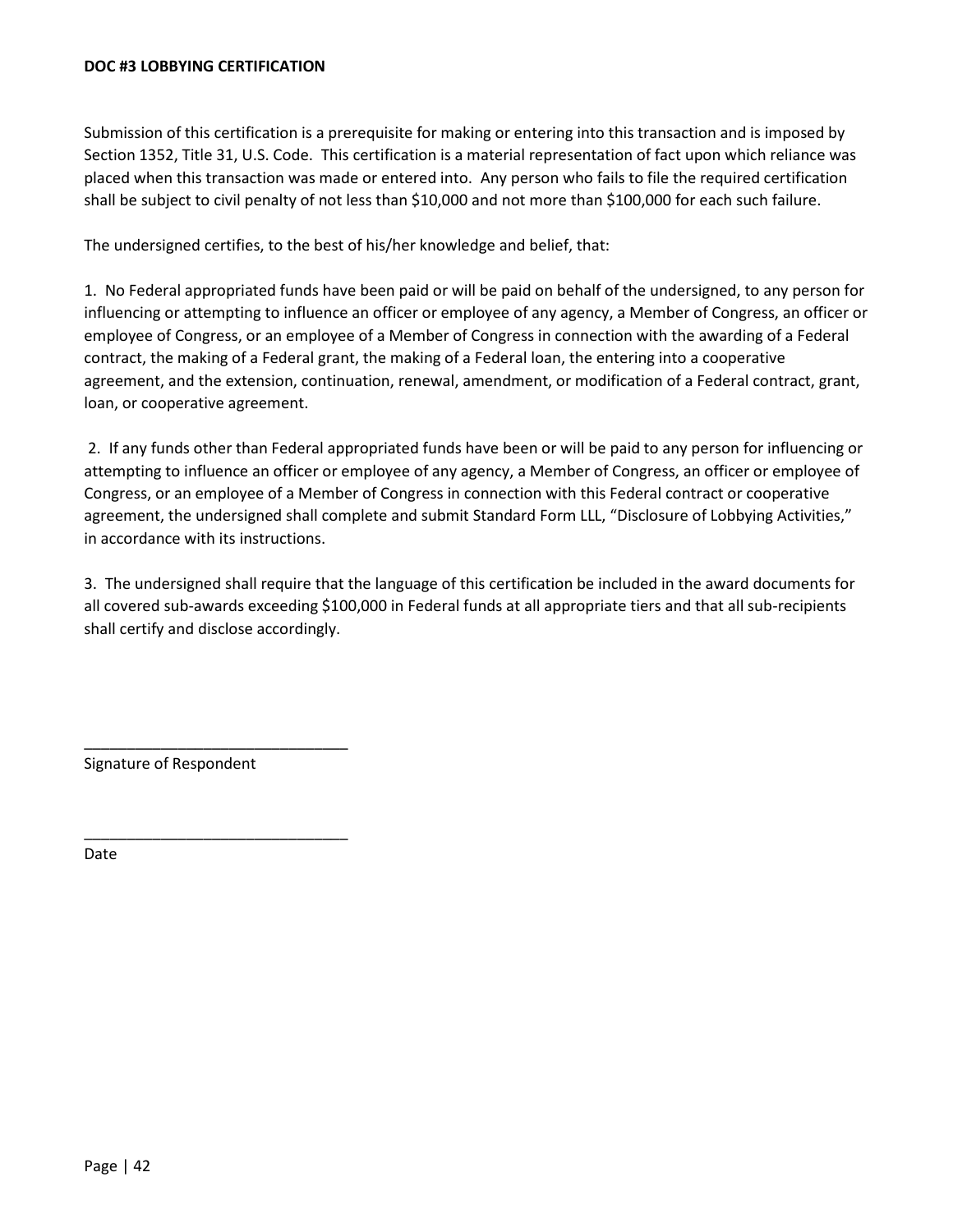## **DOC #4 CONTRACTOR CERTIFICATION REQUIREMENTS**

#### **Contractor's Employment Eligibility**

By entering the contract, Contractor warrants compliance with the Federal Immigration and Nationality Act (FINA), and all other federal and state immigration laws and regulations. The Contractor further warrants that it is in compliance with the various state statutes of the states it will operate this contract in.

Participating Government Entities including School Districts may request verification of compliance from any Contractor or subcontractor performing work under this Contract. These Entities reserve the right to confirm compliance in accordance with applicable laws.

Should the Participating Entities suspect or find that the Contractor or any of its subcontractors are not in compliance, they may pursue any and all remedies allowed by law, including, but not limited to: suspension of work, termination of the Contract for default, and suspension and/or debarment of the Contractor. All costs necessary to verify compliance are the responsibility of the Contractor.

The Respondent complies and maintains compliance with the appropriate statutes which requires compliance with federal immigration laws by State employers, State contractors and State subcontractors in accordance with the E-Verify Employee Eligibility Verification Program.

Contractor shall comply with governing board policy of the Region 10 ESC Participating entities in which work is being performed.

**\_\_\_\_\_\_\_\_\_\_\_\_\_\_\_\_\_\_\_\_\_\_\_\_\_\_\_\_\_\_\_\_\_\_\_\_\_\_\_\_\_\_\_\_\_\_\_\_\_\_\_\_\_\_\_\_\_\_\_\_\_\_\_\_\_\_\_\_\_\_\_\_\_\_**

**\_\_\_\_\_\_\_\_\_\_\_\_\_\_\_\_\_\_\_\_\_\_\_\_\_\_\_\_\_\_\_\_\_\_\_\_\_\_\_\_\_\_\_\_\_\_\_\_\_\_\_\_\_\_\_\_\_\_\_\_\_\_\_\_\_\_\_\_\_\_\_\_\_\_**

#### **Fingerprint & Criminal Background Checks**

If required to provide services on school district property at least five (5) times during a month, contractor shall submit a full set of fingerprints to the school district if requested of each person or employee who may provide such service. Alternately, the school district may fingerprint those persons or employees. An exception to this requirement may be made as authorized in Governing Board policy. The district shall conduct a fingerprint check in accordance with the appropriate state and federal laws of all contractors, subcontractors or vendors and their employees for which fingerprints are submitted to the district. Contractor, subcontractors, vendors and their employees shall not provide services on school district properties until authorized by the District.

The Respondent shall comply with fingerprinting requirements in accordance with appropriate statutes in the state in which the work is being performed unless otherwise exempted.

Contractor shall comply with governing board policy in the school district or Participating Entity in which work is being performed.

#### **Business Operations in Sudan, Iran**

\_\_\_\_\_\_\_\_\_\_\_\_\_\_\_\_\_\_\_\_\_\_\_\_\_\_\_\_\_\_\_\_\_\_\_\_\_\_\_\_\_

\_\_\_\_\_\_\_\_\_\_\_\_\_\_\_\_\_\_\_\_\_\_\_\_\_\_\_\_\_\_\_\_\_\_\_\_\_\_\_\_\_

In accordance with A.R.S. 35-391 and A.R.S. 35-393, the Contractor hereby certifies that the contractor does not have scrutinized business operations in Sudan and/or Iran.

Signature of Respondent

Date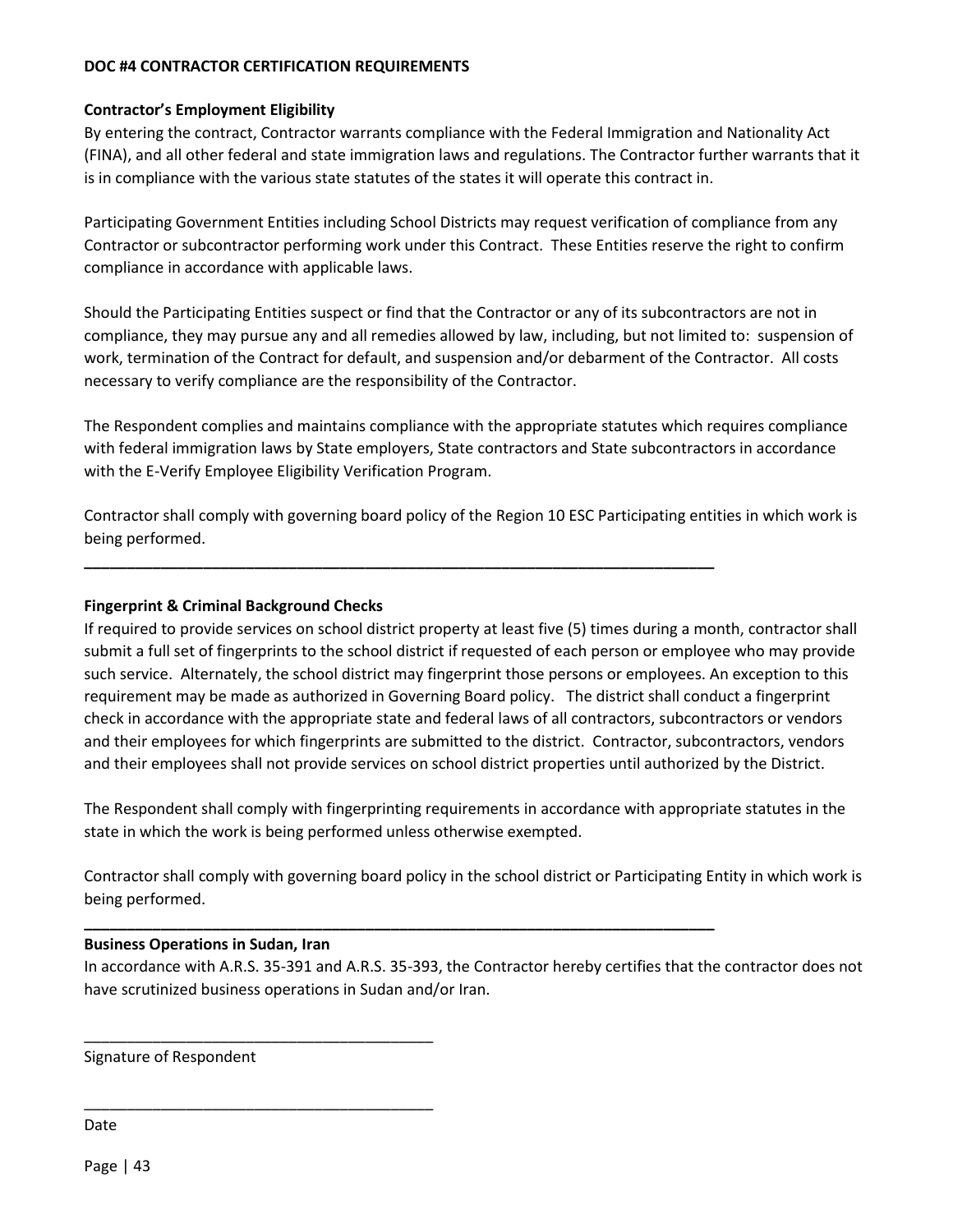# **DOC #5 ANTITRUST CERTIFICATION STATEMENTS (Tex. Government Code § 2155.005)**

I affirm under penalty of perjury of the laws of the State of Texas that:

(1) I am duly authorized to execute this contract on my own behalf or on behalf of the company, corporation, firm, partnership or individual (Company) listed below;

(2) In connection with this proposal, neither I nor any representative of the Company has violated any provision of the Texas Free Enterprise and Antitrust Act, Tex. Bus. & Comm. Code Chapter 15;

(3) In connection with this proposal, neither I nor any representative of the Company has violated any federal antitrust law; and

(4) Neither I nor any representative of the Company has directly or indirectly communicated any of the contents of this proposal to a competitor of the Company or any other company, corporation, firm, partnership or individual engaged in the same line of business as the Company.

|            | <b>RESPONDANT</b>           |  |
|------------|-----------------------------|--|
|            | Signature                   |  |
|            | <b>Printed Name</b>         |  |
|            | Position with Company       |  |
|            | <b>AUTHORIZING OFFICIAL</b> |  |
| <b>FAX</b> |                             |  |
|            | Signature                   |  |
|            | <b>Printed Name</b>         |  |
|            | Position with Company       |  |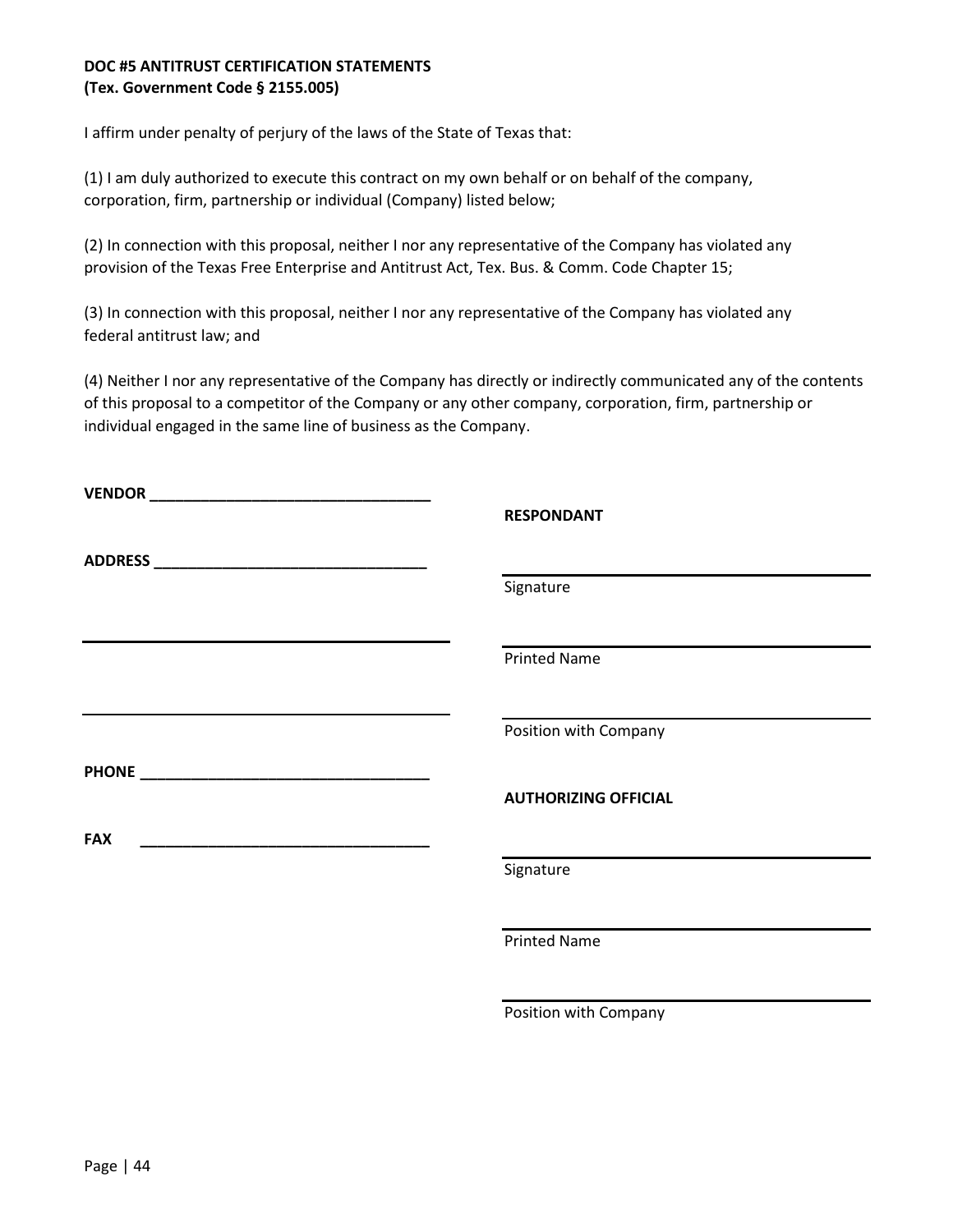#### **DOC #6 IMPLEMENTATION OF HOUSE BILL 1295**

#### **Certificate of Interested Parties (Form 1295):**

In 2015, the Texas Legislature adopted House Bill 1295, which added section 2252.908 of the Government Code. The law states that a governmental entity or state agency may not enter into certain contracts with a business entity unless the business entity submits a disclosure of interested parties to the governmental entity or state agency at the time the business entity submits the signed contract to the governmental entity or state agency. The law applies only to a contract of a governmental entity or state agency that either (1) requires an action or vote by the governing body of the entity or agency before the contract may be signed or (2) has a value of at least \$1 million. The disclosure requirement applies to a contract entered into on or after January 1, 2016.

The Texas Ethics Commission was required to adopt rules necessary to implement that law, prescribe the disclosure of interested parties form, and post a copy of the form on the commission's website. The commission adopted the Certificate of Interested Parties form (Form 1295) on October 5, 2015. The commission also adopted new rules (Chapter 46) on November 30, 2015, to implement the law. The commission does not have any additional authority to enforce or interpret House Bill 1295.

#### **Filing Process:**

Staring on January 1, 2016, the commission will make available on its website a new filing application that must be used to file Form 1295. A business entity must use the application to enter the required information on Form 1295 and print a copy of the completed form, which will include a certification of filing that will contain a unique certification number. An authorized agent of the business entity must sign the printed copy of the form and have the form notarized. The completed Form 1295 with the certification of filing must be filed with the governmental body or state agency with which the business entity is entering into the contract.

The governmental entity or state agency must notify the commission, using the commission's filing application, of the receipt of the filed Form 1295 with the certification of filing not later than the 30th day after the date the contract binds all parties to the contract. The commission will post the completed Form 1295 to its website within seven business days after receiving notice from the governmental entity or state agency.

Information regarding how to use the filing application will be available on this site starting on January 1, 2016. [https://www.ethics.state.tx.us/whatsnew/elf\\_info\\_form1295.htm](https://www.ethics.state.tx.us/whatsnew/elf_info_form1295.htm)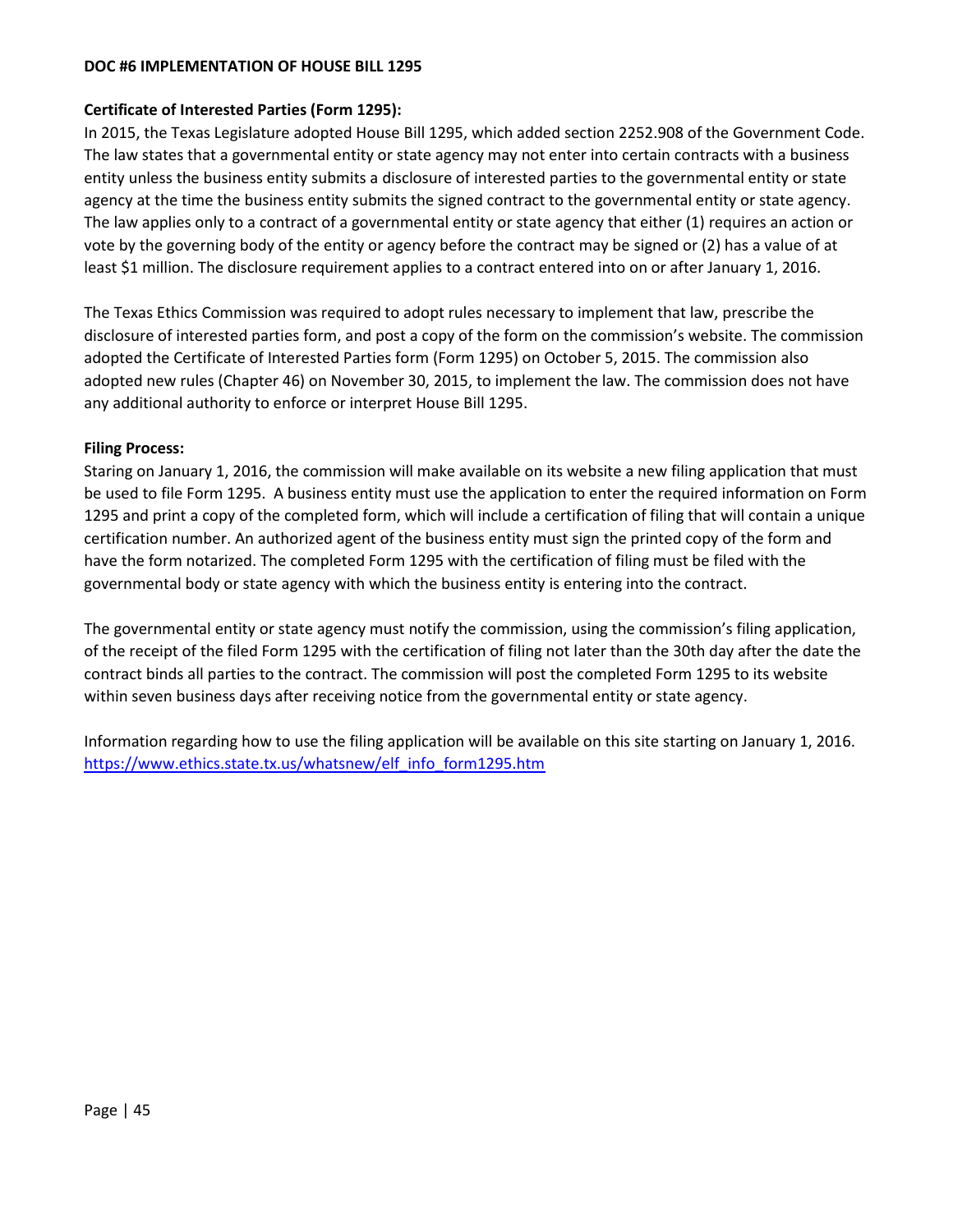#### **DOC #7 BOYCOTT CERTIFICATION**

Respondents must certify that during the term of any Agreement, it does not boycott Israel and will not boycott Israel. "Boycott" means refusing to deal with, terminating business activities with, or otherwise taking any action that is intended to penalize, inflict economic harm on, or limit commercial relations specifically with Israel, or with a person or entity doing business in Israel or in an Israeli-controlled territory, but does not include an action made for ordinary business purposes.

#### **DOC #8 TERRORIST STATE CERTIFICATION**

In accordance with Texas Government Code, Chapter 2252, Subchapter F, REGION 10 ESC is prohibited from entering into a contract with a company that is identified on a list prepared and maintained by the Texas Comptroller or the State Pension Review Board under Texas Government Code Sections 806.051, 807.051, or 2252.153. By execution of any agreement, the respondent certifies to REGION 10 ESC that it is not a listed company under any of those Texas Government Code provisions. Responders must voluntarily and knowingly acknowledge and agree that any agreement shall be null and void should facts arise leading the REGION 10 ESC to believe that the respondent was a listed company at the time of this procurement.

#### **DOC #9 RESIDENT CERTIFICATION:**

This Certification Section must be completed and submitted before a proposal can be awarded to your company. This information may be placed in an envelope labeled "Proprietary" and is not subject to public view. In order for a proposal to be considered, the following information must be provided. Failure to complete may result in rejection of the proposal:

As defined by Texas House Bill 602, a "nonresident Bidder" means a Bidder whose principal place of business is not in Texas, but excludes a contractor whose ultimate parent company or majority owner has its principal place of business in Texas.

Texas or Non-Texas Resident

I certify that my company is a **"resident Bidder"**

I certify that my company qualifies as a **"nonresident Bidder"**

If you qualify as a "nonresident Bidder," you must furnish the following information:

What is your resident state? (The state your principal place of business is located.)

**\_\_\_\_\_\_\_\_\_\_\_\_\_\_\_\_\_\_\_\_\_\_\_\_\_\_\_\_\_\_\_\_\_\_\_\_\_\_\_\_\_\_\_\_\_\_\_\_\_\_\_\_\_\_\_\_\_\_\_\_\_\_\_\_\_\_\_\_\_\_\_\_\_\_\_\_\_\_\_\_\_\_\_\_\_\_\_\_**Com pany Name and Address and Address **\_\_\_\_\_\_\_\_\_\_\_\_\_\_\_\_\_\_\_\_\_\_\_\_\_\_\_\_\_\_\_\_\_\_\_\_\_\_\_\_\_\_\_\_\_\_\_\_\_\_\_\_\_\_\_\_\_\_\_\_\_\_\_\_\_\_\_\_\_\_\_\_\_\_\_\_\_\_\_\_\_\_\_\_\_\_\_\_**City State Zip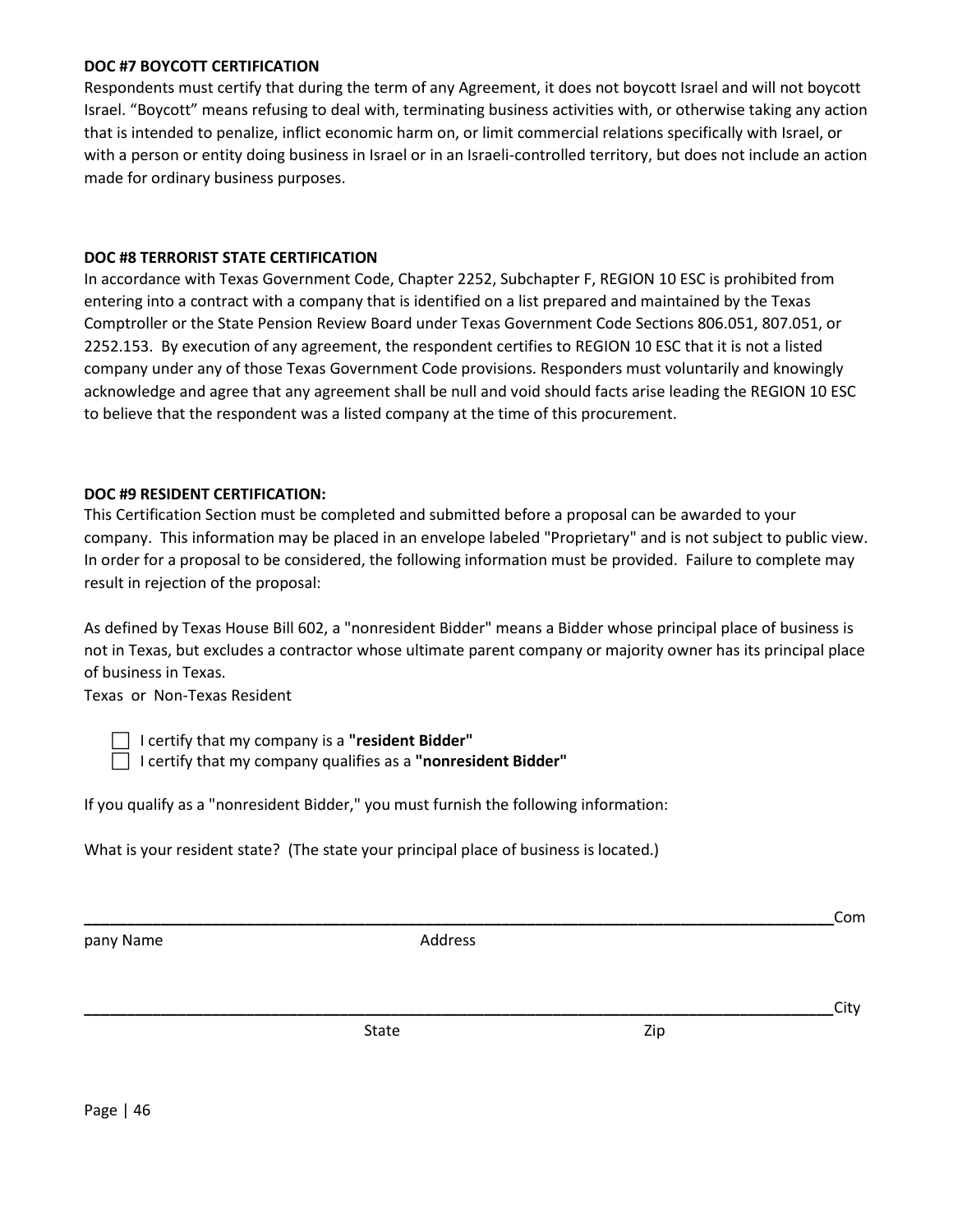## **DOC #10 FEDERAL FUNDS CERTIFICATION FORM**

When a participating agency seeks to procure goods and services using funds under a federal grant or contract, specific federal laws, regulations, and requirements may apply in addition to those under state law. This includes, but is not limited to, the procurement standards of the Uniform Administrative Requirements, Cost Principles and Audit Requirements for Federal Awards, 2 CFR 200 (sometimes referred to as the "Uniform Guidance" or "EDGAR" requirements). All Vendors submitting proposals must complete this Federal Funds Certification Form regarding Vendor's willingness and ability to comply with certain requirements which may be applicable to specific participating agency purchases using federal grant funds. This completed form will be made available to participating agencies for their use while considering their purchasing options when using federal grant funds. Participating agencies may also require Vendors to enter into ancillary agreements, in addition to the contract's general terms and conditions, to address the member's specific contractual needs, including contract requirements for a procurement using federal grants or contracts.

**For each of the items below, Vendor should certify Vendor's agreement and ability to comply, where applicable, by having Vendor's authorized representative complete and initial the applicable lines after each section and sign the acknowledgment at the end of this form.** If a vendor fails to complete any item in this form, Region 10 ESC will consider the Vendor's response to be that they are unable or unwilling to comply. A negative response to any of the items may, if applicable, impact the ability of a participating agency to purchase from the Vendor using federal funds.

#### **1. Vendor Violation or Breach of Contract Terms:**

Contracts for more than the simplified acquisition threshold currently set at \$150,000, which is the inflation adjusted amount determined by the Civilian Agency Acquisition Council and the Defense Acquisition Regulations Council (Councils) as authorized by 41 USC 1908, must address administrative, contractual, or legal remedies in instances where contractors violate or breach contract terms, and provide for such sanctions and penalties as appropriate.

Any Contract award will be subject to Region 10 ESC General Terms and Conditions, as well as any additional terms and conditions in any Purchase Order, participating agency ancillary contract, or Member Construction Contract agreed upon by Vendor and the participating agency which must be consistent with and protect the participating agency at least to the same extent as the Region 10 ESC Terms and Conditions.

The remedies under the Contract are in addition to any other remedies that may be available under law or in equity. By submitting a Proposal, you agree to these Vendor violation and breach of contract terms.

Does vendor agree? \_\_\_\_\_\_\_\_\_\_\_\_\_\_\_\_\_\_\_\_\_\_\_\_\_\_\_\_\_\_\_\_\_\_\_\_

(Initials of Authorized Representative)

#### **2. Termination for Cause or Convenience:**

When a participating agency expends federal funds, the participating agency reserves the right to immediately terminate any agreement in excess of \$10,000 resulting from this procurement process in the event of a breach or default of the agreement by Offeror in the event Offeror fails to: (1) meet schedules, deadlines, and/or delivery dates within the time specified in the procurement solicitation, contract, and/or a purchase order; (2) make any payments owed; or (3) otherwise perform in accordance with the contract and/or the procurement solicitation. participating agency also reserves the right to terminate the contract immediately, with written notice to offeror, for convenience, if participating agency believes, in its sole discretion that it is in the best interest of participating agency to do so. Offeror will be compensated for work performed and accepted and goods accepted by participating agency as of the termination date if the contract is terminated for convenience of participating agency. Any award under this procurement process is not exclusive and participating agency reserves the right to purchase goods and services from other offerors when it is in participating agency's best interest.

Does vendor agree?

(Initials of Authorized Representative)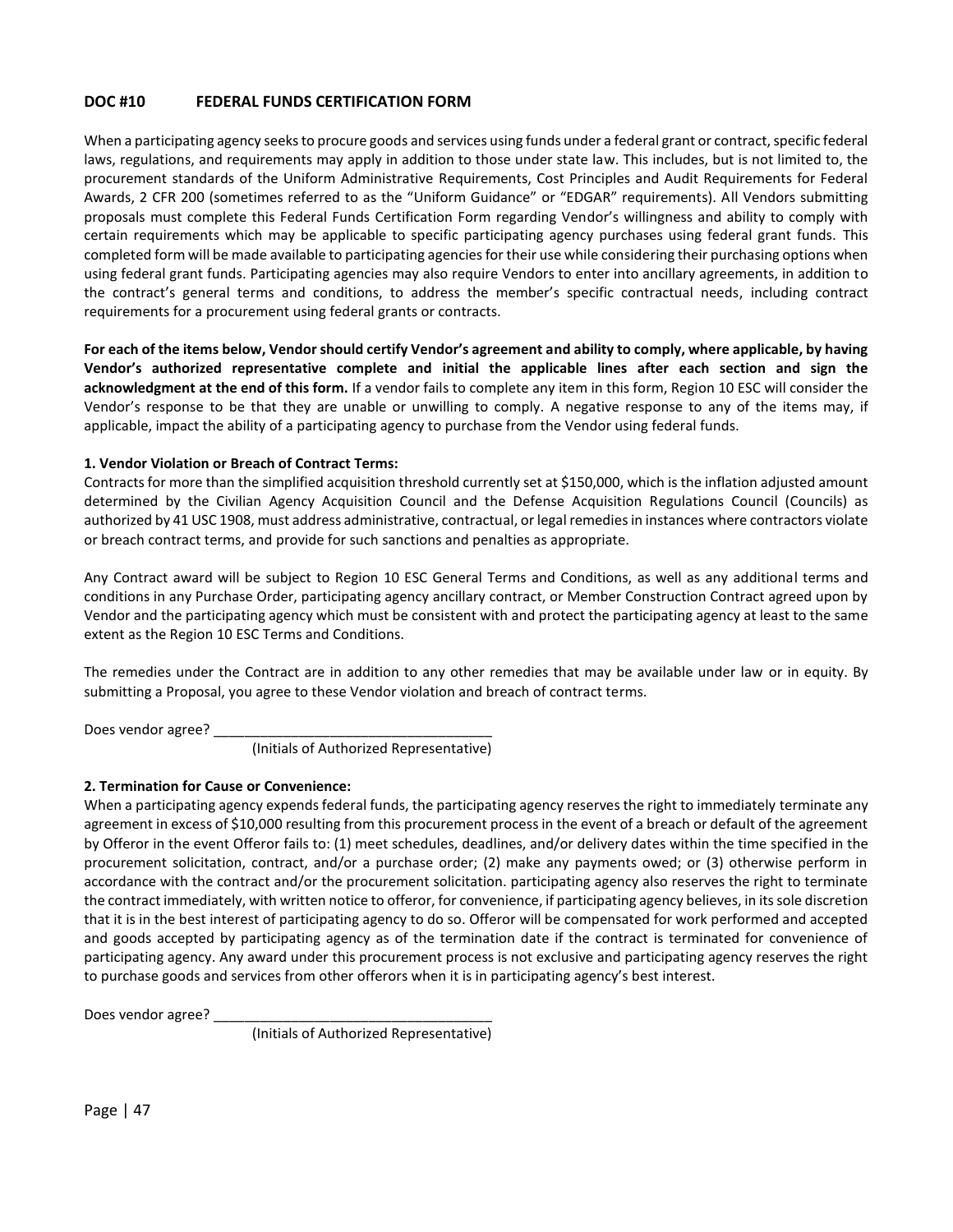#### **3. Equal Employment Opportunity:**

Except as otherwise provided under 41 CFR Part 60, all participating agency purchases or contracts that meet the definition of "federally assisted construction contract" in 41 CFR Part 60-1.3 shall be deemed to include the equal opportunity clause provided under 41 CFR 60-1.4(b), in accordance with Executive Order 11246, "Equal Employment Opportunity" (30 FR 12319, 12935, 3 CFR Part, 1964-1965 Comp., p. 339), as amended by Executive Order 11375, "Amending Executive Order 11246 Relating to Equal Employment Opportunity," and implementing regulations at 41 CFR Part 60, "Office of Federal Contract Compliance Programs, Equal Employment Opportunity, Department of Labor."

The equal opportunity clause provided under 41 CFR 60-1.4(b) is hereby incorporated by reference. Vendor agrees that such provision applies to any participating agency purchase or contract that meets the definition of "federally assisted construction contract" in 41 CFR Part 60-1.3 and Vendor agrees that it shall comply with such provision.

Does vendor agree? \_\_\_\_\_

(Initials of Authorized Representative)

#### **4. Davis-Bacon Act:**

When required by Federal program legislation, Vendor agrees that, for all participating agency prime construction contracts/purchases in excess of \$2,000, Vendor shall comply with the Davis-Bacon Act (40 USC 3141-3144, and 3146-3148) as supplemented by Department of Labor regulations (29 CFR Part 5, "Labor Standards Provisions Applicable to Contracts Covering Federally Financed and Assisted Construction"). In accordance with the statute, Vendor is required to pay wages to laborers and mechanics at a rate not less than the prevailing wages specified in a wage determinate made by the Secretary of Labor. In addition, Vendor shall pay wages not less than once a week.

Current prevailing wage determinations issued by the Department of Labor are available at [www.wdol.gov.](file:///C:/Users/clint.pechacek/AppData/Local/Microsoft/Windows/INetCache/Content.Outlook/8QZVRPDC/www.wdol.gov) Vendor agrees that, for any purchase to which this requirement applies, the award of the purchase to the Vendor is conditioned upon Vendor's acceptance of the wage determination.

Vendor further agrees that it shall also comply with the Copeland "Anti-Kickback" Act (40 USC 3145), as supplemented by Department of Labor regulations (29 CFR Part 3, "Contractors and Subcontractors on Public Building or Public Work Financed in Whole or in Part by Loans or Grants from the United States"). The Act provides that each contractor or subrecipient must be prohibited from inducing, by any means, any person employed in the construction, completion, or repair of public work, to give up any part of the compensation to which he or she is otherwise entitled.

Does vendor agree? \_\_\_\_\_\_\_\_\_\_\_\_\_\_\_\_\_\_\_\_\_\_\_\_\_\_\_\_\_\_\_\_\_\_\_\_

(Initials of Authorized Representative)

#### **5. Contract Work Hours and Safety Standards Act:**

Where applicable, for all participating agency contracts or purchases in excess of \$100,000 that involve the employment of mechanics or laborers, Vendor agrees to comply with 40 USC 3702 and 3704, as supplemented by Department of Labor regulations (29 CFR Part 5). Under 40 USC 3702 of the Act, Vendor is required to compute the wages of every mechanic and laborer on the basis of a standard work week of 40 hours. Work in excess of the standard work week is permissible provided that the worker is compensated at a rate of not less than one and a half times the basic rate of pay for all hours worked in excess of 40 hours in the work week. The requirements of 40 USC 3704 are applicable to construction work and provide that no laborer or mechanic must be required to work in surroundings or under working conditions which are unsanitary, hazardous or dangerous. These requirements do not apply to the purchases of supplies or materials or articles ordinarily available on the open market, or contracts for transportation or transmission of intelligence.

Does vendor agree? \_\_\_\_

(Initials of Authorized Representative)

#### **6. Right to Inventions Made Under a Contract or Agreement:**

If the participating agency's Federal award meets the definition of "funding agreement" under 37 CFR 401.2(a) and the recipient or subrecipient wishes to enter into a contract with a small business firm or nonprofit organization regarding the substitution of parties, assignment or performance or experimental, developmental, or research work under that "funding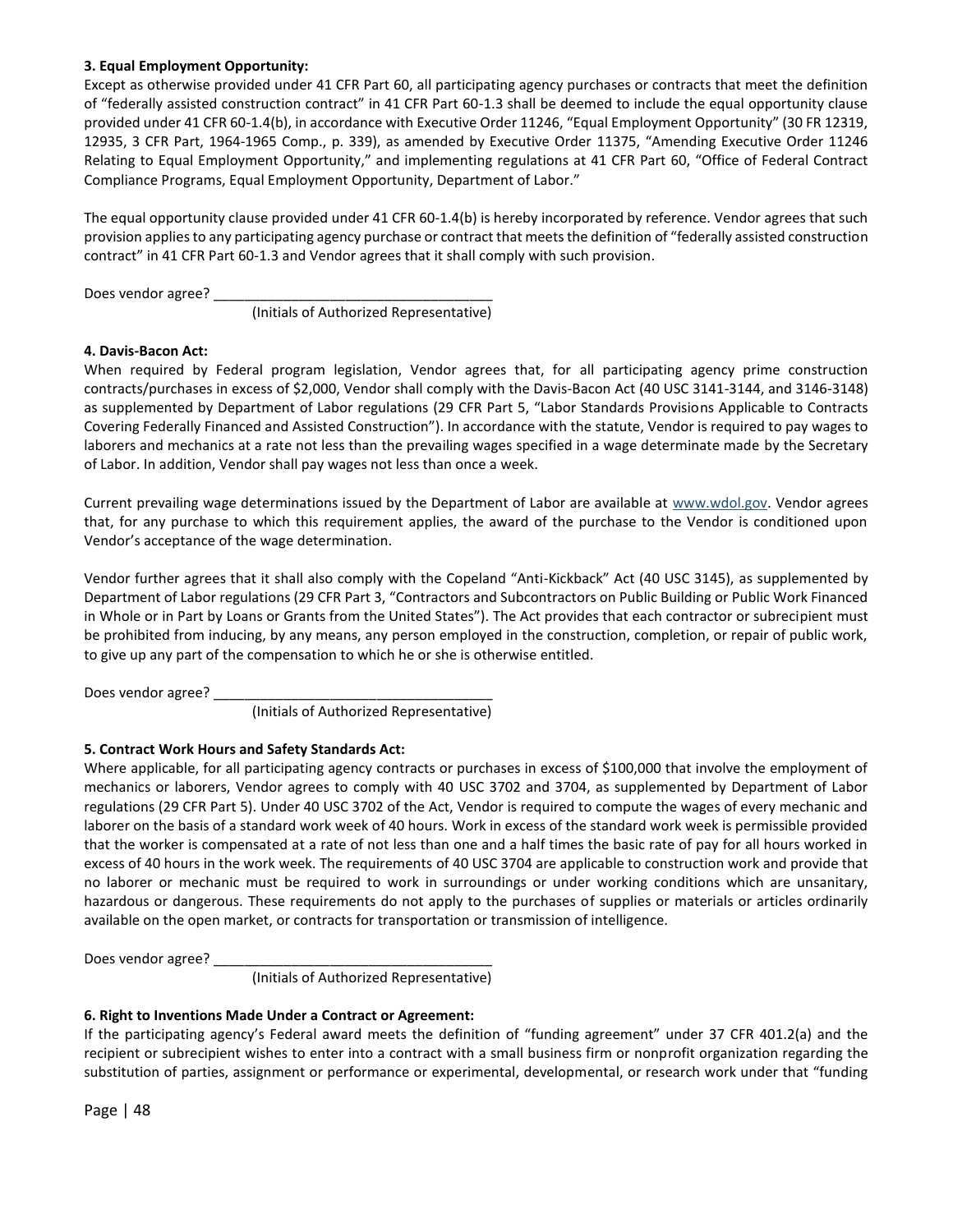agreement," the recipient or subrecipient must comply with the requirements of 37 CFR Part 401, "Rights to Inventions Made by Nonprofit Organizations and Small Business Firms Under Government Grants, Contracts and Cooperative Agreements," and any implementing regulations issued by the awarding agency.

Vendor agrees to comply with the above requirements when applicable.

Does vendor agree? \_\_\_\_

(Initials of Authorized Representative)

#### **7. Clean Air Act and Federal Water Pollution Control Act:**

Clean Air Act (42 USC 7401-7671q.) and the Federal Water Pollution Control Act (33 USC 1251-1387), as amended –Contracts and subgrants of amounts in excess of \$150,000 must contain a provision that requires the non-Federal award to agree to comply with all applicable standards, orders, or regulations issued pursuant to the Clean Air Act (42 USC 7401-7671q.) and the Federal Water Pollution Control Act, as amended (33 USC 1251-1387). Violations must be reported to the Federal awarding agency and the Regional Office of the Environmental Protection Agency (EPA).

When required, Vendor agrees to comply with all applicable standards, orders, or regulations issued pursuant to the Clean Air Act and the Federal Water Pollution Control Act.

Does vendor agree? \_\_\_\_\_\_\_\_\_\_\_\_\_\_\_\_\_\_\_\_\_\_\_\_\_\_\_\_\_\_\_\_\_\_\_\_

(Initials of Authorized Representative)

#### **8. Debarment and Suspension:**

Debarment and Suspension (Executive Orders 12549 and 12689) – A contract award (see 2 CFR 180.220) must not be made to parties listed on the government-wide exclusions in the System for Award Management (SAM), in accordance with the OMB guidelines at 2 CFR 180 that implement Executive Orders 12549 (3 CFR Part 1966 Comp. p. 189) and 12689 (3CFR Part 1989 Comp. p. 235), "Debarment and Suspension." SAM Exclusions contains the names of parties debarred, suspended, or otherwise excluded by agencies, as well as parties declared ineligible under statutory or regulatory authority other than Executive Order 12549.

Vendor certifies that Vendor is not currently listed on the government-wide exclusions in SAM, is not debarred, suspended, or otherwise excluded by agencies or declared ineligible under statutory or regulatory authority other than Executive Order 12549. Vendor further agrees to immediately notify the Cooperative and all participating agencies with pending purchases or seeking to purchase from Vendor if Vendor is later listed on the government-wide exclusions in SAM, or is debarred, suspended, or otherwise excluded by agencies or declared ineligible under statutory or regulatory authority other than Executive Order 12549.

Does vendor agree? \_\_\_\_

(Initials of Authorized Representative)

## **9. Byrd Anti-Lobbying Amendment:**

Byrd Anti-Lobbying Amendment (31 USC 1352) -- Vendors that apply or bid for an award exceeding \$100,000 must file the required certification. Each tier certifies to the tier above that it will not and has not used Federal appropriated funds to pay any person or organization for influencing or attempting to influence an officer or employee of any agency, a member of Congress, officer or employee of Congress, or an employee of a member of Congress in connection with obtaining any Federal contract, grant or any other award covered by 31 USC 1352. Each tier must also disclose any lobbying with non-Federal funds that takes place in connection with obtaining any Federal award. Such disclosures are forwarded from tier to tier up to the non-Federal award. As applicable, Vendor agrees to file all certifications and disclosures required by, and otherwise comply with, the Byrd Anti-Lobbying Amendment (31 USC 1352).

Does vendor agree? \_\_\_\_\_\_\_\_\_\_\_\_\_\_\_\_\_\_\_\_\_\_\_\_\_\_\_\_\_\_\_\_\_\_\_\_

(Initials of Authorized Representative)

## **10. Procurement of Recovered Materials:**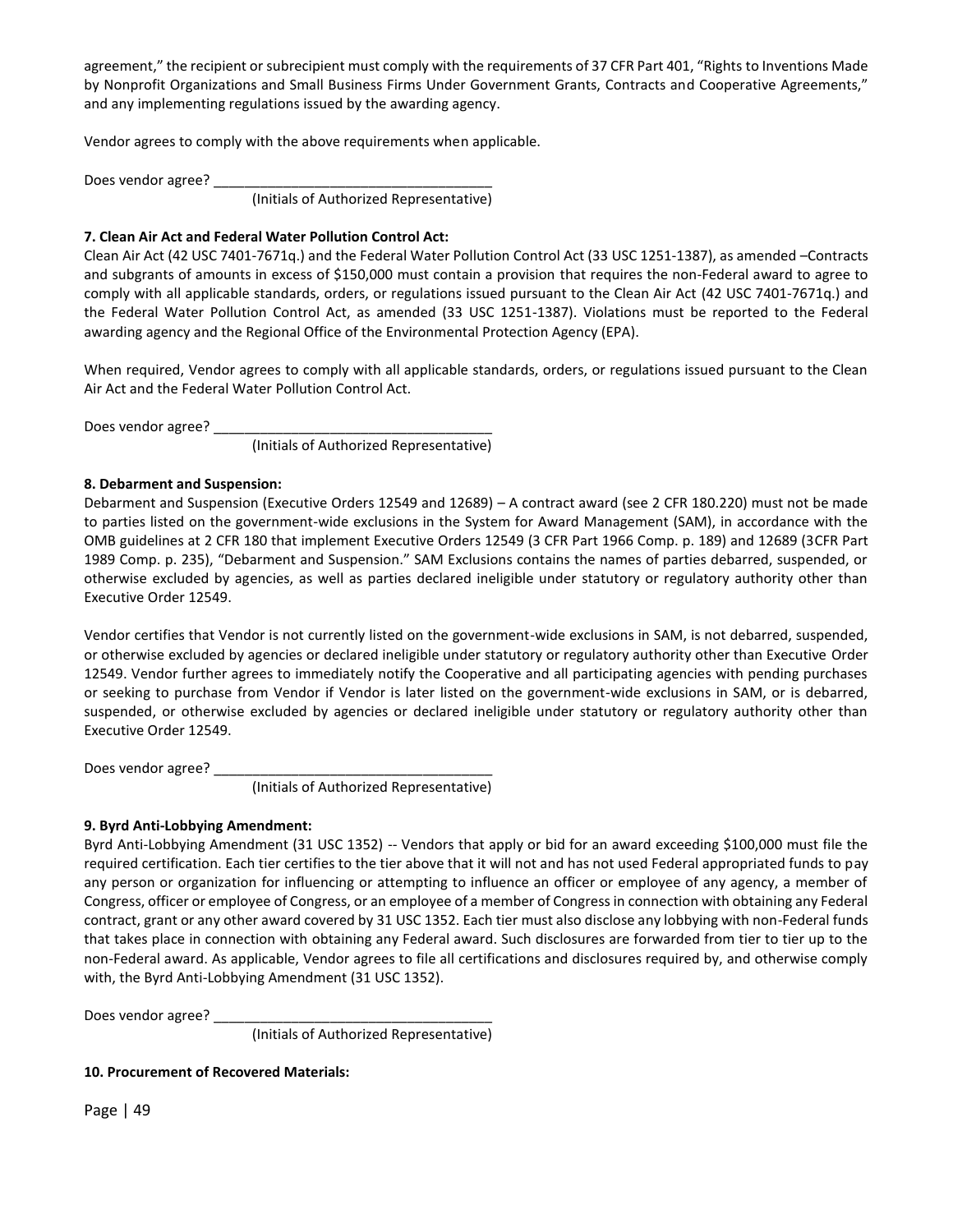For participating agency purchases utilizing Federal funds, Vendor agrees to comply with Section 6002 of the Solid Waste Disposal Act, as amended by the Resource Conservation and Recovery Act where applicable and provide such information and certifications as a participating agency may require to confirm estimates and otherwise comply. The requirements of Section 6002 include procuring only items designated in guidelines of the Environmental Protection Agency (EPA) at 40 CFR Part 247 that contain the highest percentage of recovered materials practicable, consistent with maintaining a satisfactory level of competition, where the purchase price of the item exceeds \$10,000 or the value of the quantity acquired during the preceding fiscal year exceeded \$10,000; procuring solid waste management services in a manner that maximizes energy and resource recovery, and establishing an affirmative procurement program for procurement of recovered materials identified in the EPA guidelines.

Does vendor agree? \_\_

(Initials of Authorized Representative)

#### **11. Profit as a Separate Element of Price:**

For purchases using federal funds in excess of \$150,000, a participating agency may be required to negotiate profit as a separate element of the price. See, 2 CFR 200.323(b). When required by a participating agency, Vendor agrees to provide information and negotiate with the participating agency regarding profit as a separate element of the price for a particular purchase. However, Vendor agrees that the total price, including profit, charged by Vendor to the participating agency shall not exceed the awarded pricing, including any applicable discount, under Vendor's Cooperative Contract.

Does vendor agree? \_\_\_\_\_

(Initials of Authorized Representative)

#### **12. General Compliance and Cooperation with Participating Agencies:**

In addition to the foregoing specific requirements, Vendor agrees, in accepting any Purchase Order from a participating agency, it shall make a good faith effort to work with participating agencies to provide such information and to satisfy such requirements as may apply to a particular participating agency purchase or purchases including, but not limited to, applicable recordkeeping and record retention requirements.

Does vendor agree? \_\_\_\_

(Initials of Authorized Representative)

#### **13. Applicability to Subcontractors**

Offeror agrees that all contracts it awards pursuant to the Contract shall be bound by the foregoing terms and conditions.

Does vendor agree?

(Initials of Authorized Representative)

By signature below, I certify that the information in this form is true, complete, and accurate and that I am authorized by my company to make this certification and all consents and agreements contained herein.

Company Name

Signature of Authorized Company Official

\_\_\_\_\_\_\_\_\_\_\_\_\_\_\_\_\_\_\_\_\_\_\_\_\_\_\_\_\_\_\_\_\_\_\_\_\_\_\_\_\_\_\_\_

\_\_\_\_\_\_\_\_\_\_\_\_\_\_\_\_\_\_\_\_\_\_\_\_\_\_\_\_\_\_\_\_\_\_\_\_\_\_\_\_\_\_\_\_

\_\_\_\_\_\_\_\_\_\_\_\_\_\_\_\_\_\_\_\_\_\_\_\_\_\_\_\_\_\_\_\_\_\_\_\_\_\_\_\_\_\_\_\_

\_\_\_\_\_\_\_\_\_\_\_\_\_\_\_\_\_\_\_\_\_\_\_\_\_\_\_\_\_\_\_\_\_\_\_\_\_\_\_\_\_\_\_\_

Printed Name

Title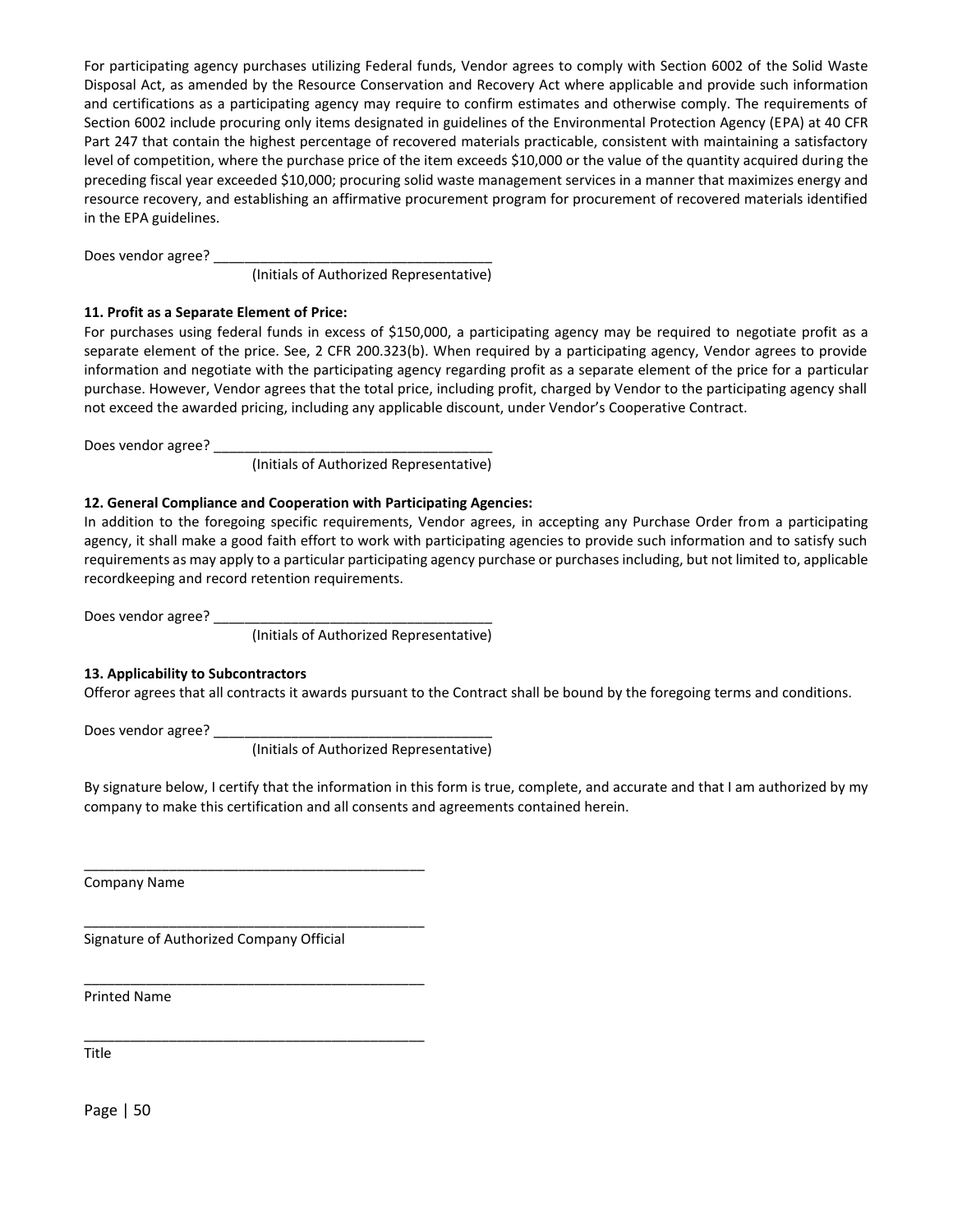Date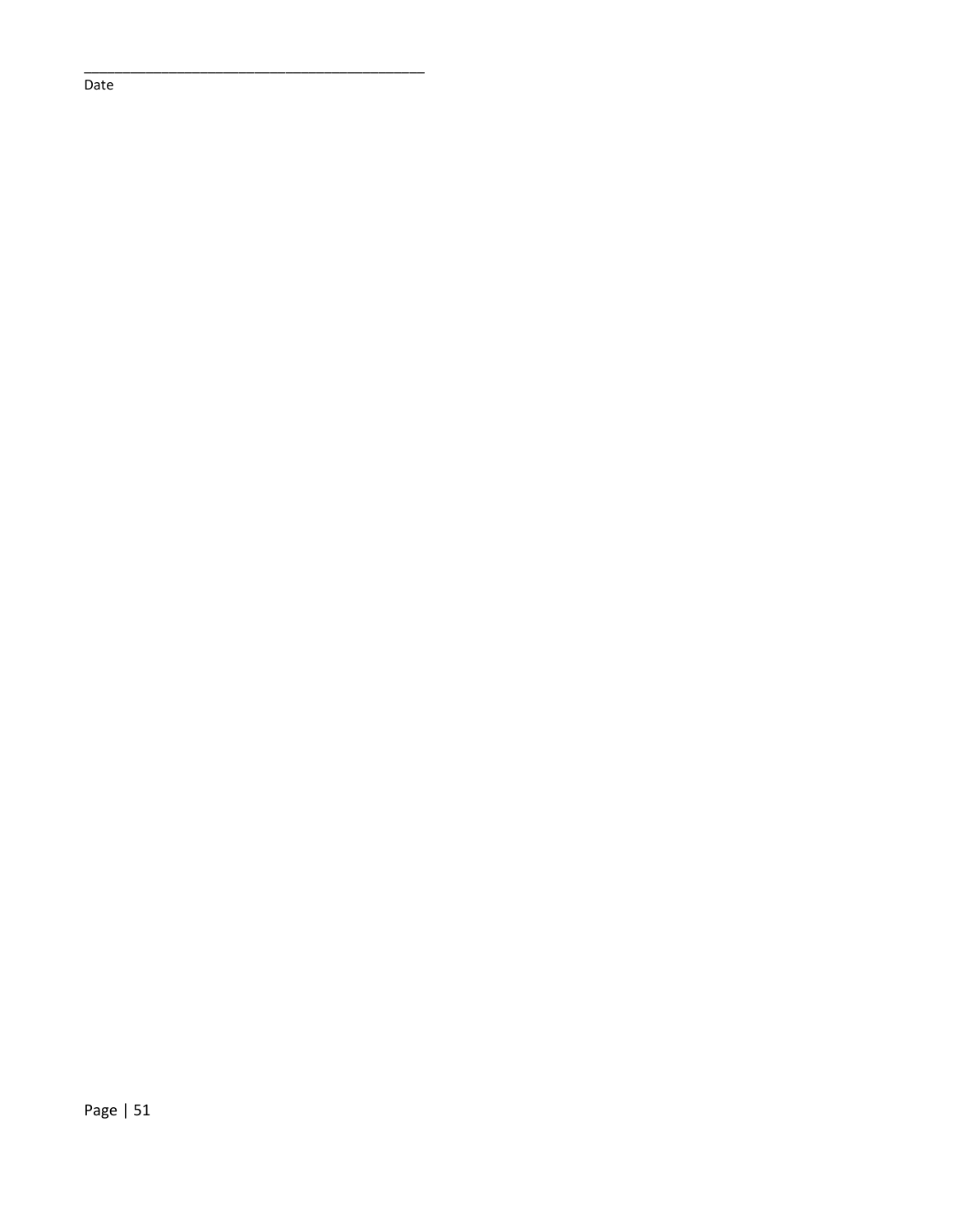## **DOC #11 ADDITIONAL ARIZONA CONTRACTOR REQUIREMENTS**

**AZ Compliance with Federal and state requirements:** Contractor agrees when working on any federally assisted projects with more than \$2,000.00 in labor costs, to comply with all federal and state requirements, as well as Equal Opportunity Employment requirements and all other federal and state laws, statutes, etc. Contractor agrees to post wage rates at the work site and submit a copy of their payroll to the member for their files. Contractor must retain records for three years to allow the federal grantor agency access to these records, upon demand. Contractor also agrees to comply with the Arizona Executive Order 75-5, as amended by Executive Order 99-4.

When working on contracts funded with Federal Grant monies, contractor additionally agrees to comply with the administrative requirements for grants, and cooperative agreements to state, local and federally recognized Indian Tribal Governments.

**AZ Compliance with workforce requirements:** Pursuant to ARS 41-4401, Contractor and subcontractor(s) warrant their compliance with all federal and state immigration laws and regulations that relate to their employees, and compliance with ARS 23-214 subsection A, which states, …"every employer, after hiring an employee, shall verify the employment eligibility of the employee through the E-Verify program" Region 10 ESC reserves the right to cancel or suspend the use of any contract for violations of immigration laws and regulations. Region 10 ESC and its members reserve the right to inspect the papers of any contractor or subcontract employee who works under this contract to ensure compliance with the warranty above.

**AZ Contractor Employee Work Eligibility:** By entering into this contract, contractor agrees and warrants compliance with A.R.S. 41-4401, A.R.S. 23-214, the Federal Immigration and Nationality Act (FINA), and all other Federal immigration laws and regulations. Region 10 ESC and/or Region 10 ESC members may request verification of compliance from any contractor or sub contractor performing work under this contract. Region 10 ESC and Region 10 ESC members reserve the right to confirm compliance. In the event that Region 10 ESC or Region 10 ESC members suspect or find that any contractor or subcontractor is not in compliance, Region 10 ESC may pursue any and all remedies allowed by law, including but not limited to suspension of work, termination of contract, suspension and/or debarment of the contractor. All cost associated with any legal action will be the responsibility of the contractor.

**AZ Non-Compliance:** All federally assisted contracts to members that exceed \$10,000.00 may be terminated by the federal grantee for noncompliance by contractor. In projects that are not federally funded, Respondent must agree to meet any federal, state or local requirements as necessary. In addition, if compliance with the federal regulations increases the contract costs beyond the agreed on costs in this solicitation, the additional costs may only apply to the portion of the work paid by the federal grantee.

**Registered Sex Offender Restrictions (Arizona):** For work to be performed at an Arizona school, contractor agrees that no employee or employee of a subcontractor who has been adjudicated to be a registered sex offender will perform work at any time when students are present, or reasonably expected to be present. Contractor agrees that a violation of this condition shall be considered a material breach and may result in the cancellation of the purchase order at the Region 10 ESC member's discretion. Contractor must identify any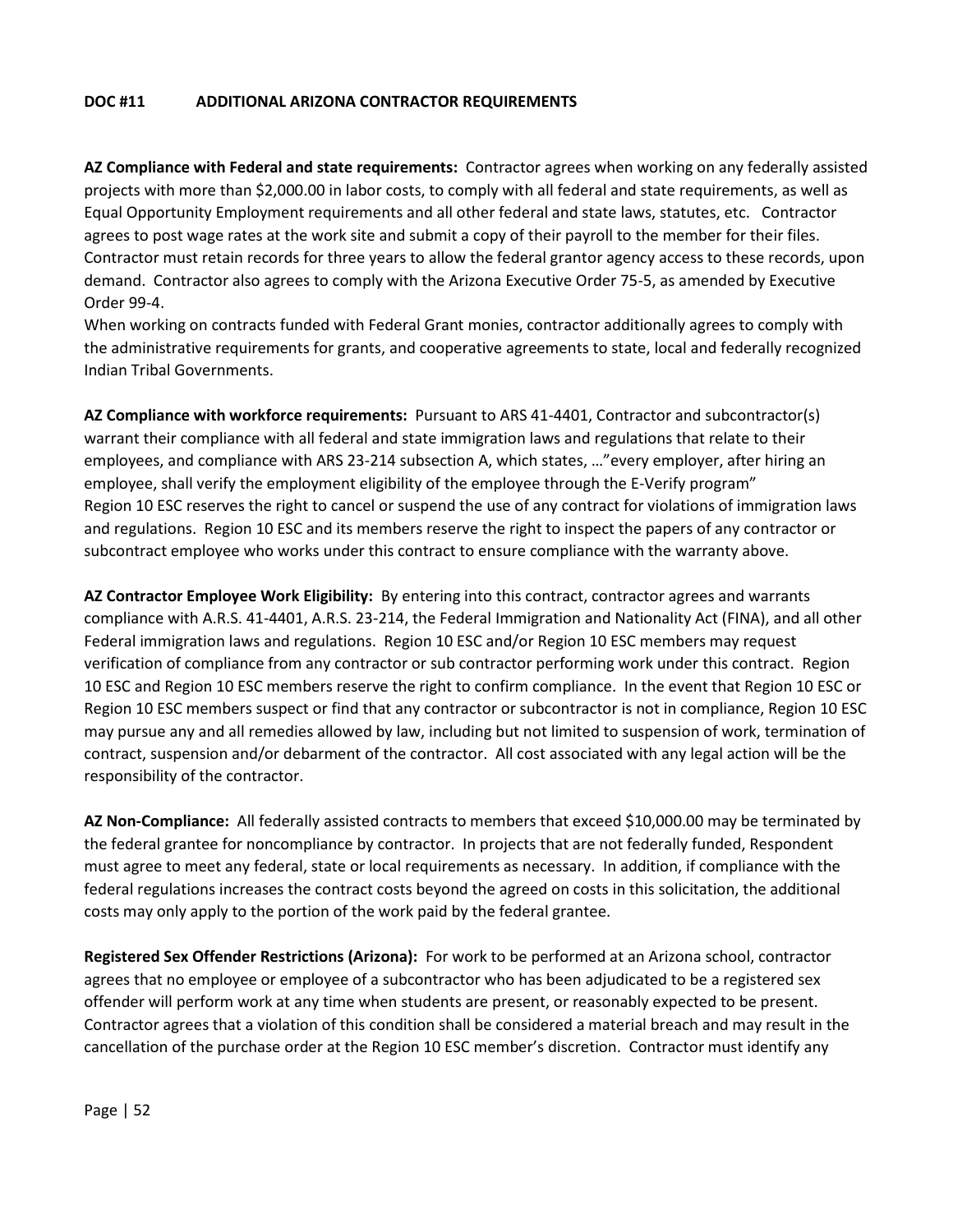additional costs associated with compliance to this term. If no costs are specified, compliance with this term will be provided at no additional charge.

**Offshore Performance of Work Prohibited:** Due to security and identity protection concerns, direct services under this contract shall be performed within the borders of the United States.

**Terrorism Country Divestments:** In accordance with A.R.S. 35-392, Region 10 ESC and Region 10 ESC members are prohibited from purchasing from a company that is in violation of the Export Administration Act. By entering into the contract, contractor warrants compliance with the Export Administration Act.

The undersigned hereby accepts and agrees to comply with all statutory compliance and notice requirements listed in this document.

Signature of Respondent **Date**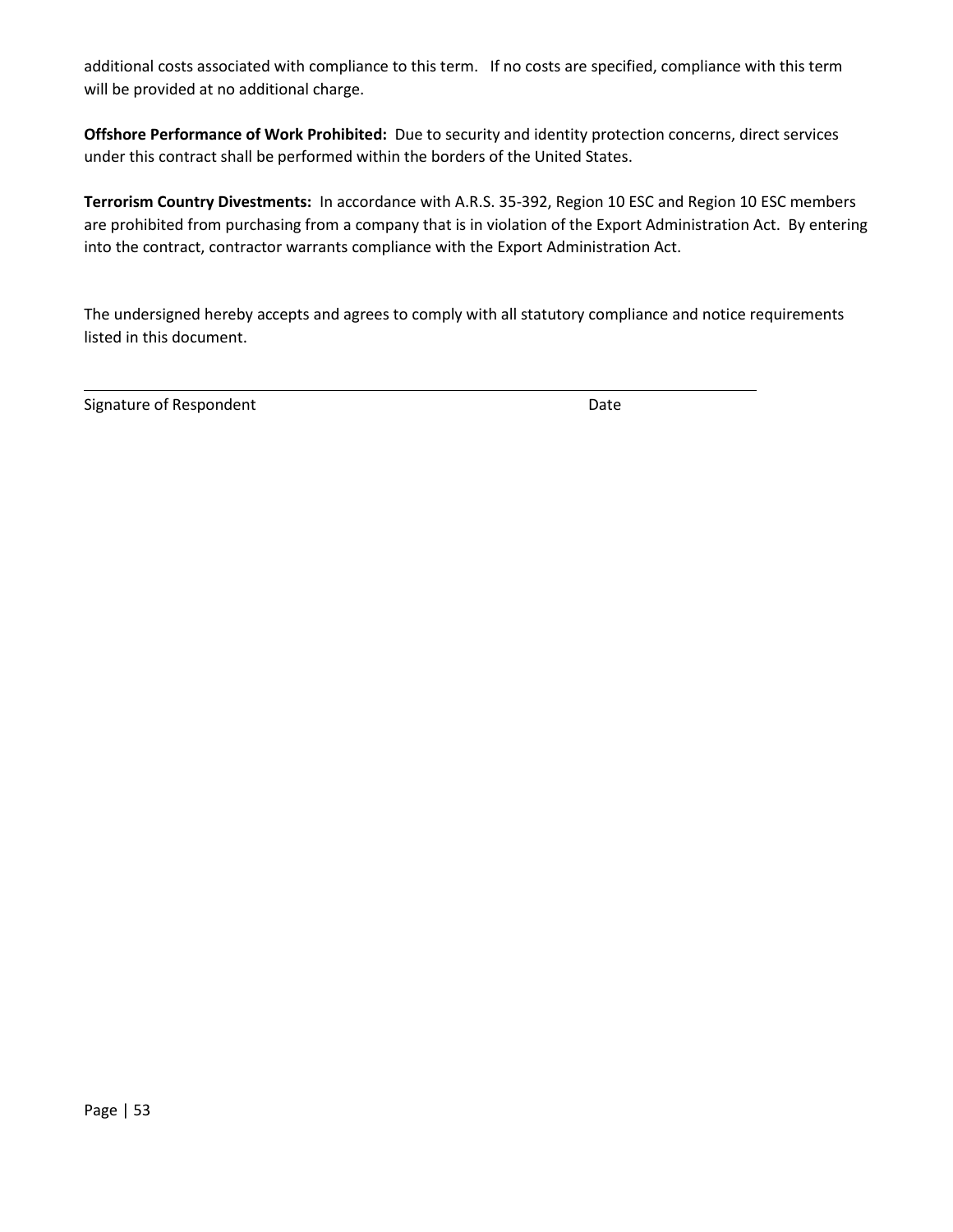Pursuant to the requirements of P.L. 1999, Chapter 440 effective April 17, 2000 (Local Public Contracts Law), the Respondent shall complete the form attached to these specifications listing the persons owning 10 percent (10%) or more of the firm presenting the proposal.

| <b>Company Name:</b>                                  |                                                                                                                                                                                                                                                                                                                                                                                                                              |                 |
|-------------------------------------------------------|------------------------------------------------------------------------------------------------------------------------------------------------------------------------------------------------------------------------------------------------------------------------------------------------------------------------------------------------------------------------------------------------------------------------------|-----------------|
| Street:                                               |                                                                                                                                                                                                                                                                                                                                                                                                                              |                 |
| City, State, Zip Code:                                |                                                                                                                                                                                                                                                                                                                                                                                                                              |                 |
| Complete as appropriate:                              |                                                                                                                                                                                                                                                                                                                                                                                                                              |                 |
|                                                       |                                                                                                                                                                                                                                                                                                                                                                                                                              |                 |
|                                                       | _____________________, that there are no partners and the business is not incorporated,                                                                                                                                                                                                                                                                                                                                      |                 |
| and the provisions of N.J.S. 52:25-24.2 do not apply. |                                                                                                                                                                                                                                                                                                                                                                                                                              |                 |
| OR:                                                   |                                                                                                                                                                                                                                                                                                                                                                                                                              |                 |
|                                                       |                                                                                                                                                                                                                                                                                                                                                                                                                              |                 |
| OR:                                                   | names and addresses of the stockholders holding 10% or more of that corporation's stock or the individual<br>partners owning 10% or greater interest in that partnership.                                                                                                                                                                                                                                                    |                 |
|                                                       | a corporation, do hereby certify that the following is a list of the names                                                                                                                                                                                                                                                                                                                                                   |                 |
|                                                       | and addresses of all stockholders in the corporation who own 10% or more of its stock of any class. I further<br>certify that if one (1) or more of such stockholders is itself a corporation or partnership, that there is also set<br>forth the names and addresses of the stockholders holding 10% or more of the corporation's stock or the<br>individual partners owning a 10% or greater interest in that partnership. |                 |
|                                                       | (Note: If there are no partners or stockholders owning 10% or more interest, indicate none.)                                                                                                                                                                                                                                                                                                                                 |                 |
| <b>Name</b>                                           | <b>Address</b>                                                                                                                                                                                                                                                                                                                                                                                                               | <b>Interest</b> |
|                                                       |                                                                                                                                                                                                                                                                                                                                                                                                                              |                 |
|                                                       |                                                                                                                                                                                                                                                                                                                                                                                                                              |                 |

I further certify that the statements and information contained herein, are complete and correct to the best of my knowledge and belief.

\_\_\_\_\_\_\_\_\_\_\_\_\_\_\_\_\_\_\_\_\_\_\_\_\_\_\_\_\_\_\_\_\_\_\_\_\_\_\_\_\_ \_\_\_\_\_\_\_\_\_\_\_\_\_\_\_\_\_\_\_\_\_

*Authorized Signature and Title Date*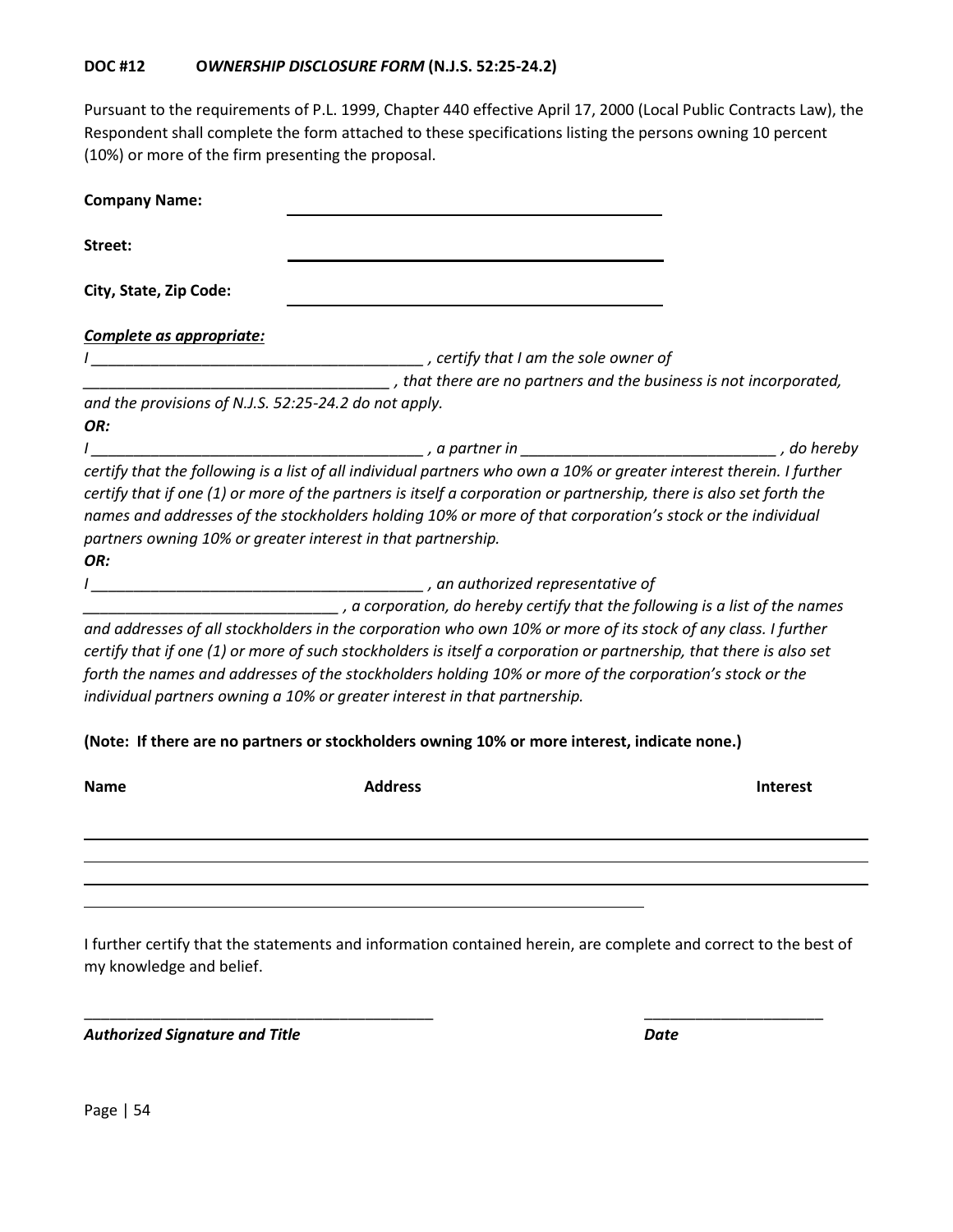#### **DOC #13 NON-COLLUSION AFFIDAVIT**

| <b>Company Name:</b>       |                                                                        |         |
|----------------------------|------------------------------------------------------------------------|---------|
| Street:                    |                                                                        |         |
| City, State, Zip Code:     |                                                                        |         |
| <b>State of New Jersey</b> |                                                                        |         |
|                            |                                                                        |         |
|                            |                                                                        |         |
| <b>Name</b>                | <b>City</b>                                                            |         |
|                            |                                                                        | of full |
|                            | age, being duly sworn according to law on my oath depose and say that: |         |
|                            |                                                                        |         |
| <b>Title</b>               | <b>Company Name</b>                                                    |         |
|                            |                                                                        |         |

*the Respondent making the Proposal for the goods, services or public work specified under the Harrison Township Board of Education attached proposal, and that I executed the said proposal with full authority to do so; that said Respondent has not directly or indirectly entered into any agreement, participated in any collusion, or otherwise taken any action in restraint of free, competitive bidding in connection with the above proposal, and that all statements contained in said bid proposal and in this affidavit are true and correct, and made with full knowledge that the Harrison Township Board of Education relies upon the truth of the statements contained in said bid proposal and in the statements contained in this affidavit in awarding the contract for the said goods, services or public work.*

*I further warrant that no person or selling agency has been employed or retained to solicit or secure such contract upon an agreement or understanding for a commission, percentage, brokerage or contingent fee, except bona fide employees or bona fide established commercial or selling agencies maintained by* 

*\_\_\_\_\_\_\_\_\_\_\_\_\_\_\_\_\_\_\_\_\_\_\_\_\_\_\_\_\_\_\_\_\_\_\_\_\_\_ \_\_\_\_\_\_\_\_\_\_\_\_\_\_\_\_\_\_\_\_\_\_\_\_\_\_\_\_\_\_\_\_\_\_\_\_\_\_\_\_\_*

*Company Name Authorized Signature & Title*

Subscribed and sworn before me

this \_\_\_\_\_\_\_\_ day of \_\_\_\_\_\_\_\_\_\_\_\_\_\_\_\_\_, 20\_\_\_\_\_

\_\_\_\_\_\_\_\_\_\_\_\_\_\_\_\_\_\_\_\_\_\_\_\_\_\_\_\_\_\_\_\_\_\_\_\_\_\_\_\_\_\_

| Notary Public of New Jersey |      |
|-----------------------------|------|
| My commission expires       | , 20 |

SEAL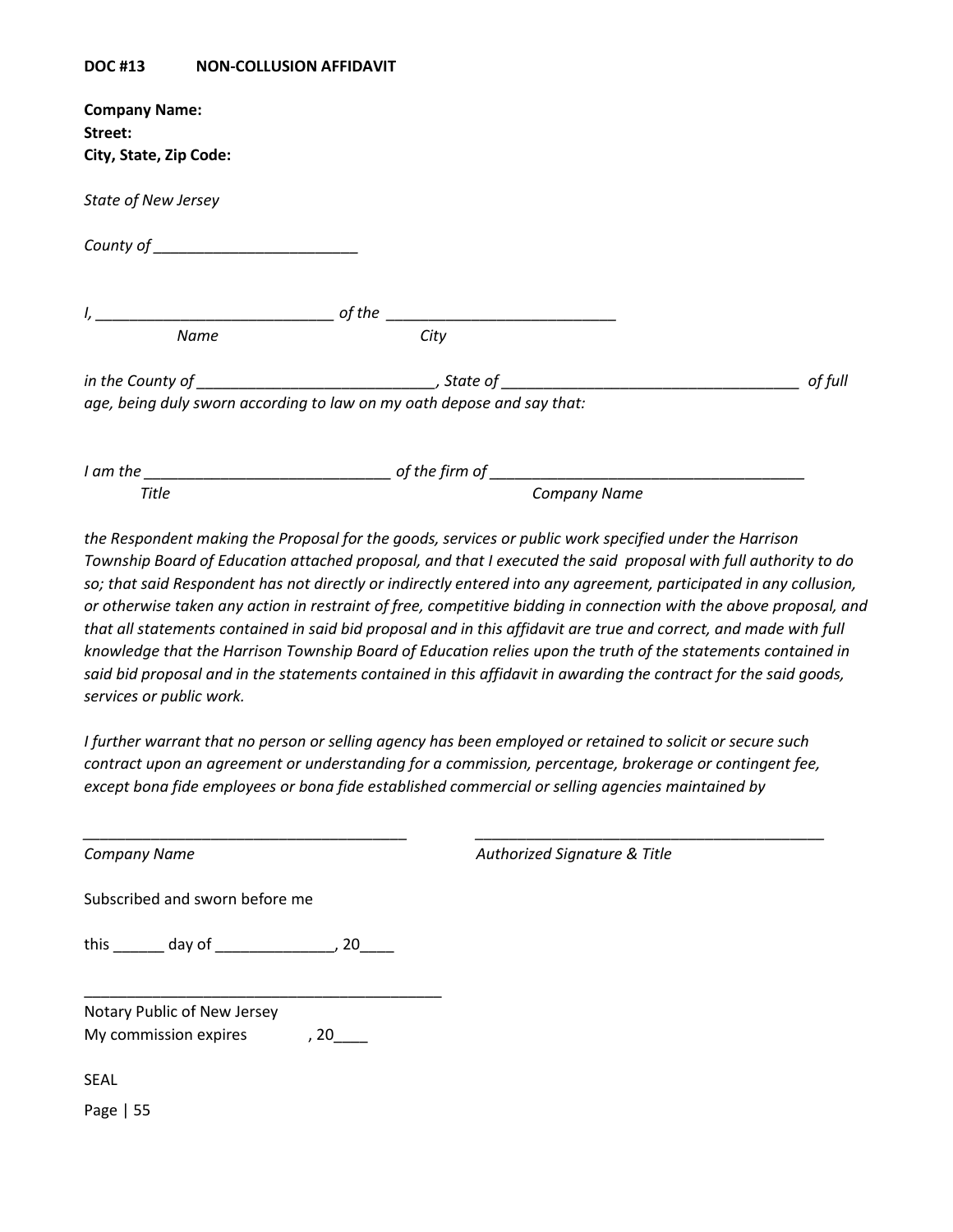#### **DOC #14 AFFIRMATIVE ACTION AFFIDAVIT (P.L. 1975, C.127)**

| Company Name:          |
|------------------------|
| Street:                |
| City, State, Zip Code: |

#### *Bid Proposal Certification:*

*Indicate below your compliance with New Jersey Affirmative Action regulations. Your proposal will be accepted even if you are not in compliance at this time. No contract and/or purchase order may be issued, however, until all Affirmative Action requirements are met.*

#### *Required Affirmative Action Evidence:*

*Procurement, Professional & Service Contracts (Exhibit A) Vendors must submit with proposal: 1. A photo copy of their Federal Letter of Affirmative Action Plan Approval \_\_\_\_\_\_\_\_\_ OR 2. A photo copy of their Certificate of Employee Information Report \_\_\_\_\_\_\_\_\_ OR 3. A complete Affirmative Action Employee Information Report (AA302) \_\_\_\_\_\_\_\_\_*

## *Public Work – Over \$50,000 Total Project Cost:*

*A. No approved Federal or New Jersey Affirmative Action Plan. We will complete Report Form \_\_\_\_\_\_\_\_\_ AA201-A upon receipt from the Harrison Township Board of Education* 

*B.* Approved Federal or New Jersey Plan – certificate enclosed

*I* further certify that the statements and information contained herein, are complete and correct to the best of *my knowledge and belief.* 

\_\_\_\_\_\_\_\_\_\_\_\_\_\_\_\_\_\_\_\_\_\_\_\_\_\_\_\_\_\_\_\_\_\_\_\_\_\_\_\_\_\_\_\_\_\_\_\_\_\_\_\_\_\_\_ \_\_\_\_\_\_\_\_\_\_\_\_\_\_\_

*Authorized Signature and Title Date*

# *P.L. 1995, c. 127 (N.J.A.C. 17:27) MANDATORY AFFIRMATIVE ACTION LANGUAGE*

# *PROCUREMENT, PROFESSIONAL AND SERVICE CONTRACTS*

During the performance of this contract, the contractor agrees as follows:

The contractor or subcontractor, where applicable, will not discriminate against any employee or applicant for employment because of age, race, creed, color, national origin, ancestry, marital status, sex, affectional or sexual orientation. The contractor will take affirmative action to ensure that such applicants are recruited and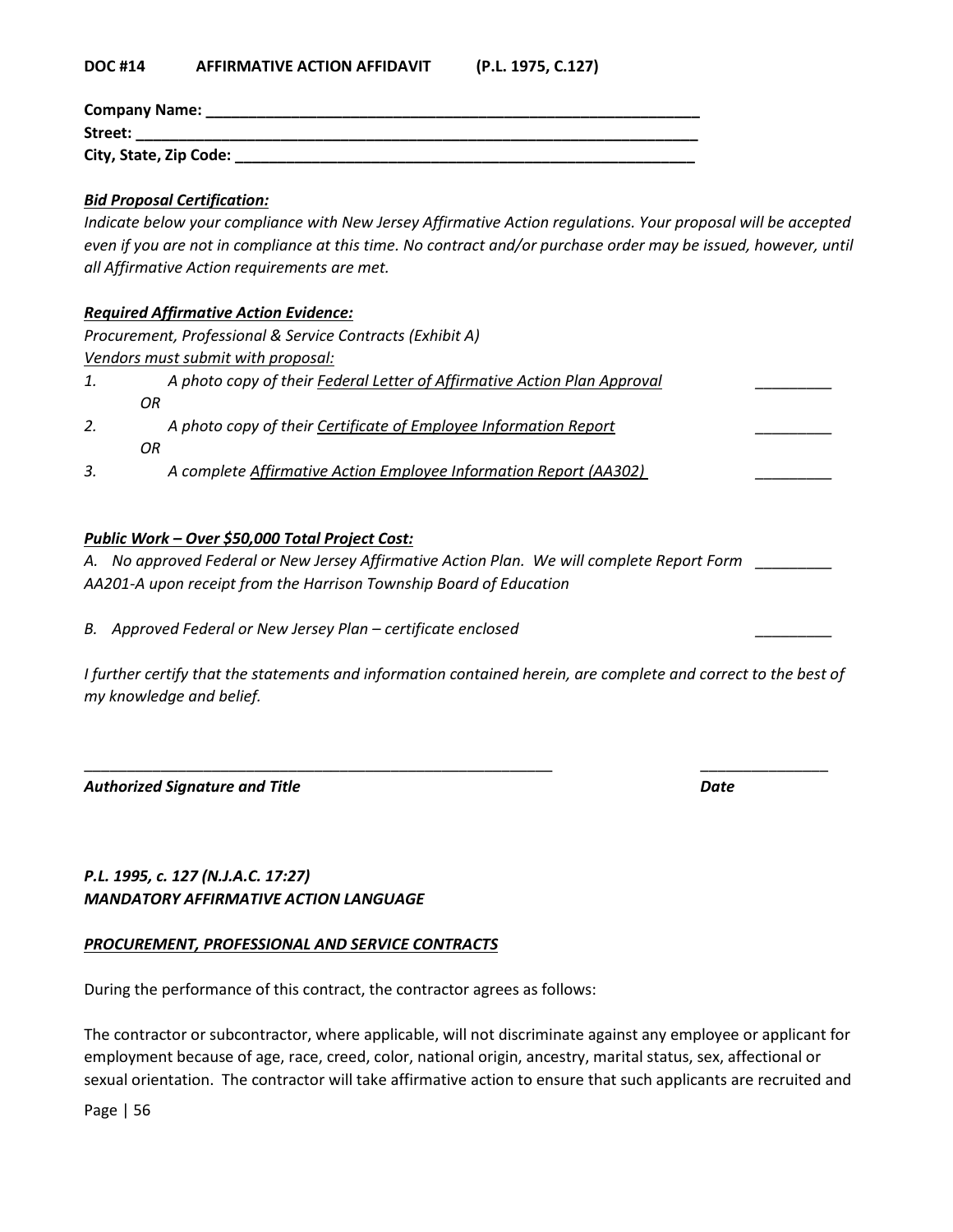employed, and that employees are treated during employment, without regard to their age, race, creed, color, national origin, ancestry, marital status, sex, affectional or sexual orientation. Such action shall include, but not be limited to the following: employment, upgrading, demotion, or transfer; recruitment or recruitment advertising; layoff or termination; rates of pay or other forms of compensation; and selection for training, including apprenticeship. The contractor agrees to post in conspicuous places, available to employees and applicants for employment, notices to be provided by the Public Agency Compliance Officer setting forth provisions of this non-discrimination clause.

The contractor or subcontractor, where applicable will, in all solicitations or advertisement for employees placed by or on behalf of the contractor, state that all qualified applicants will receive consideration for employment without regard to age, race, creed, color, national origin, ancestry, marital status, sex, affectional or sexual orientation.

The contractor or subcontractor, where applicable, will send to each labor union or representative of workers with which it has a collective bargaining agreement or other contract or understanding, a notice, to be provided by the agency contracting officer advising the labor union or workers' representative of the contractor's commitments under this act and shall post copies of the notice in conspicuous places available to employees and applicants for employment.

The contractor or subcontractor, where applicable, agrees to comply with any regulations promulgated by the Treasurer pursuant to P.L. 1975, c. 127, as amended and supplemented from time to time and the Americans with Disabilities Act.

The contractor or subcontractor agrees to attempt in good faith to employ minority and female workers trade consistent with the applicable county employment goal prescribed by N.J.A.C. 17:27-5.2 promulgated by the Treasurer pursuant to P.L. 1975, C.127, as amended and supplemented from time to time or in accordance with a binding determination of the applicable county employment goals determined by the Affirmative Action Office pursuant to N.J.A.C. 17:27-5.2 promulgated by the Treasurer pursuant to P.L. 1975, C.127, as amended and supplemented from time to time.

The contractor or subcontractor agrees to inform in writing appropriate recruitment agencies in the area, including employment agencies, placement bureaus, colleges, universities, labor unions, that it does not discriminate on the basis of age, creed, color, national origin, ancestry, marital status, sex, affectional or sexual orientation, and that it will discontinue the use of any recruitment agency which engages in direct or indirect discriminatory practices.

The contractor or subcontractor agrees to revise any of it testing procedures, if necessary, to assure that all personnel testing conforms with the principles of job-related testing, as established by the statutes and court decisions of the state of New Jersey and as established by applicable Federal law and applicable Federal court decisions.

The contractor or subcontractor agrees to review all procedures relating to transfer, upgrading, downgrading and lay-off to ensure that all such actions are taken without regard to age, creed, color, national origin, ancestry, marital status, sex, affectional or sexual orientation, and conform with the applicable employment goals, consistent with the statutes and court decisions of the State of New Jersey, and applicable Federal law and applicable Federal court decisions.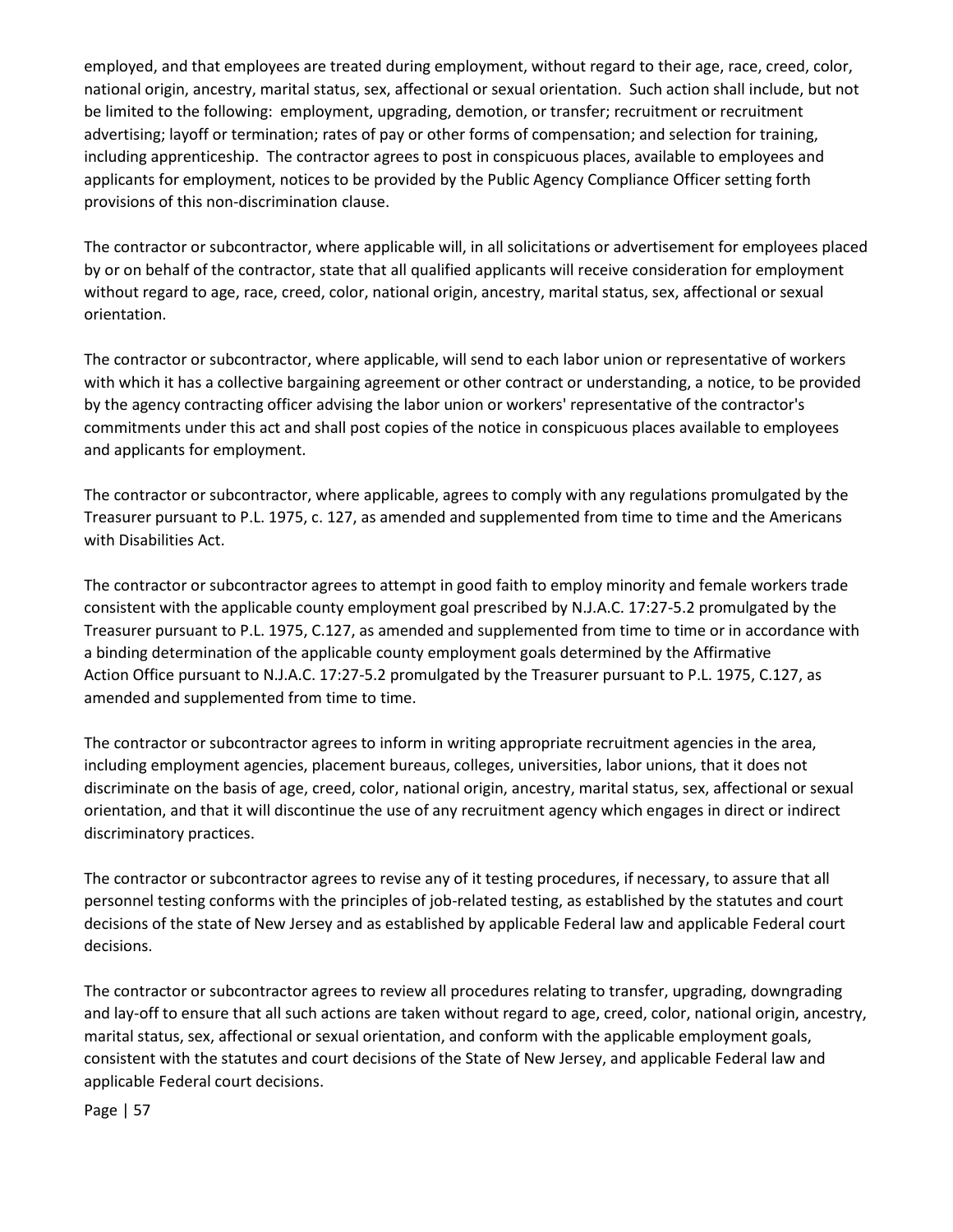The contractor and its subcontractors shall furnish such reports or other documents to the Affirmative Action Office as may be requested by the office from time to time in order to carry out the purposes of these regulations, and public agencies shall furnish such information as may be requested by the Affirmative Action Office for conducting a compliance investigation pursuant to Subchapter 10 of the Administrative Code (NJAC 17:27).

Signature of Procurement Agent

\_\_\_\_\_\_\_\_\_\_\_\_\_\_\_\_\_\_\_\_\_\_\_\_\_\_\_\_\_\_\_\_\_\_\_\_\_\_\_\_\_\_\_\_\_\_\_\_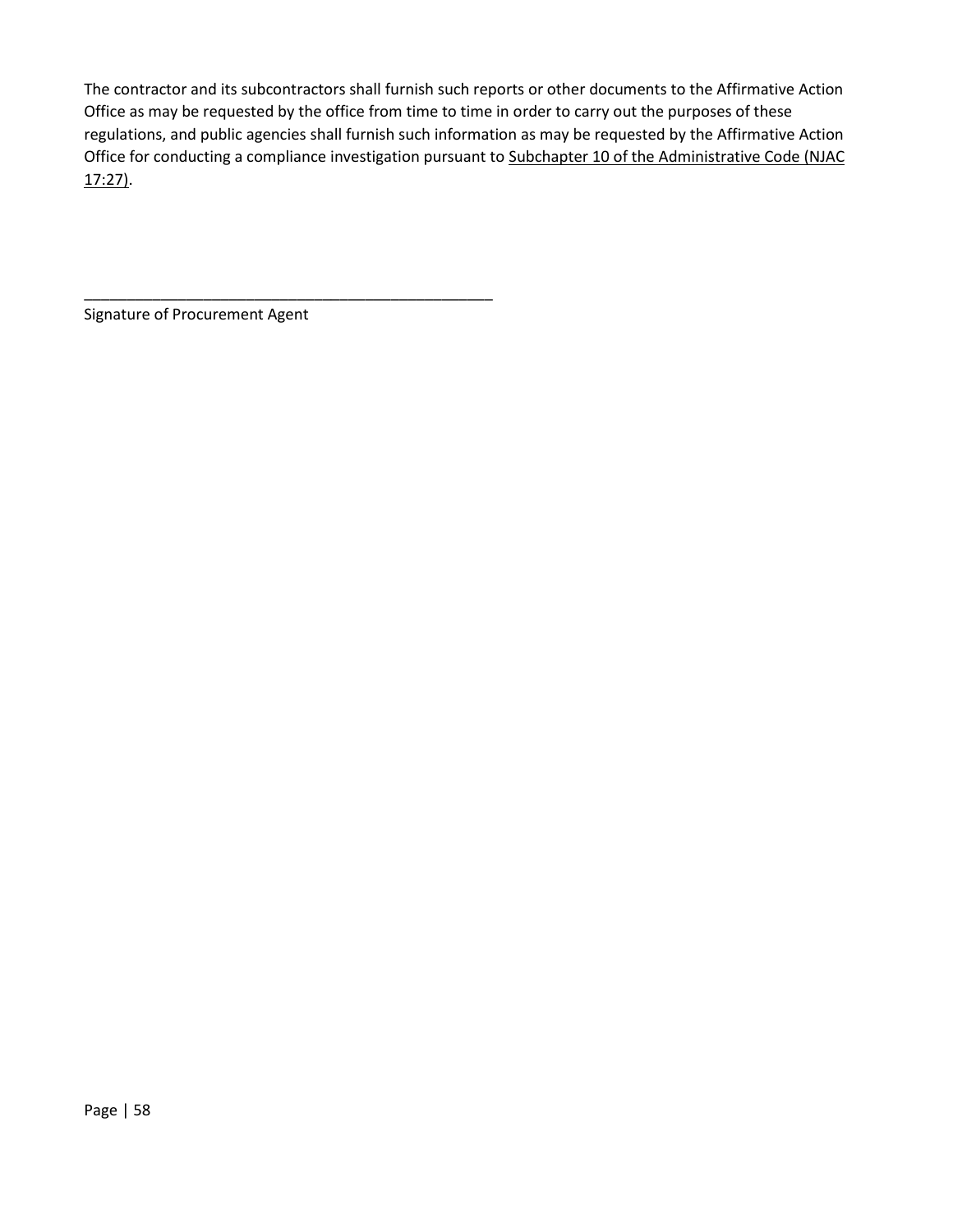## **DOC #15 C. 271 POLITICAL CONTRIBUTION DISCLOSURE FORM**

# **Public Agency Instructions**

This page provides guidance to public agencies entering into contracts with business entities that are required to file Political Contribution Disclosure forms with the agency. **It is not intended to be provided to contractors.**  What follows are instructions on the use of form local units can provide to contractors that are required to disclose political contributions pursuant to N.J.S.A. 19:44A-20.26 (P.L. 2005, c. 271, s.2). Additional information on the process is available in Local Finance Notice 2006-1 (**[www.nj.gov/dca/lgs/lfns/lfnmenu.shtml](http://www.nj.gov/dca/lgs/lfns/lfnmenu.shtml)**).

- 1. The disclosure is required for all contracts in excess of \$17,500 that are **not awarded** pursuant to a "fair and open" process (N.J.S.A. 19:44A-20.7).
- 2. Due to the potential length of some contractor submissions, the public agency should consider allowing data to be submitted in electronic form (i.e., spreadsheet, pdf file, etc.). Submissions must be kept with the contract documents or in an appropriate computer file and be available for public access. **The form is worded to accept this alternate submission.** The text should be amended if electronic submission will not be allowed.
- 3. The submission must be **received from the contractor and** on file at least 10 days prior to award of the contract. Resolutions of award should reflect that the disclosure has been received and is on file.
- 4. The contractor must disclose contributions made to candidate and party committees covering a wide range of public agencies, including all public agencies that have elected officials in the county of the public agency, state legislative positions, and various state entities. The Division of Local Government Services recommends that contractors be provided a list of the affected agencies. This will assist contractors in determining the campaign and political committees of the officials and candidates affected by the disclosure.
	- a) The Division has prepared model disclosure forms for each county. They can be downloaded from the "County PCD Forms" link on the Pay-to-Play web site at **[www.nj.gov/dca/lgs/p2p](http://www.nj.gov/dca/lgs/p2p)**. They will be updated from time-to-time as necessary.
	- b) A public agency using these forms **should edit them to properly reflect the correct legislative district**(s). As the forms are county-based, **they list all legislative districts** in each county. **Districts that do not represent the public agency should be removed from the lists.**
	- c) Some contractors may find it easier to provide a single list that covers all contributions, regardless of the county. These submissions are appropriate and should be accepted.
	- d) The form may be used "as-is", subject to edits as described herein.
	- e) The "Contractor Instructions" sheet is intended to be provided with the form. It is recommended that the Instructions and the form be printed on the same piece of paper. The form notes that the Instructions are printed on the back of the form; where that is not the case, the text should be edited accordingly.
	- f) The form is a Word document and can be edited to meet local needs, and posted for download on web sites, used as an e-mail attachment, or provided as a printed document.
- 5. It is recommended that the contractor also complete a "Stockholder Disclosure Certification." This will assist the local unit in its obligation to ensure that contractor did not make any prohibited contributions to the committees listed on the Business Entity Disclosure Certification in the 12 months prior to the contract. (See Local Finance Notice 2006-7 for additional information on this obligation) A sample Certification form is part of this package and the instruction to complete it is included in the Contractor Instructions. **NOTE: This section is not applicable to Boards of Education.**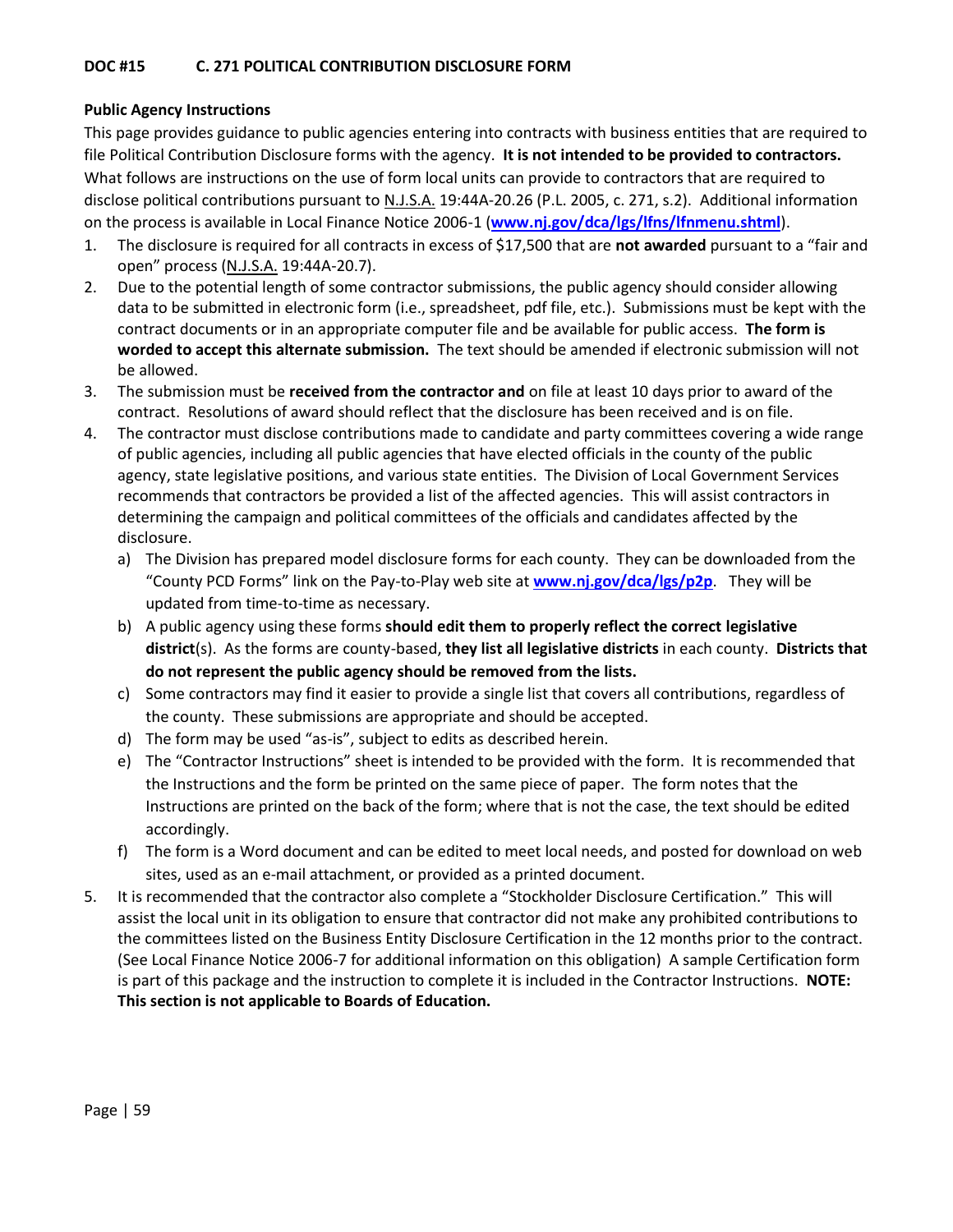# **C. 271 POLITICAL CONTRIBUTION DISCLOSURE FORM**

# **Contractor Instructions**

Business entities (contractors) receiving contracts from a public agency that are NOT awarded pursuant to a "fair and open" process (defined at N.J.S.A. 19:44A-20.7) are subject to the provisions of P.L. 2005, c. 271, s.2 (N.J.S.A. 19:44A-20.26). This law provides that 10 days prior to the award of such a contract, the contractor shall disclose contributions to:

- 4. any State, county, or municipal committee of a political party
- 5. any legislative leadership committee**\***
- 6. any continuing political committee (a.k.a., political action committee)
- 7. any candidate committee of a candidate for, or holder of, an elective office:
	- 1. of the public entity awarding the contract
	- 2. of that county in which that public entity is located
	- 3. of another public entity within that county
	- 4. or of a legislative district in which that public entity is located or, when the public entity is a county, of any legislative district which includes all or part of the county. The disclosure must list reportable contributions to any of the committees that exceed \$300 per election cycle that were made during the 12 months prior to award of the contract. See N.J.S.A. 19:44A-8 and 19:44A-16 for more details on reportable contributions.

N.J.S.A. 19:44A-20.26 itemizes the parties from whom contributions must be disclosed when a business entity is not a natural person. This includes the following:

- 8. individuals with an "interest" ownership or control of more than 10% of the profits or assets of a business entity or 10% of the stock in the case of a business entity that is a corporation for profit
- 9. all principals, partners, officers, or directors of the business entity or their spouses
- 10. any subsidiaries directly or indirectly controlled by the business entity
- 11. IRS Code Section 527 New Jersey based organizations, directly or indirectly controlled by the business entity and filing as continuing political committees, (PACs). When the business entity is a natural person, "a contribution by that person's spouse or child, residing therewith, shall be deemed to be a contribution by the business entity." [N.J.S.A. 19:44A-20.26(b)] The contributor must be listed on the disclosure. Any business entity that fails to comply with the disclosure provisions shall be subject to a fine imposed by ELEC in an amount to be determined by the Commission which may be based upon the amount that the business entity failed to report. The enclosed list of agencies is provided to assist the contractor in identifying those public agencies whose elected official and/or candidate campaign committees are affected by the disclosure requirement. It is the contractor's responsibility to identify the specific committees to which contributions may have been made and need to be disclosed. The disclosed information may exceed the minimum requirement. The enclosed form, a content-consistent facsimile, or an electronic data file containing the required details (along with a signed cover sheet) may be used as the contractor's submission and is disclosable to the public under the Open Public Records Act. The contractor must also complete the attached Stockholder Disclosure Certification. This will assist the agency in meeting its obligations under the law.

# **NOTE: This section does not apply to Board of Education contracts.**

\* N.J.S.A. 19:44A-3(s): "The term "legislative leadership committee" means a committee established, authorized to be established, or designated by the President of the Senate, the Minority Leader of the Senate, the Speaker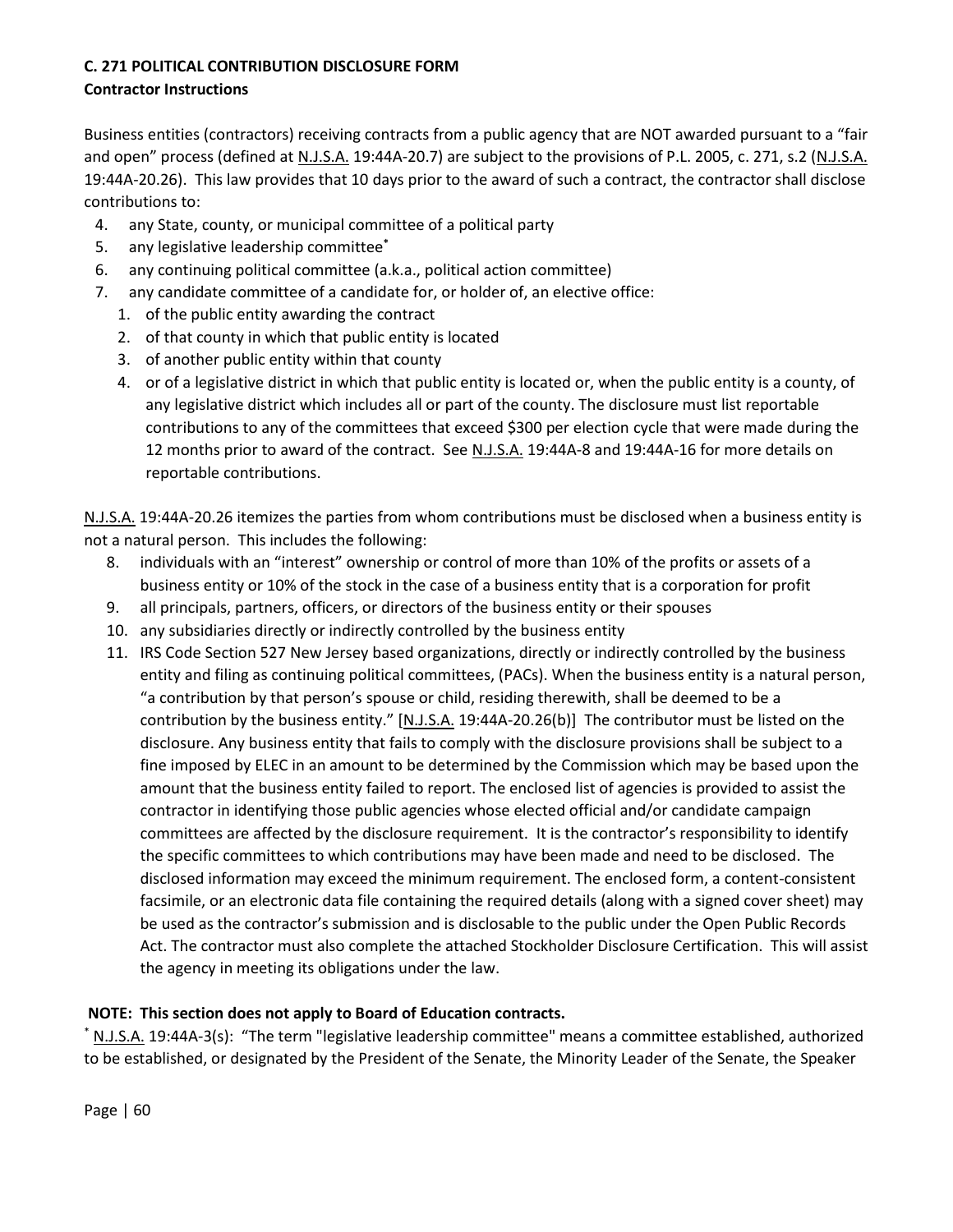of the General Assembly or the Minority Leader of the General Assembly pursuant to section 16 of P.L.1993, c.65 (C.19:44A-10.1) for the purpose of receiving contributions and making expenditures."

## **C. 271 POLITICAL CONTRIBUTION DISCLOSURE FORM**

Required Pursuant To N.J.S.A. 19:44A-20.26

# **This form or its permitted facsimile must be submitted to the local unit no later than 10 days prior to the award of the contract.**

#### **Part I – Vendor Information**

| Vendor Name: |  |        |      |
|--------------|--|--------|------|
| Address:     |  |        |      |
| City:        |  | State: | Zip: |

The undersigned being authorized to certify, hereby certifies that the submission provided herein represents compliance with the provisions of N.J.S.A. 19:44A-20.26 and as represented by the Instructions accompanying this form.

\_\_\_\_\_\_\_\_\_\_\_\_\_\_\_\_\_\_\_\_\_\_\_\_\_ \_\_\_\_\_\_\_\_\_\_\_\_\_\_\_\_\_\_\_\_ \_\_\_\_\_\_\_\_\_\_\_\_\_\_\_\_\_\_\_\_ Signature **Title 19 and 19 and 19 and 19 and 19 and 19 and 19 and 19 and 19 and 19 and 19 and 19 and 19 and 19 and 19 and 19 and 19 and 19 and 19 and 19 and 19 and 19 and 19 and 19 and 19 and 19 and 19 and 19 and 19 and 19** 

## **Part II – Contribution Disclosure**

Disclosure requirement: Pursuant to N.J.S.A. 19:44A-20.26 this disclosure must include all reportable political contributions (more than \$300 per election cycle) over the 12 months prior to submission to the committees of the government entities listed on the form provided by the local unit.

 $\Box$  Check here if disclosure is provided in electronic form.

| <b>Contributor Name</b> | <b>Recipient Name</b> | Date | <b>Dollar Amount</b> |
|-------------------------|-----------------------|------|----------------------|
|                         |                       |      | \$                   |
|                         |                       |      |                      |
|                         |                       |      |                      |
|                         |                       |      |                      |
|                         |                       |      |                      |
|                         |                       |      |                      |
|                         |                       |      |                      |
|                         |                       |      |                      |
|                         |                       |      |                      |
|                         |                       |      |                      |
|                         |                       |      |                      |
|                         |                       |      |                      |
|                         |                       |      |                      |
|                         |                       |      |                      |
|                         |                       |      |                      |

 $\Box$  Check here if the information is continued on subsequent page(s)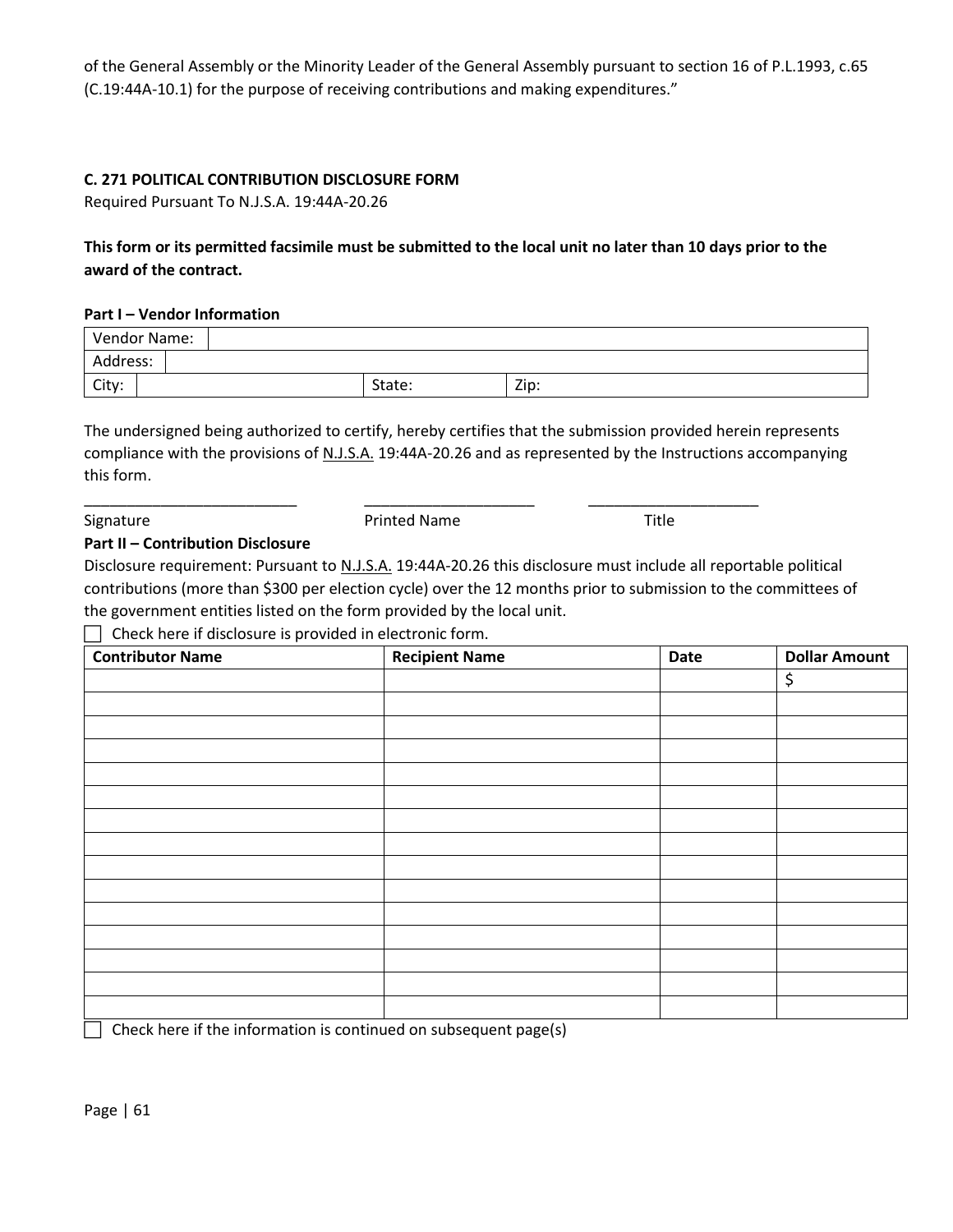# **Continuation Page**

C. 271 POLITICAL CONTRIBUTION DISCLOSURE FORM Required Pursuant To N.J.S.A. 19:44A-20.26 Page \_\_\_ of \_\_\_\_\_\_

Vendor Name:

| <b>Contributor Name</b> | <b>Recipient Name</b> | Date | <b>Dollar Amount</b> |
|-------------------------|-----------------------|------|----------------------|
|                         |                       |      | \$                   |
|                         |                       |      |                      |
|                         |                       |      |                      |
|                         |                       |      |                      |
|                         |                       |      |                      |
|                         |                       |      |                      |
|                         |                       |      |                      |
|                         |                       |      |                      |
|                         |                       |      |                      |
|                         |                       |      |                      |
|                         |                       |      |                      |
|                         |                       |      |                      |
|                         |                       |      |                      |
|                         |                       |      |                      |
|                         |                       |      |                      |
|                         |                       |      |                      |
|                         |                       |      |                      |
|                         |                       |      |                      |
|                         |                       |      |                      |
|                         |                       |      |                      |
|                         |                       |      |                      |
|                         |                       |      |                      |
|                         |                       |      |                      |
|                         |                       |      |                      |
|                         |                       |      |                      |
|                         |                       |      |                      |
|                         |                       |      |                      |
|                         |                       |      |                      |
|                         |                       |      |                      |
|                         |                       |      |                      |
|                         |                       |      |                      |
|                         |                       |      |                      |
|                         |                       |      |                      |
|                         |                       |      |                      |
|                         |                       |      |                      |

 $\Box$  Check here if the information is continued on subsequent page(s)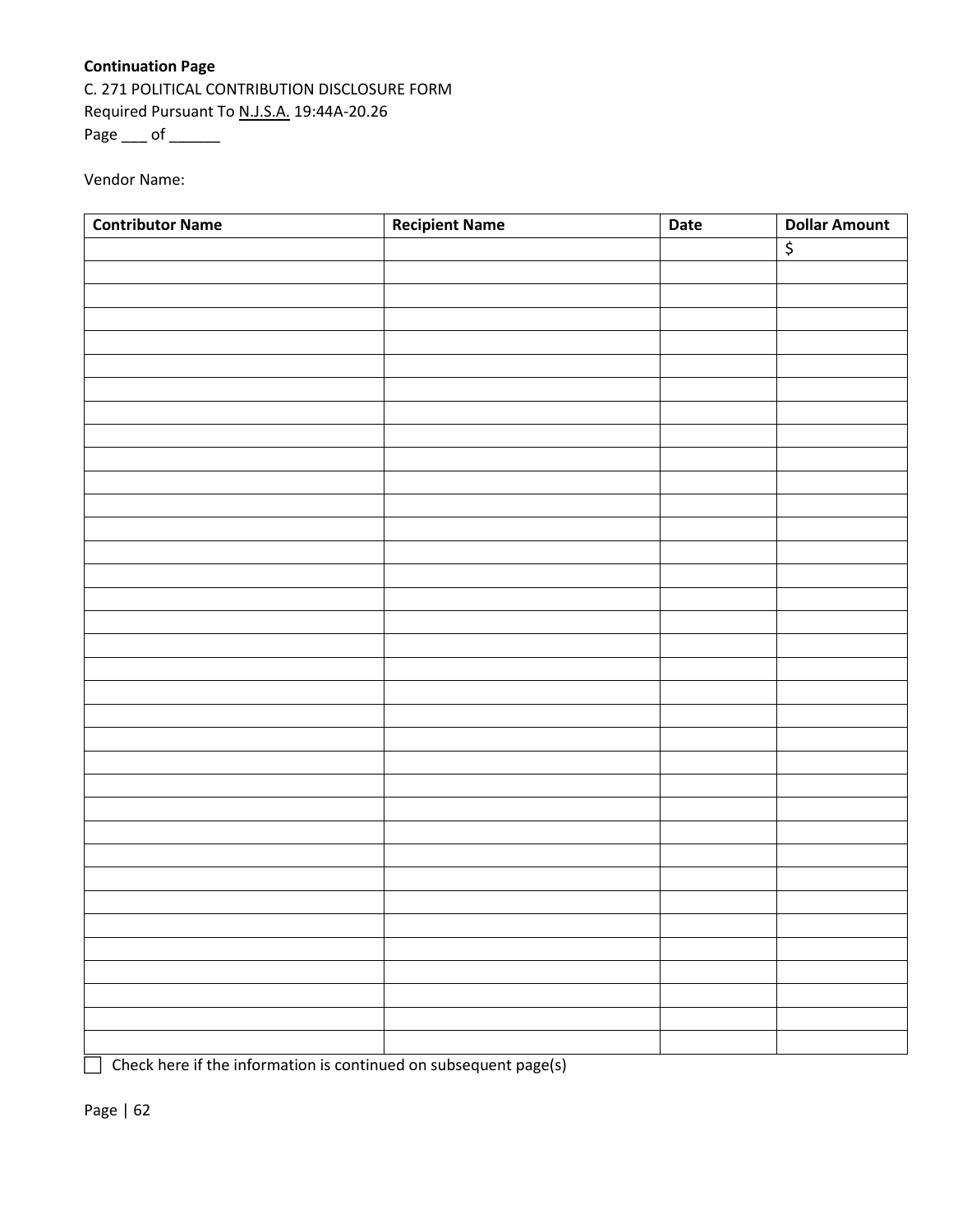# **List of Agencies with Elected Officials Required for Political Contribution Disclosure N.J.S.A. 19:44A-20.26**

**County Name:**  State: Governor, and Legislative Leadership Committees Legislative District #s: State Senator and two members of the General Assembly per district.

County:

| Freeholders        | <b>County Clerk</b> | Sheriff |
|--------------------|---------------------|---------|
| {County Executive} | Surrogate           |         |

Municipalities (Mayor and members of governing body, regardless of title):

# **USERS SHOULD CREATE THEIR OWN FORM, OR DOWNLOAD FROM** [WWW.NJ.GOV/DCA/LGS/P2P](http://www.nj.gov/DCA/LGS/P2P) **A COUNTY-BASED, CUSTOMIZABLE FORM.**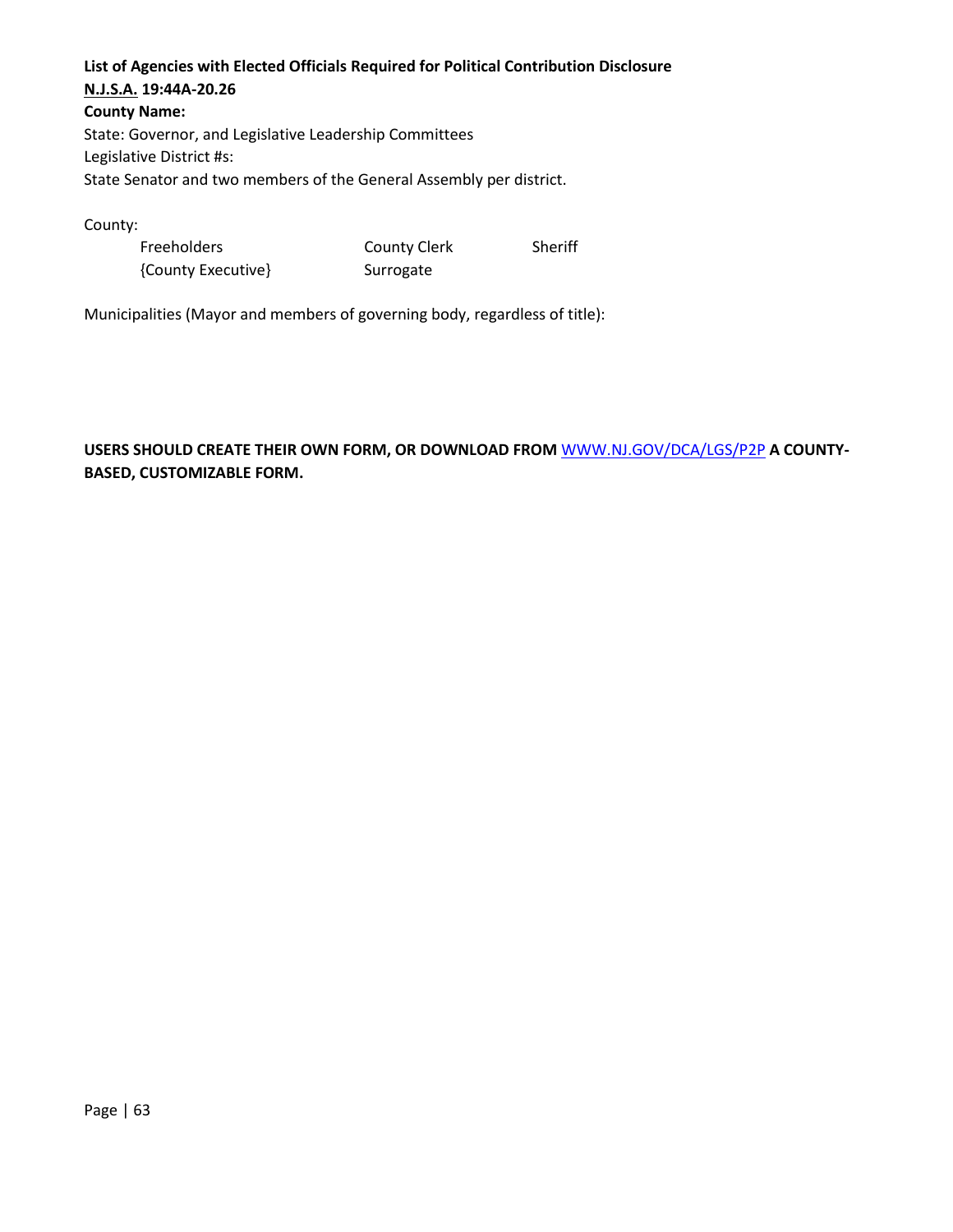#### **DOC #16 STOCKHOLDER DISCLOSURE CERTIFICATION**

#### **Name of Business:**

□ I certify that the list below contains the names and home addresses of all stockholders holding 10% or more of the issued and outstanding stock of the undersigned.

**OR**

 $\Box$  I certify that no one stockholder owns 10% or more of the issued and outstanding stock of the undersigned.

#### **Check the box that represents the type of business organization:**

| Partnership        | Sole Proprietorship        | $\Box$ Limited Liability |
|--------------------|----------------------------|--------------------------|
|                    | $\Box$ Limited Partnership | Partnership              |
| $\Box$ Corporation | $\Box$ Limited Liability   | $\Box$ Subchapter S      |
|                    | Corporation                | Corporation              |
|                    |                            |                          |

#### **Sign and notarize the form below, and, if necessary, complete the stockholder list below.**

| Stockholders:                                  |                                 |
|------------------------------------------------|---------------------------------|
| Name:                                          | Name:                           |
| Home Address:                                  | Home Address:                   |
| Name:                                          | Name:                           |
| Home Address:                                  | Home Address:                   |
|                                                |                                 |
| Name:                                          | Name:                           |
| Home Address:                                  | Home Address:                   |
|                                                |                                 |
| Subscribed and sworn before me this ___ day of |                                 |
| $\frac{1}{2}$                                  | (Affiant)                       |
| (Notary Public)                                |                                 |
|                                                | (Print name & title of affiant) |
| My Commission expires:                         | (Corporate Seal)                |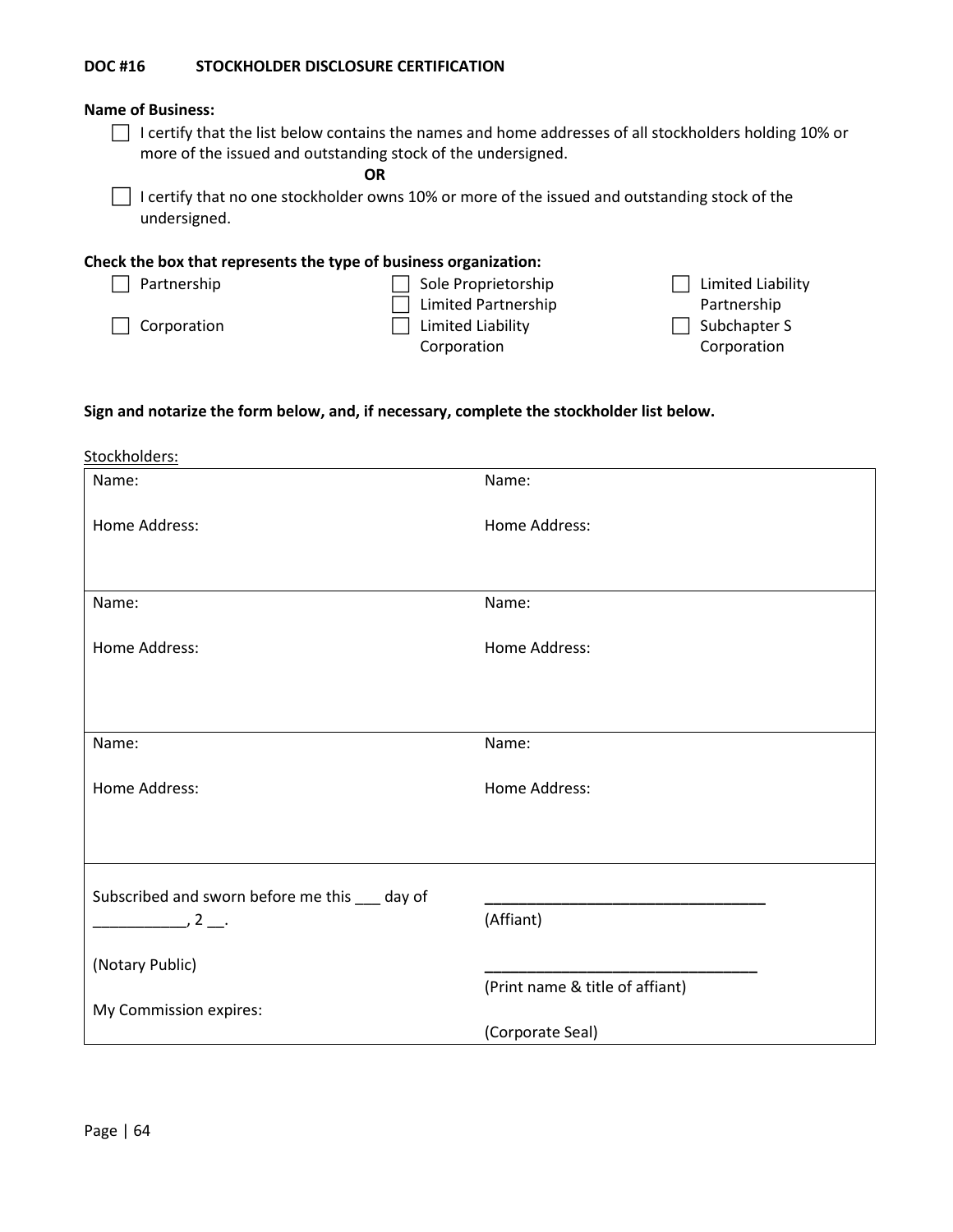## **DOC #17 GENERAL TERMS & CONDITIONS ACCEPTANCE FORM**

*Signature on the Vendor Contract Signature form certifies complete acceptance of the General Terms and Conditions in this solicitation, except as noted below (additional pages may be attached, if necessary).* 

#### **Check one of the following responses to the General Terms and Conditions:**

We take no exceptions/deviations to the general terms and conditions

#### (*Note: If none are listed below, it is understood that no exceptions/deviations are taken.)*

 $\Box$  We take the following exceptions/deviations to the general terms and conditions. All exceptions/deviations must be clearly explained. Reference the corresponding general terms and conditions that you are taking exceptions/deviations to. Clearly state if you are adding additions terms and conditions to the general terms and conditions. Provide details on your exceptions/deviations below:

(*Note: Unacceptable exceptions shall remove your proposal from consideration for award. Region 10 ESC shall be the sole judge on the acceptance of exceptions/deviations and the decision shall be final.*)